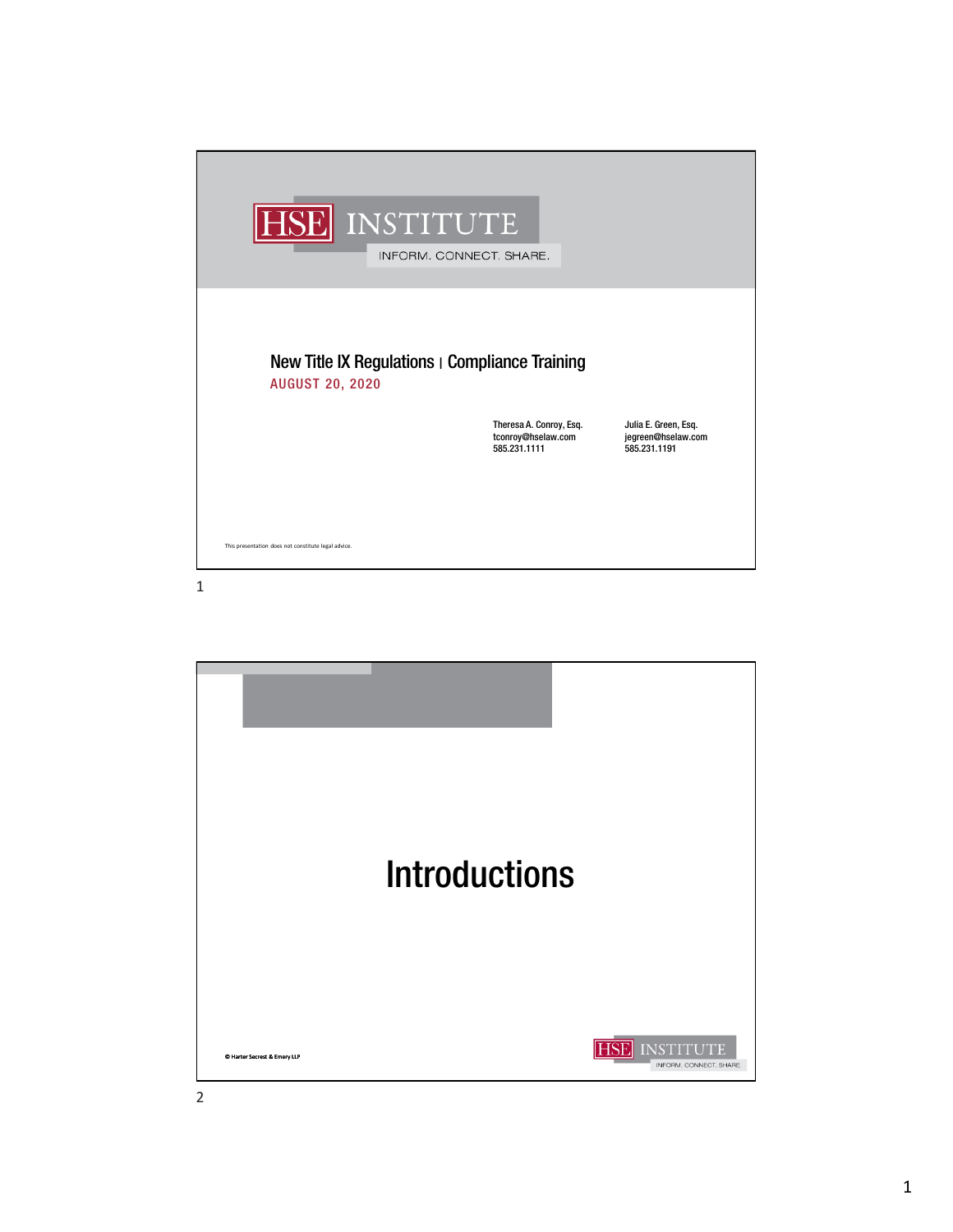

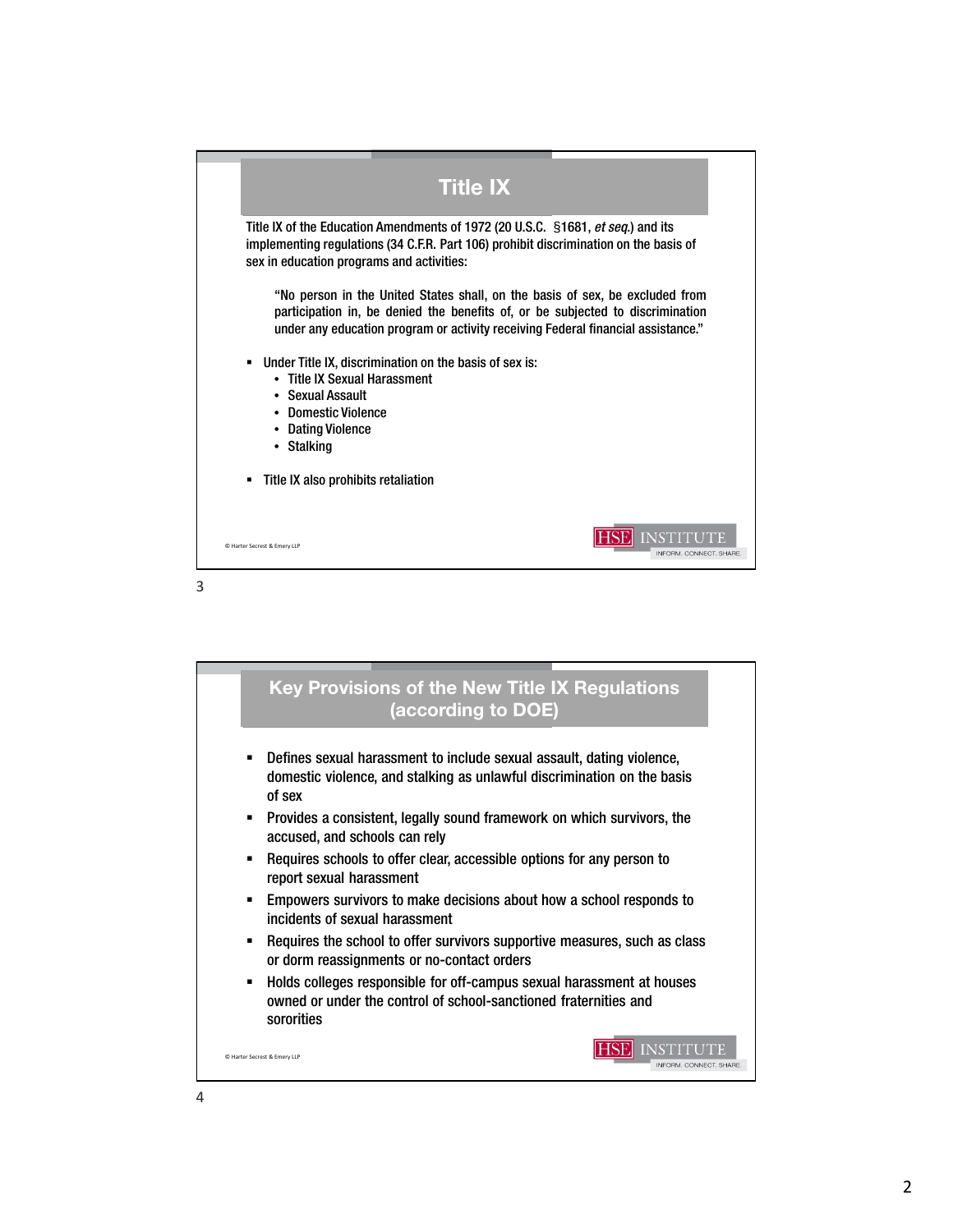

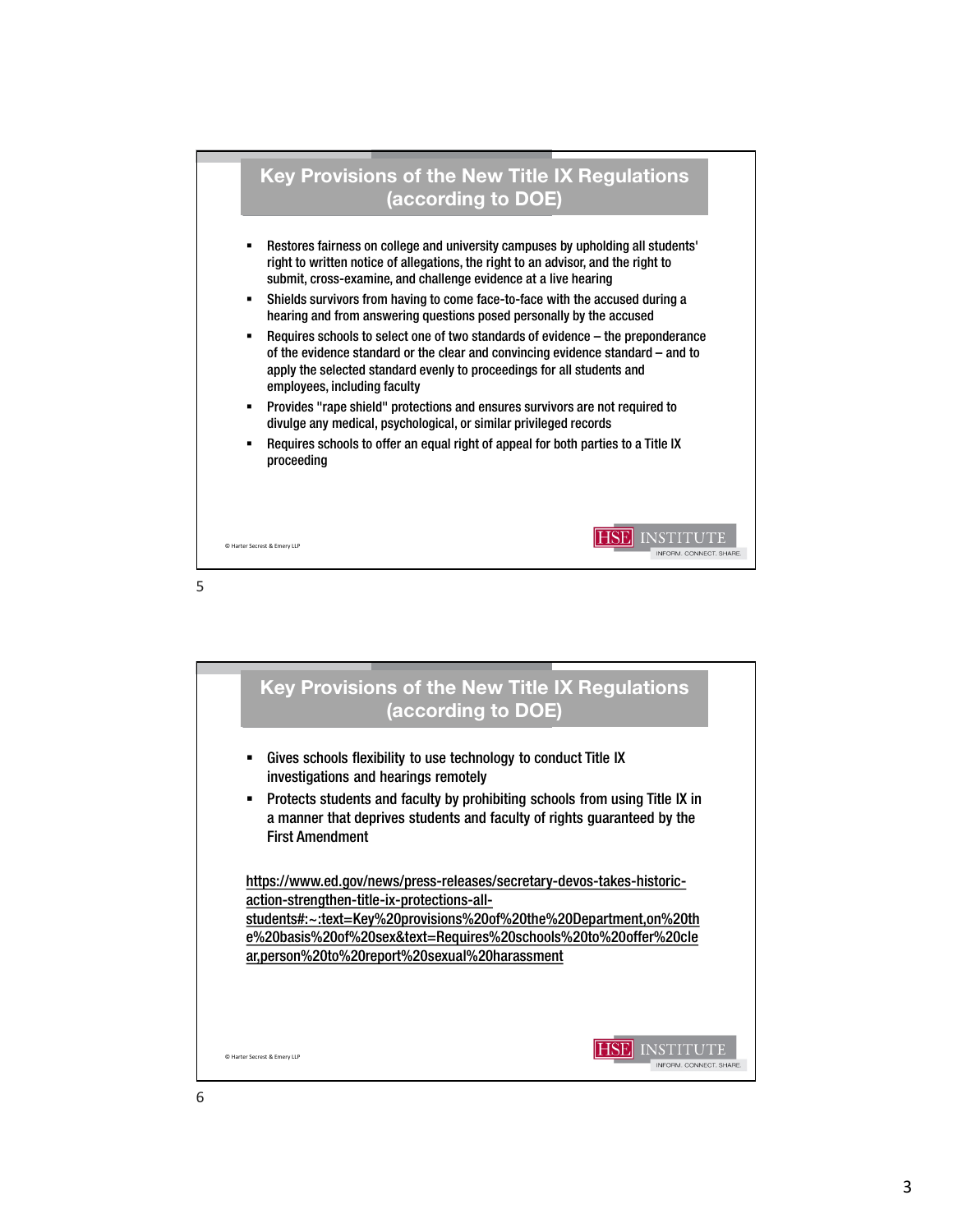

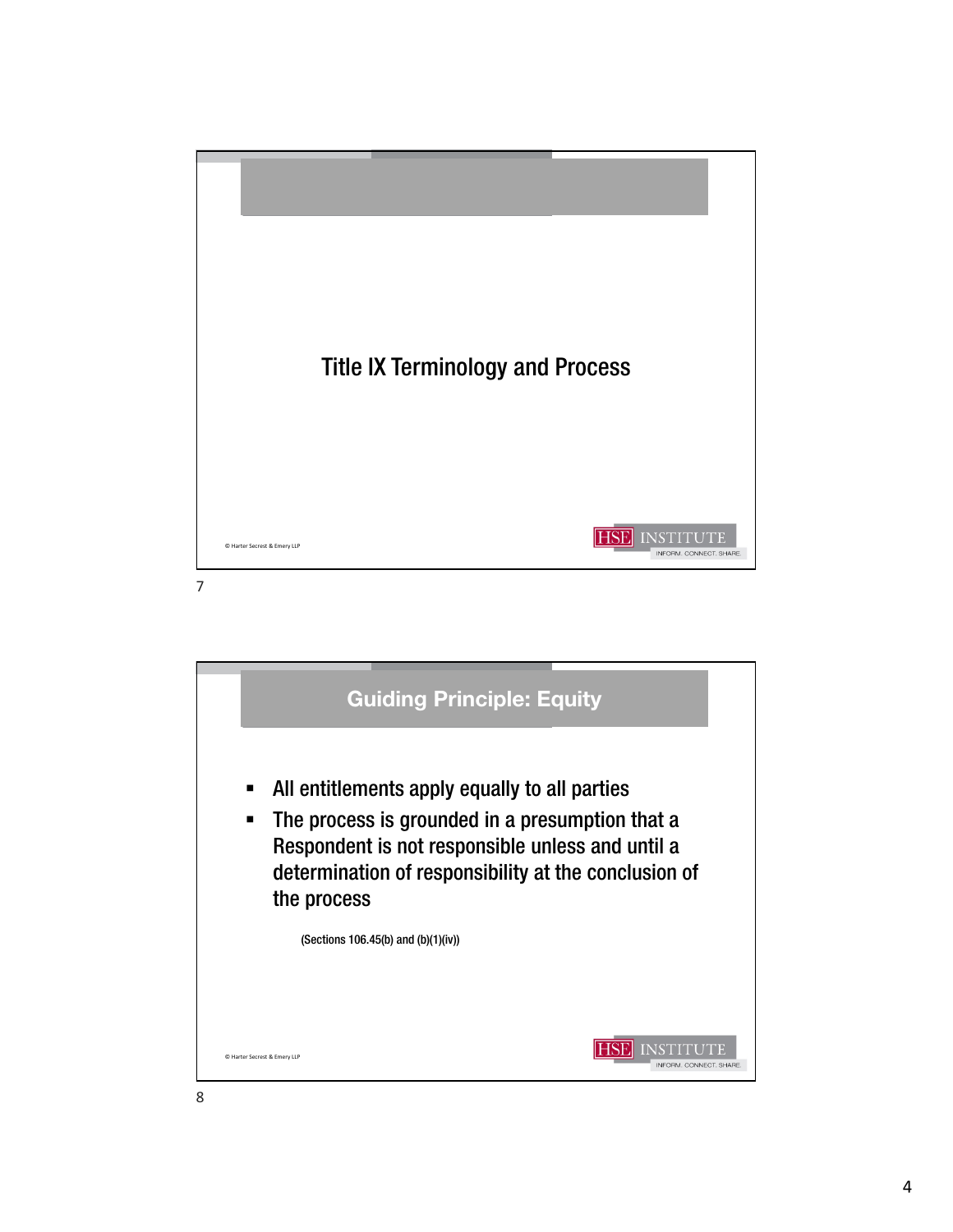

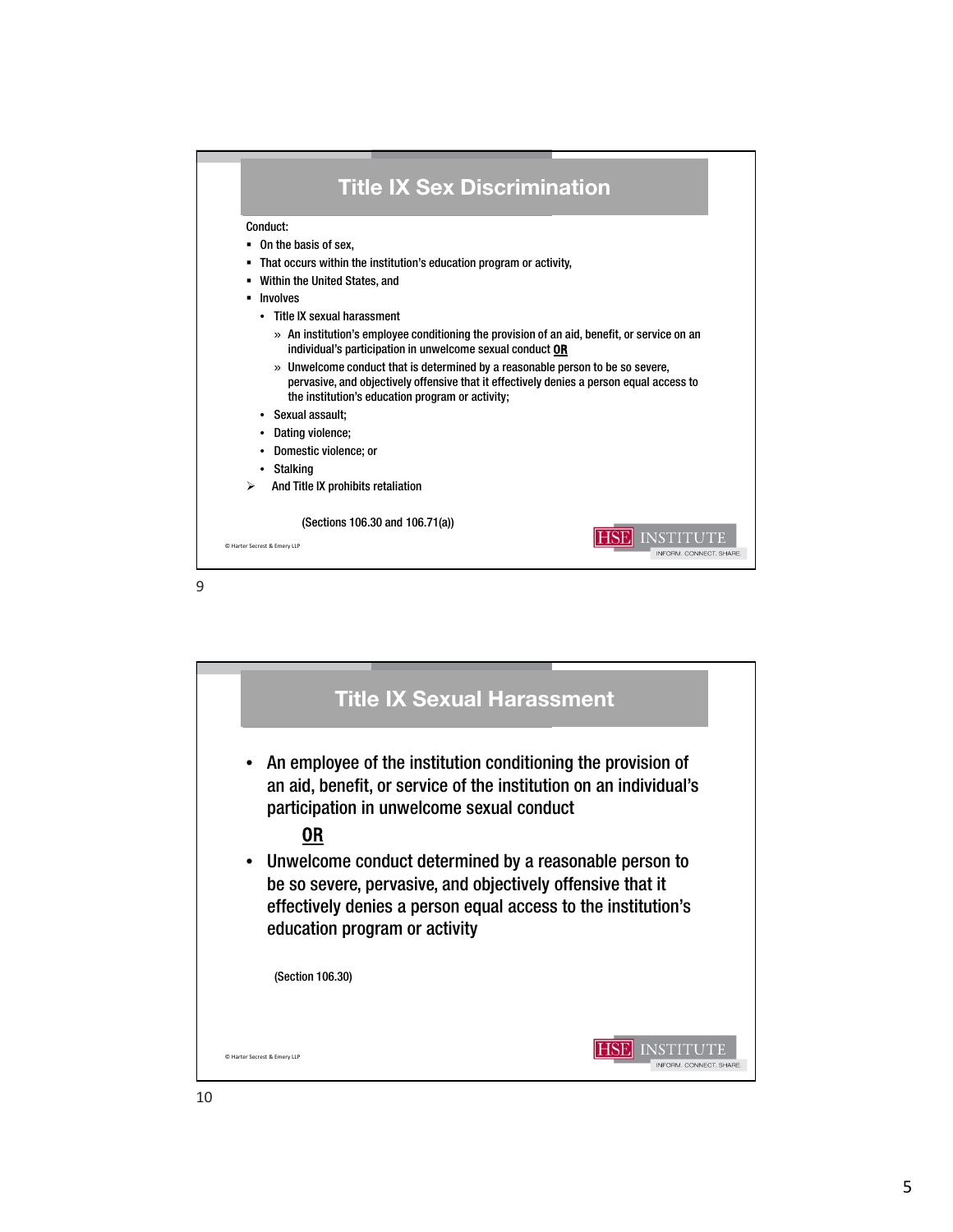

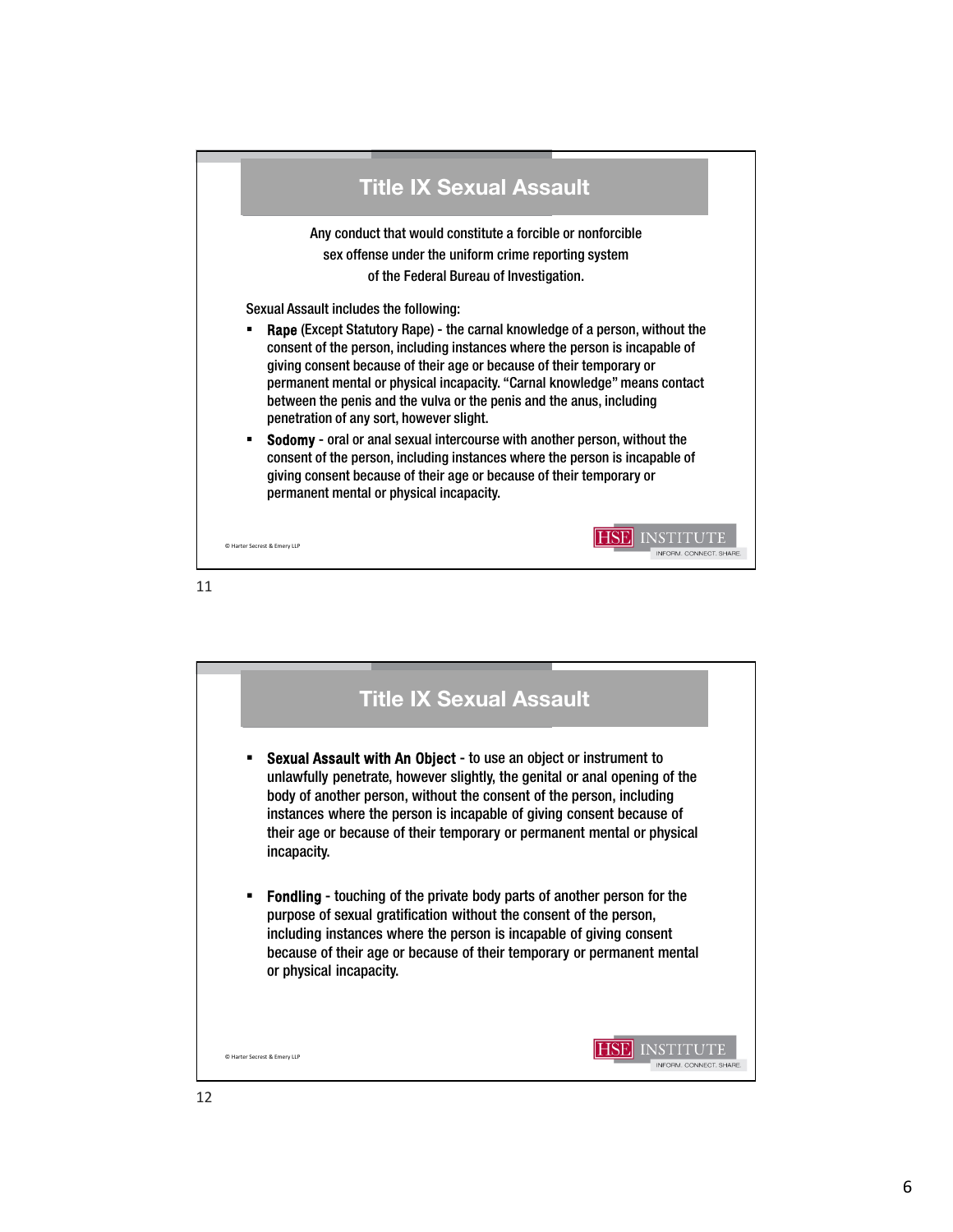

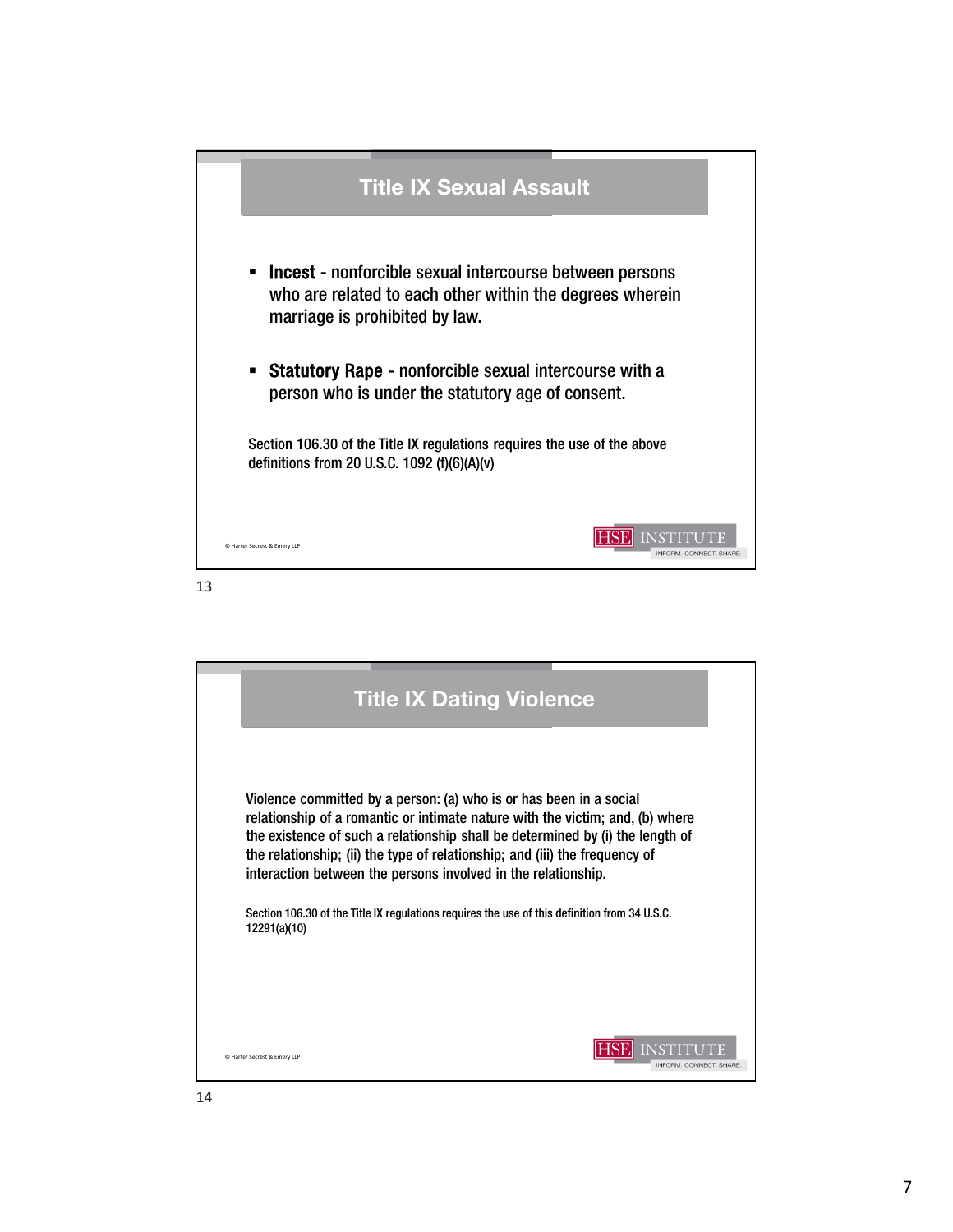

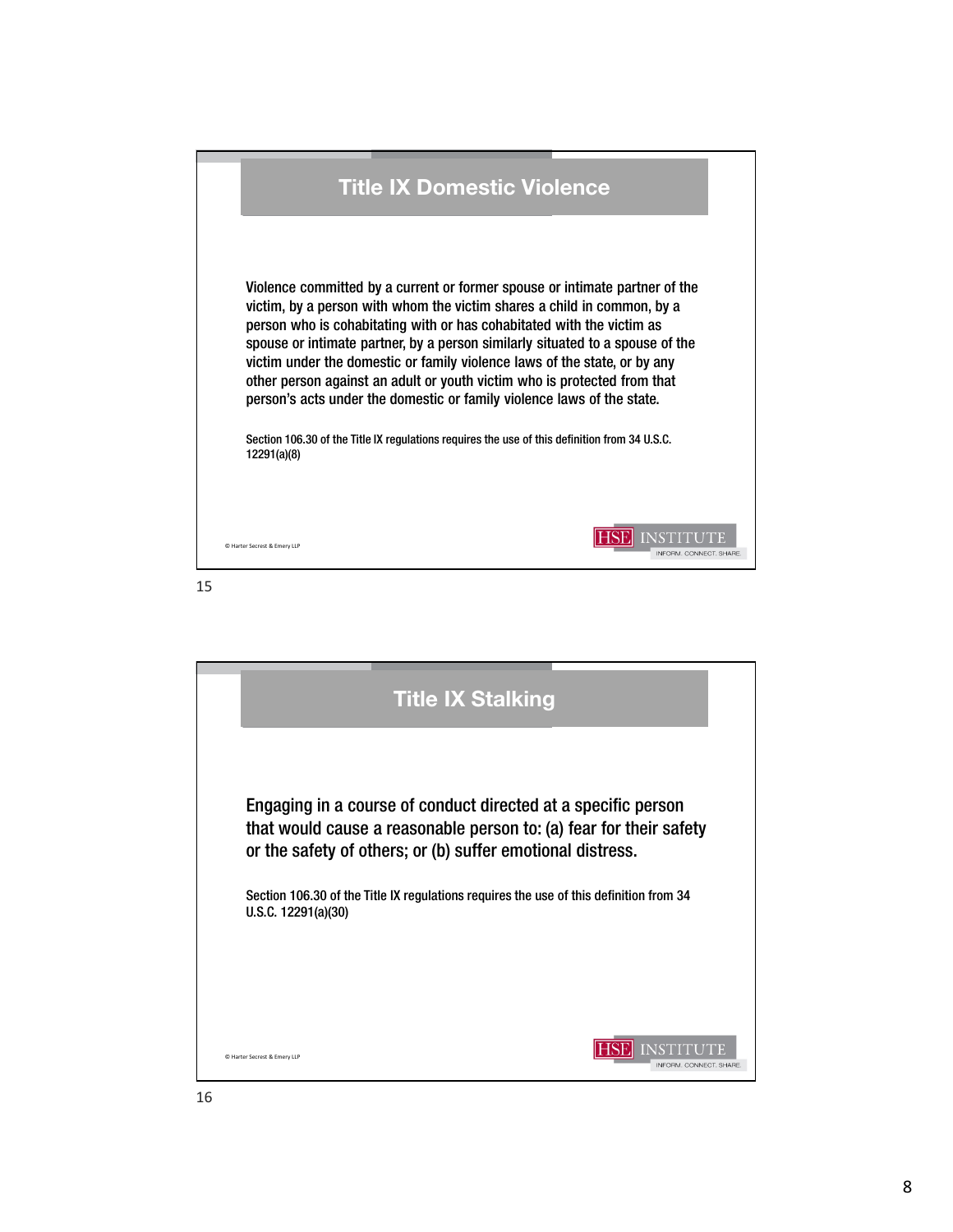

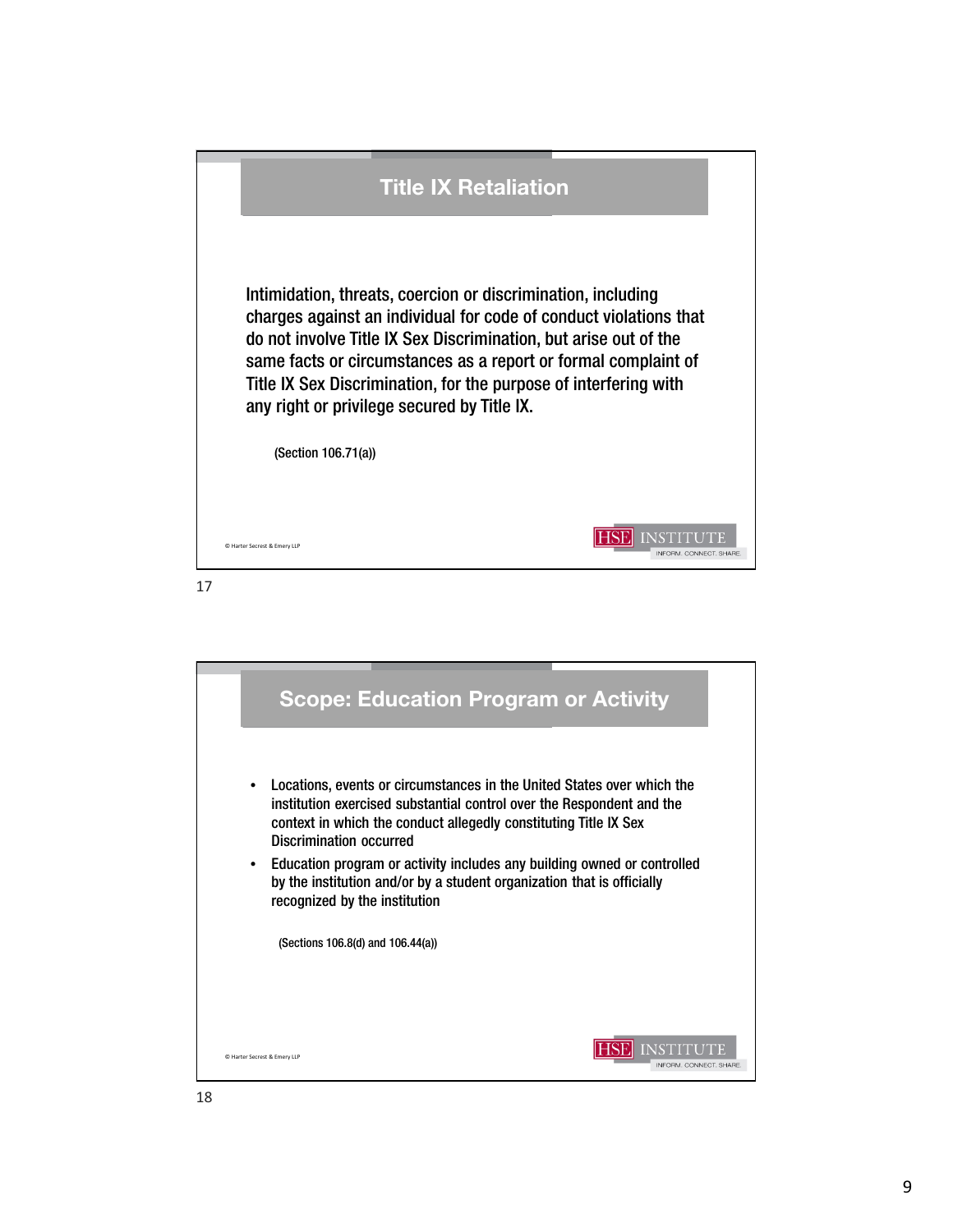

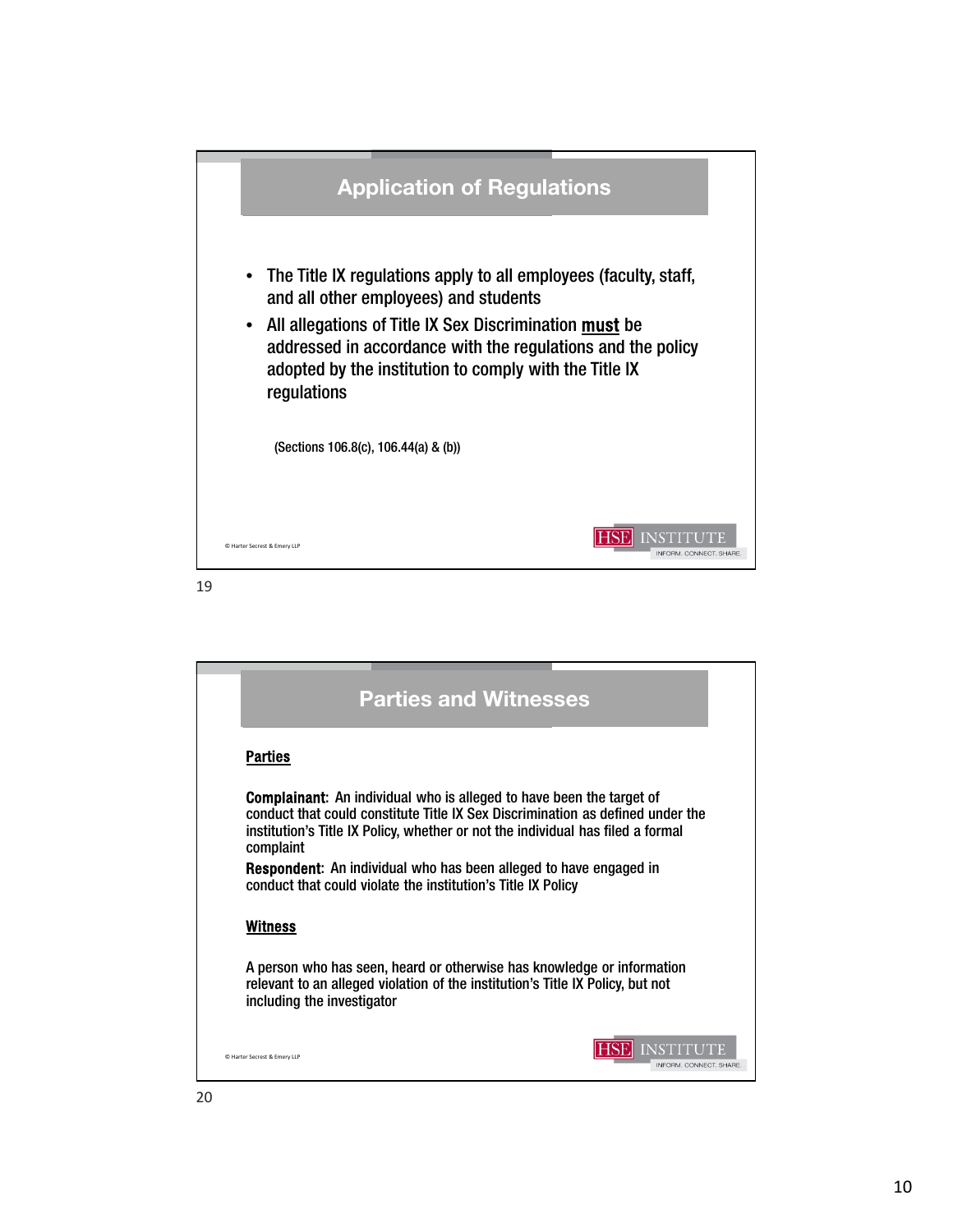



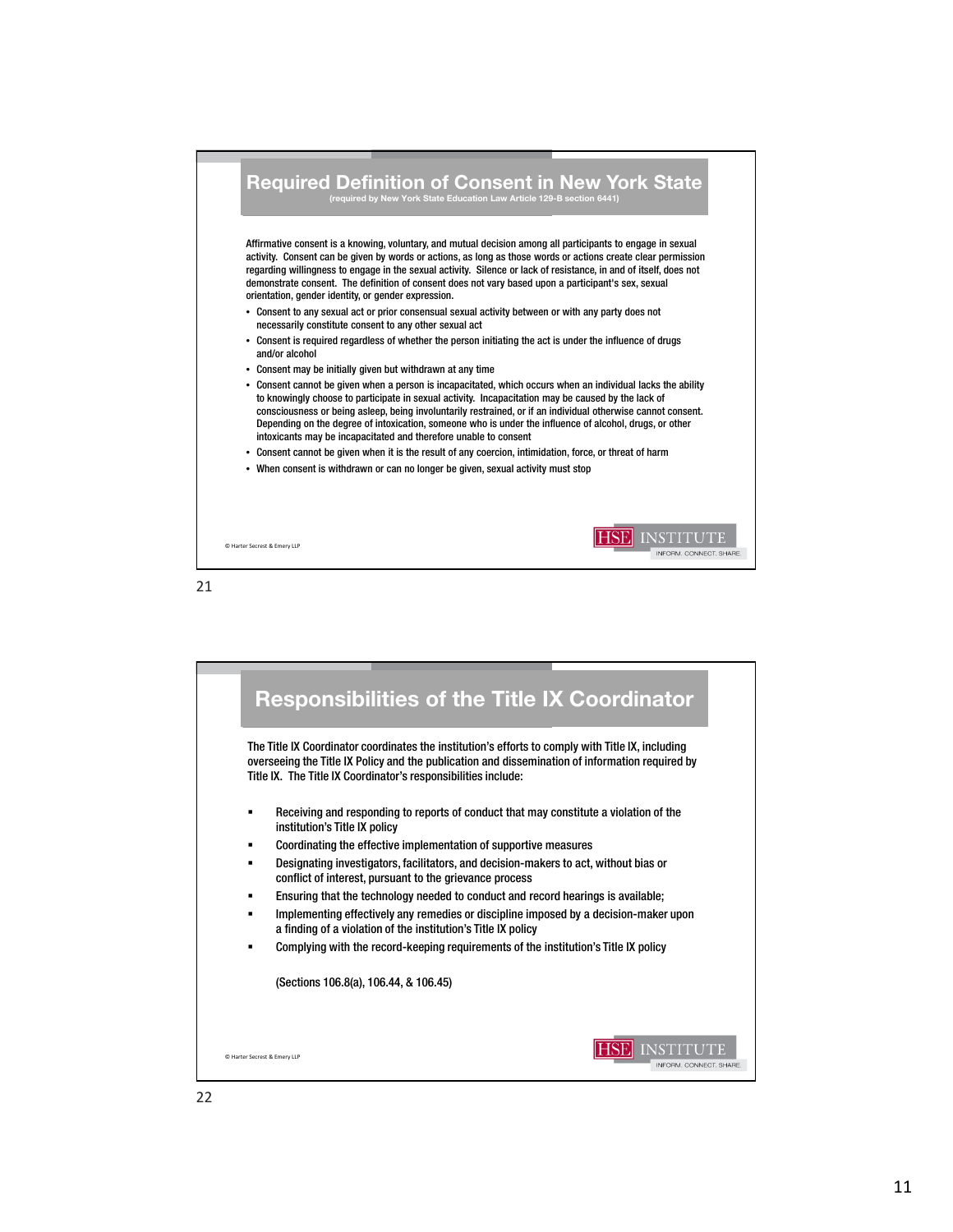| <b>Reports</b>                                                                                                                                                                                                                                                                                                                                                                                                                                                                          |
|-----------------------------------------------------------------------------------------------------------------------------------------------------------------------------------------------------------------------------------------------------------------------------------------------------------------------------------------------------------------------------------------------------------------------------------------------------------------------------------------|
| Any person may make a report of a potential violation to the Title IX Coordinator<br>in person, by mail, by telephone or by electronic mail<br>A report does not constitute a formal complaint<br>$\blacksquare$<br>An individual may speak with the Title IX Coordinator prior to submitting a<br>$\blacksquare$<br>formal complaint, and the Title IX Coordinator can assist in filling out a formal<br>complaint with the understanding that the formal complaint cannot be accepted |
| without the Complainant's signature<br>Any campus official* who receives information or who otherwise has<br>information about a potential violation of the Title IX Policy is required to share<br>the information received, in full, with the Title IX Coordinator                                                                                                                                                                                                                    |
| * <b>Campus official:</b> An employee of the institution who has authority to institute<br>corrective measures on behalf of the institution                                                                                                                                                                                                                                                                                                                                             |
| (Sections 106.8(a) and 106.44(a))                                                                                                                                                                                                                                                                                                                                                                                                                                                       |
| C Harter Secrest & Emery LLP<br>INFORM, CONNECT, SHARE                                                                                                                                                                                                                                                                                                                                                                                                                                  |

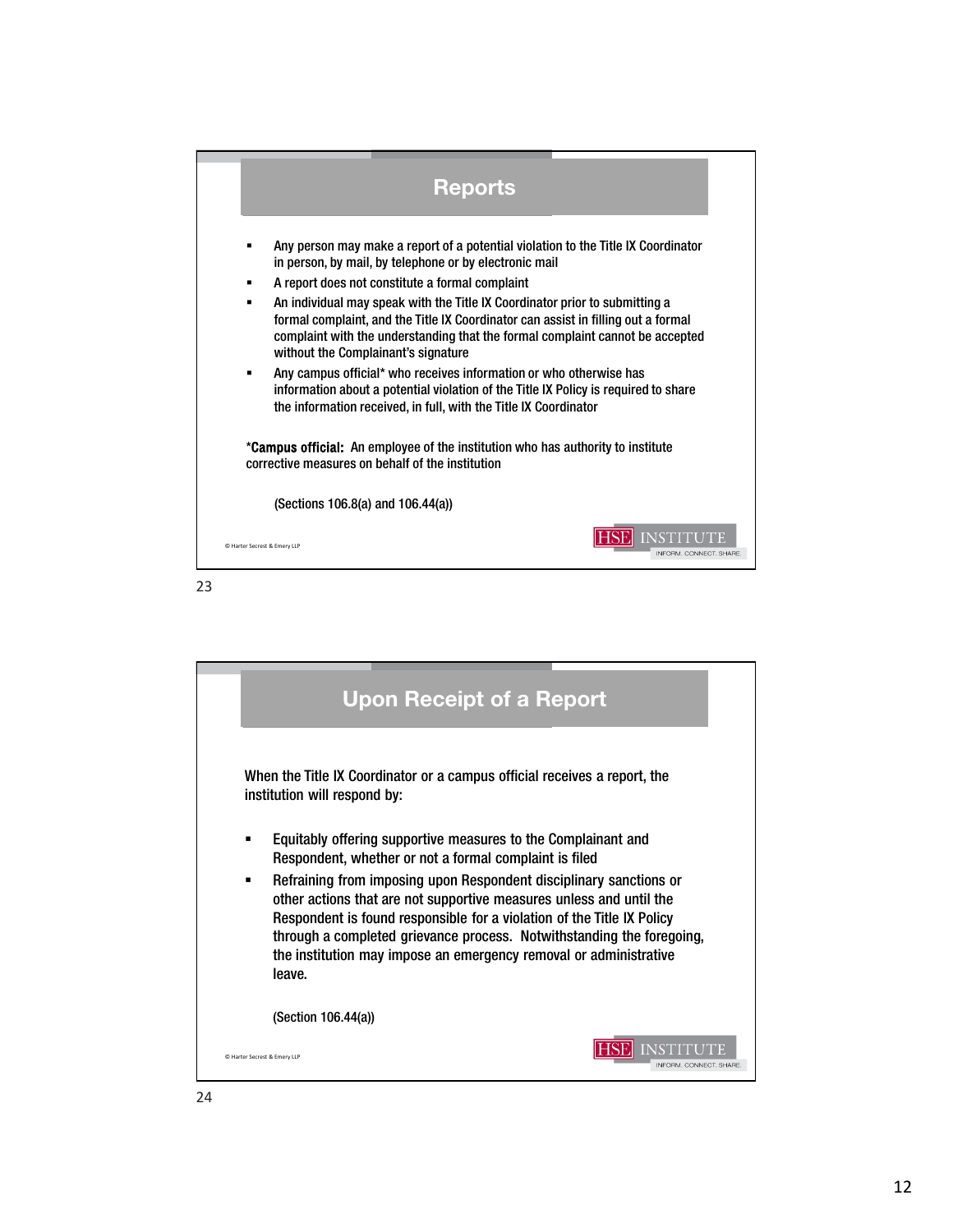

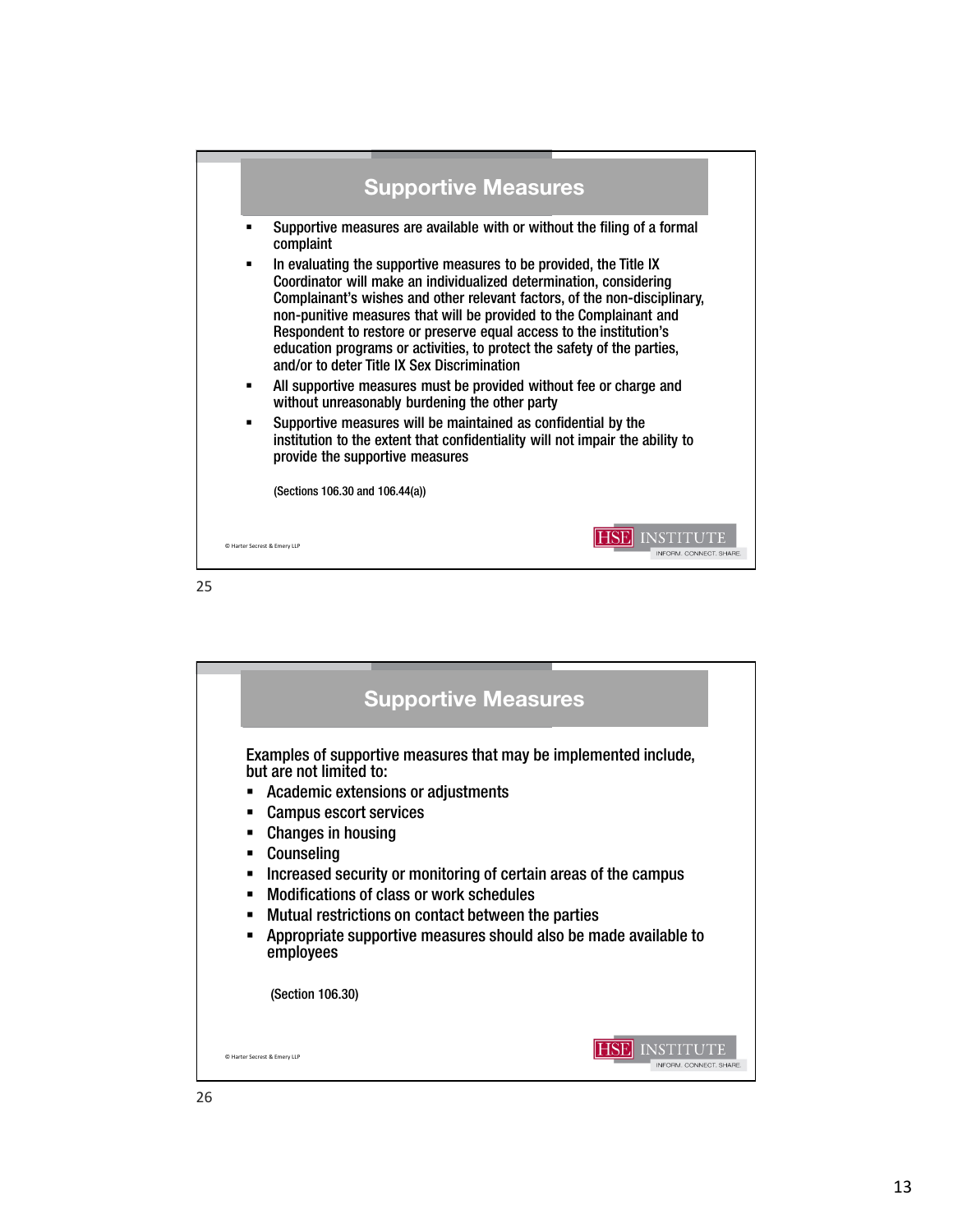

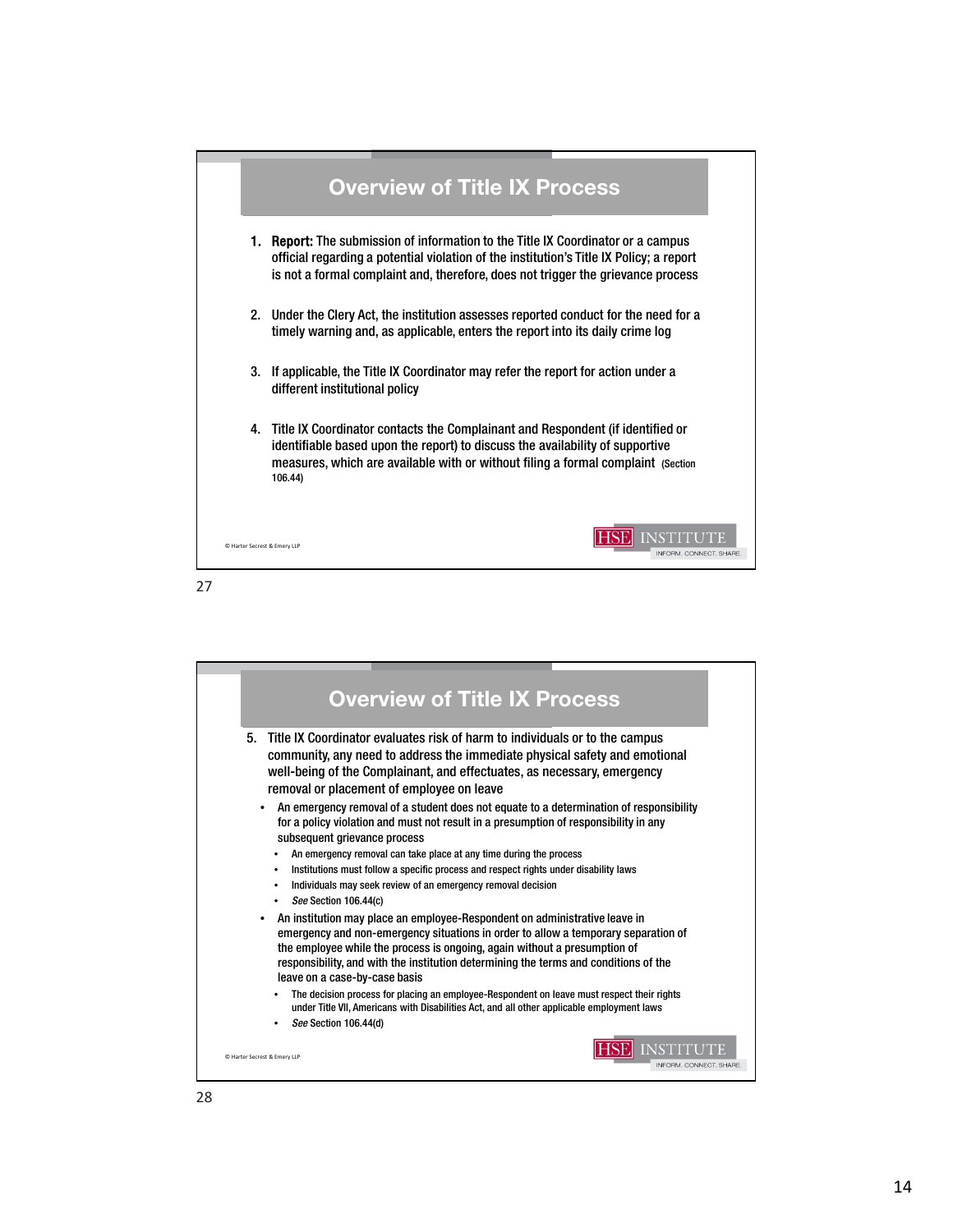

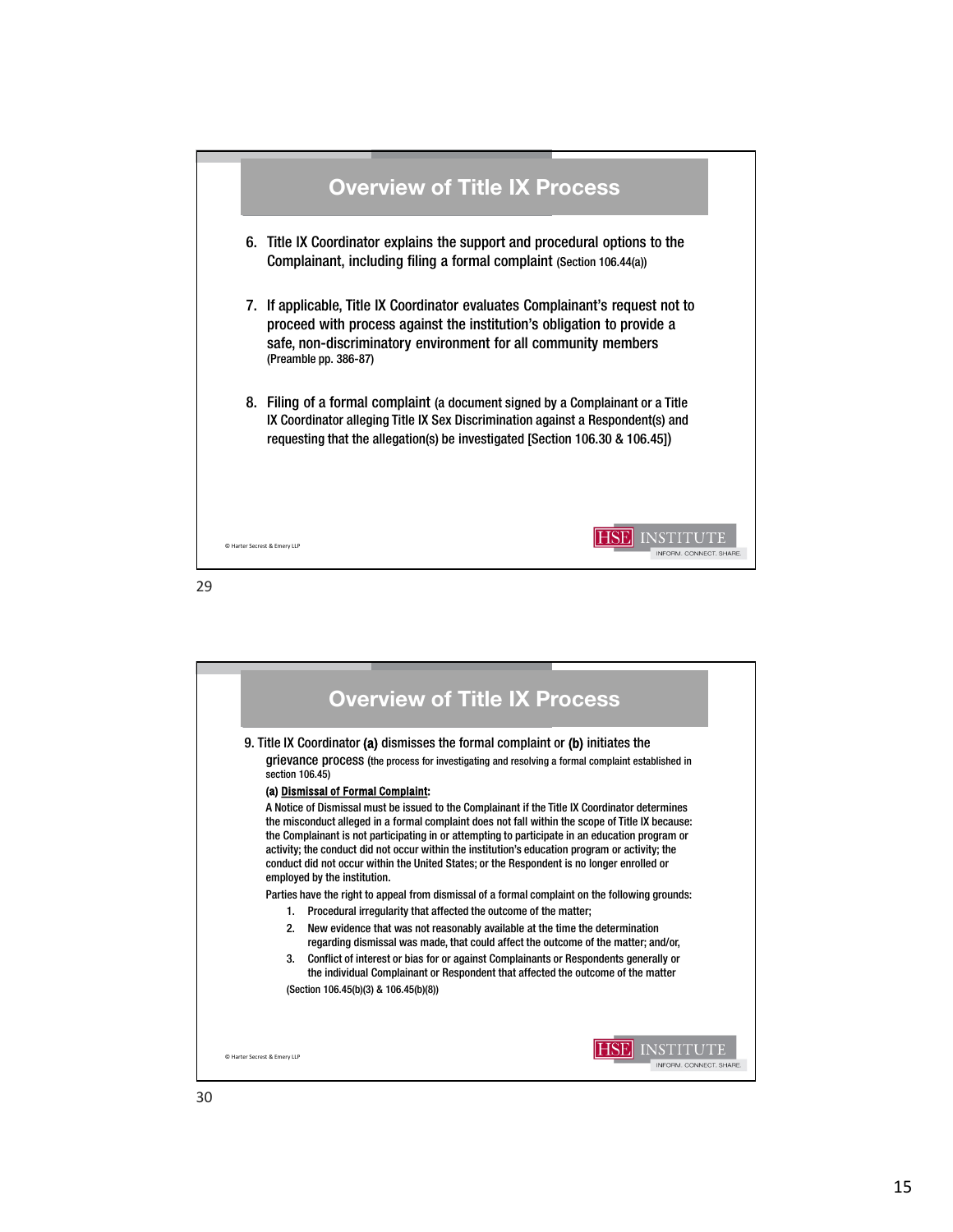

|                              | <b>Overview of Title IX Process</b>                                                                           |
|------------------------------|---------------------------------------------------------------------------------------------------------------|
| 10.                          | <b>Grievance Process</b>                                                                                      |
| a.                           | Notice of Investigation (referred to as "notice of allegations" in regulations)                               |
| h.                           | Challenge to investigator                                                                                     |
| C.                           | Investigation                                                                                                 |
| d.                           | Party review of information gathered and written response                                                     |
| e.                           | <b>Complete investigation</b>                                                                                 |
| f.                           | Party review of investigation report and written response                                                     |
| α.                           | Notice of Live Hearing (not technically required, but practically necessary)                                  |
| h.                           | <b>Challenge to Hearing Board member</b>                                                                      |
| i.                           | Live Hearing: a hearing where all parties can see and hear each other in real time                            |
| i.                           | Hearing Board deliberations: findings of fact, determination regarding responsibility,<br>sanctions, remedies |
| k.                           | <b>Hearing Board written determination</b>                                                                    |
| L                            | Time to appeal expires (process ends) or appeal filed (see m-o)                                               |
|                              | m. Appeal of a written determination                                                                          |
| n.                           | Challenge to appeals panel member                                                                             |
| 0.                           | Appeal decision                                                                                               |
| 11.<br>complaints            | Informal resolution: optional voluntary process for resolution of formal                                      |
| C Harter Secrest & Emery LLP | INFORM. CONNECT. SHARE.                                                                                       |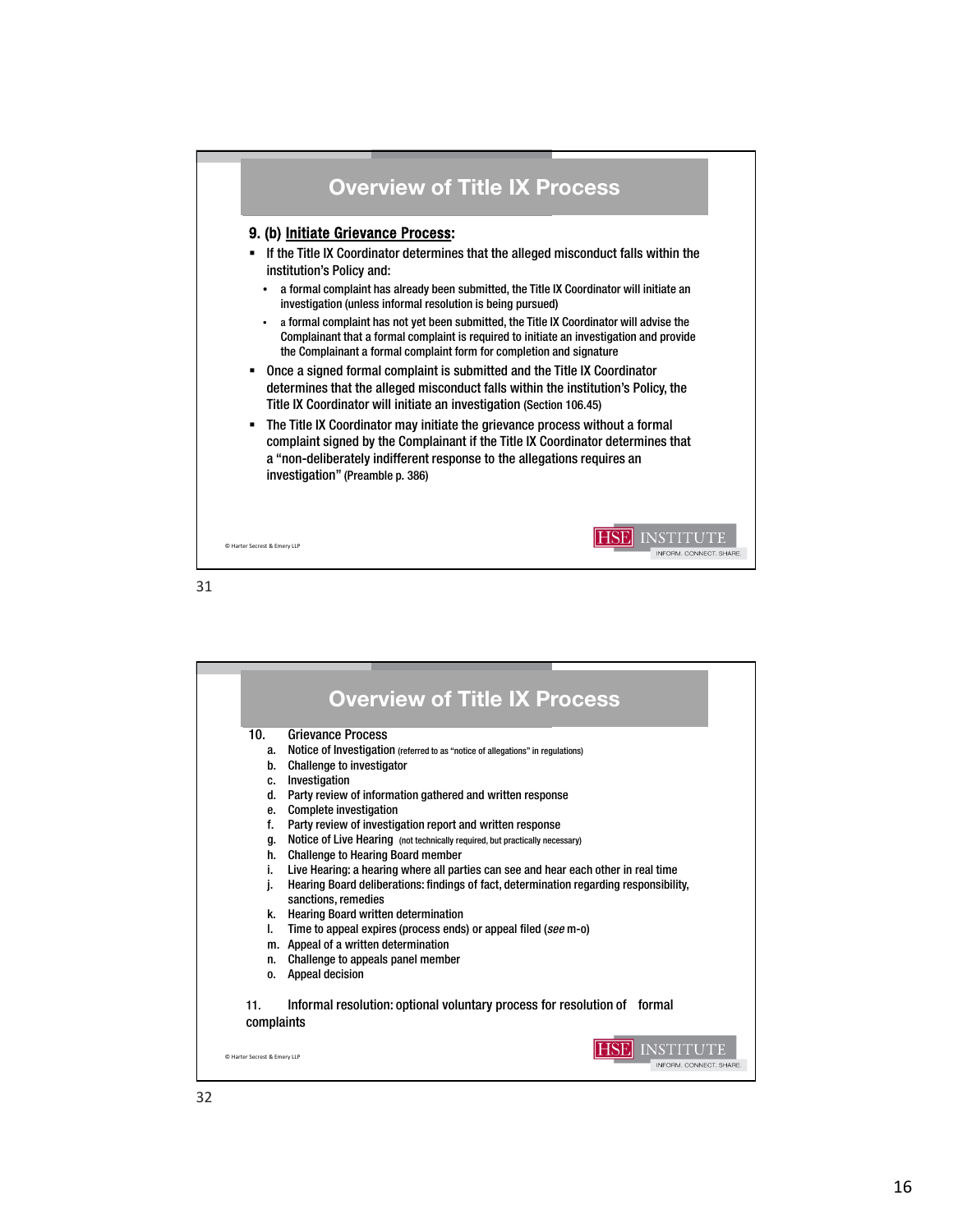

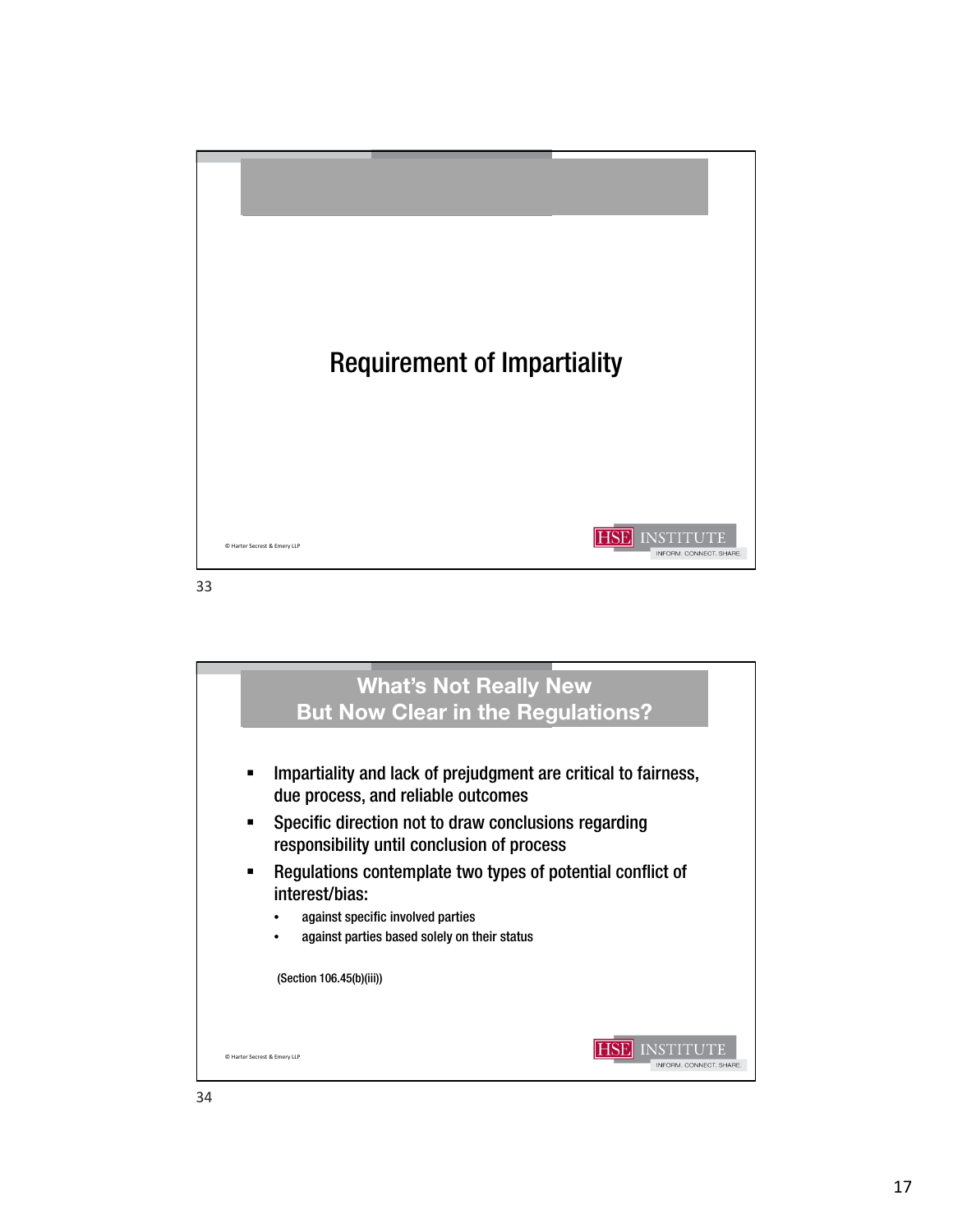

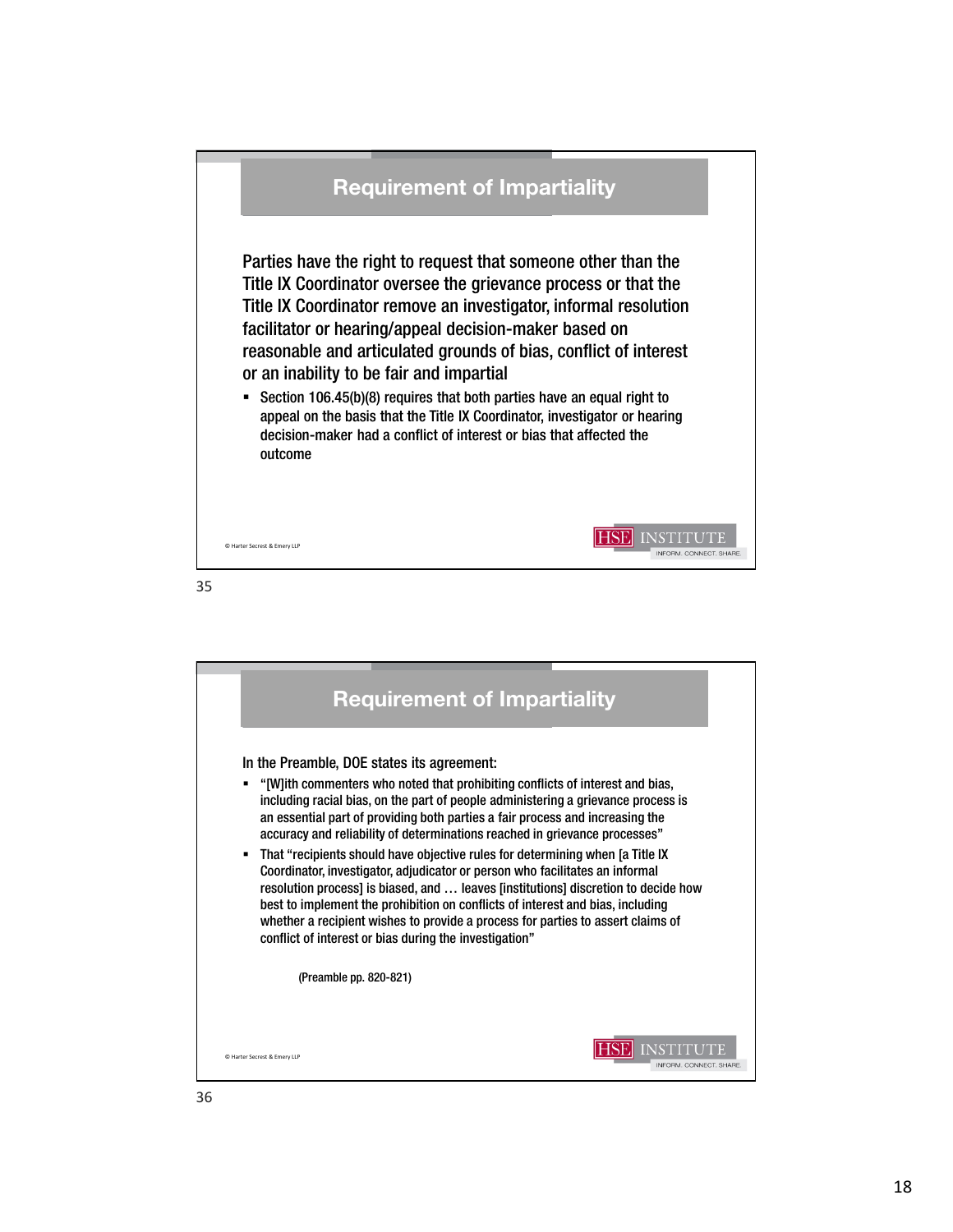

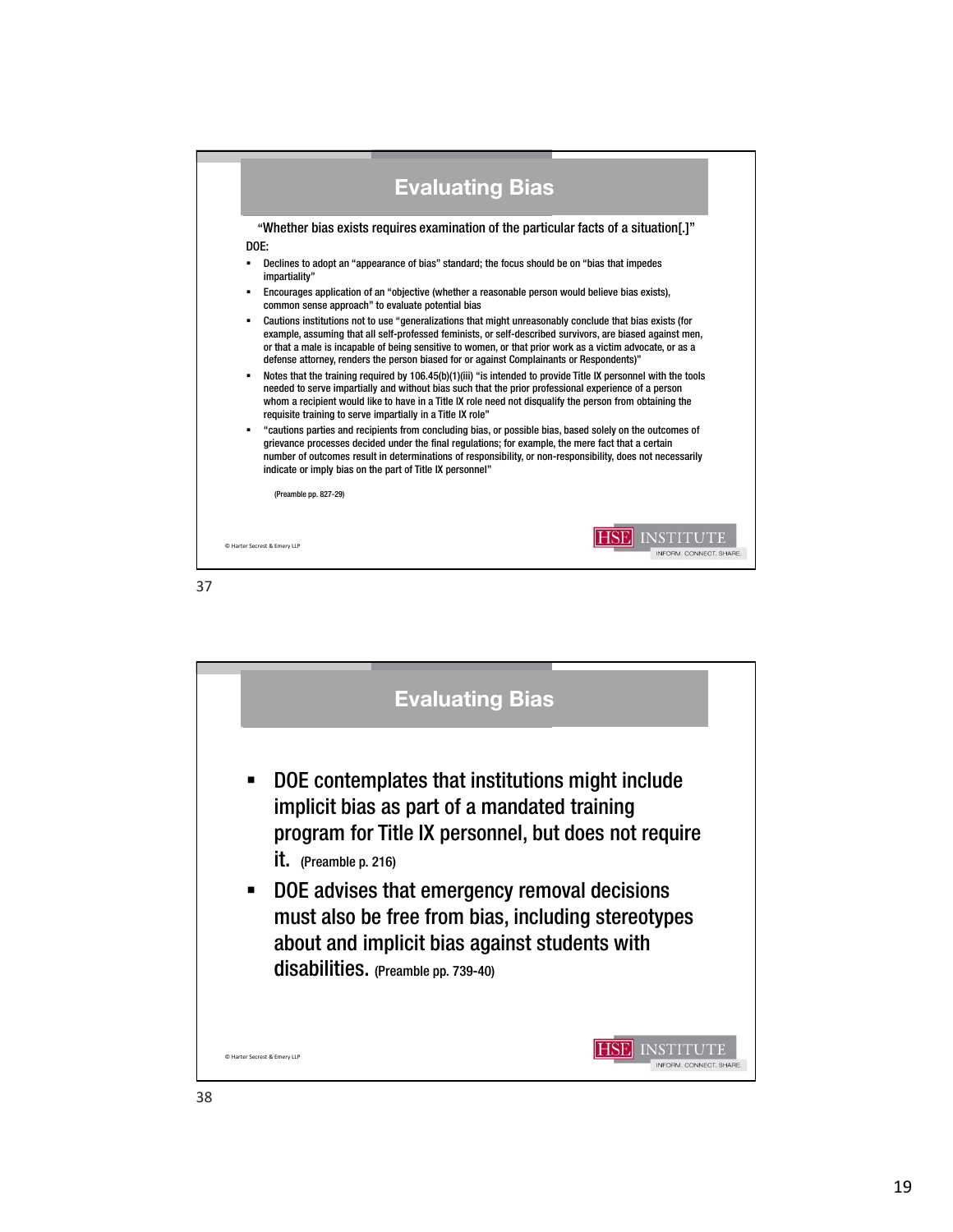

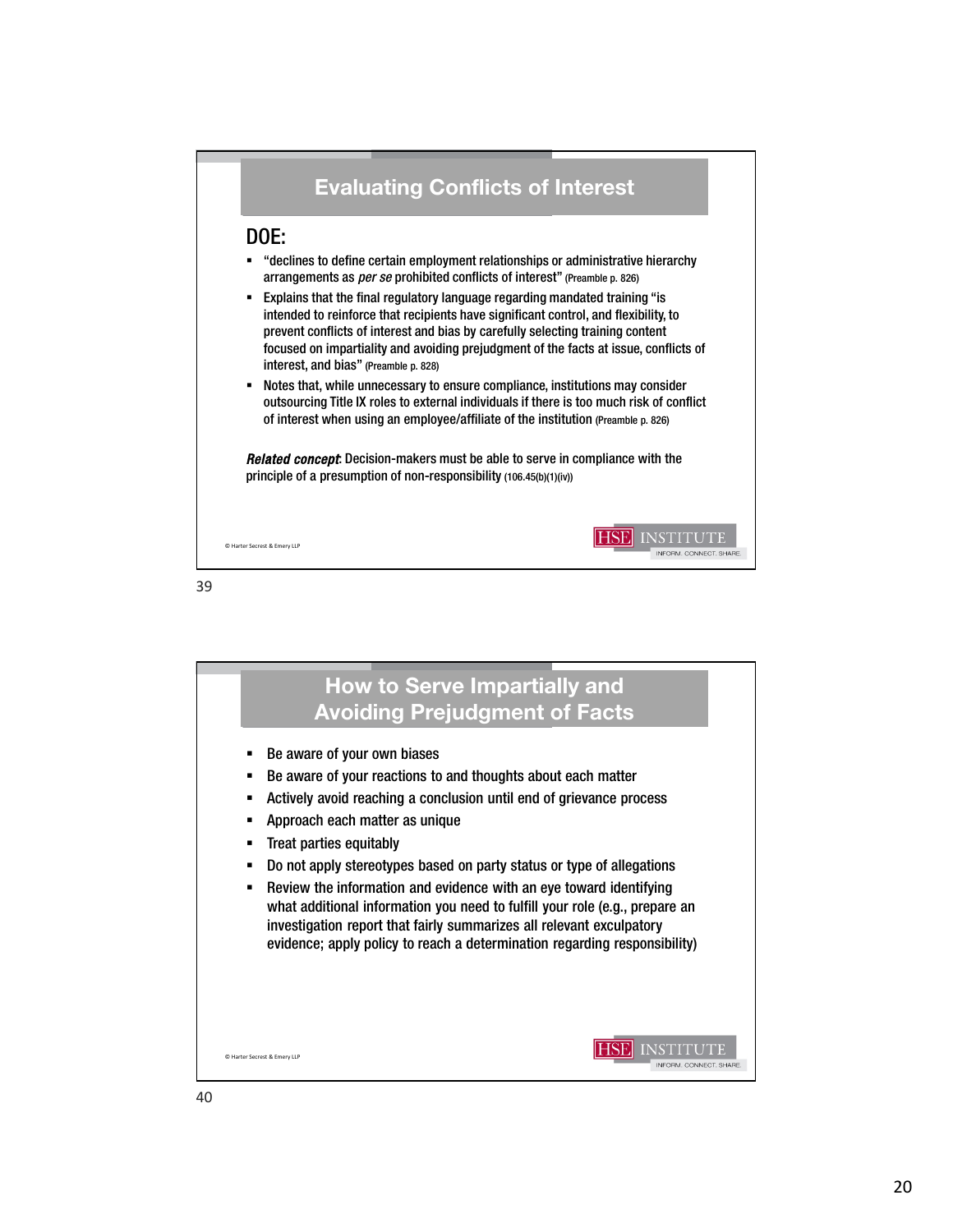

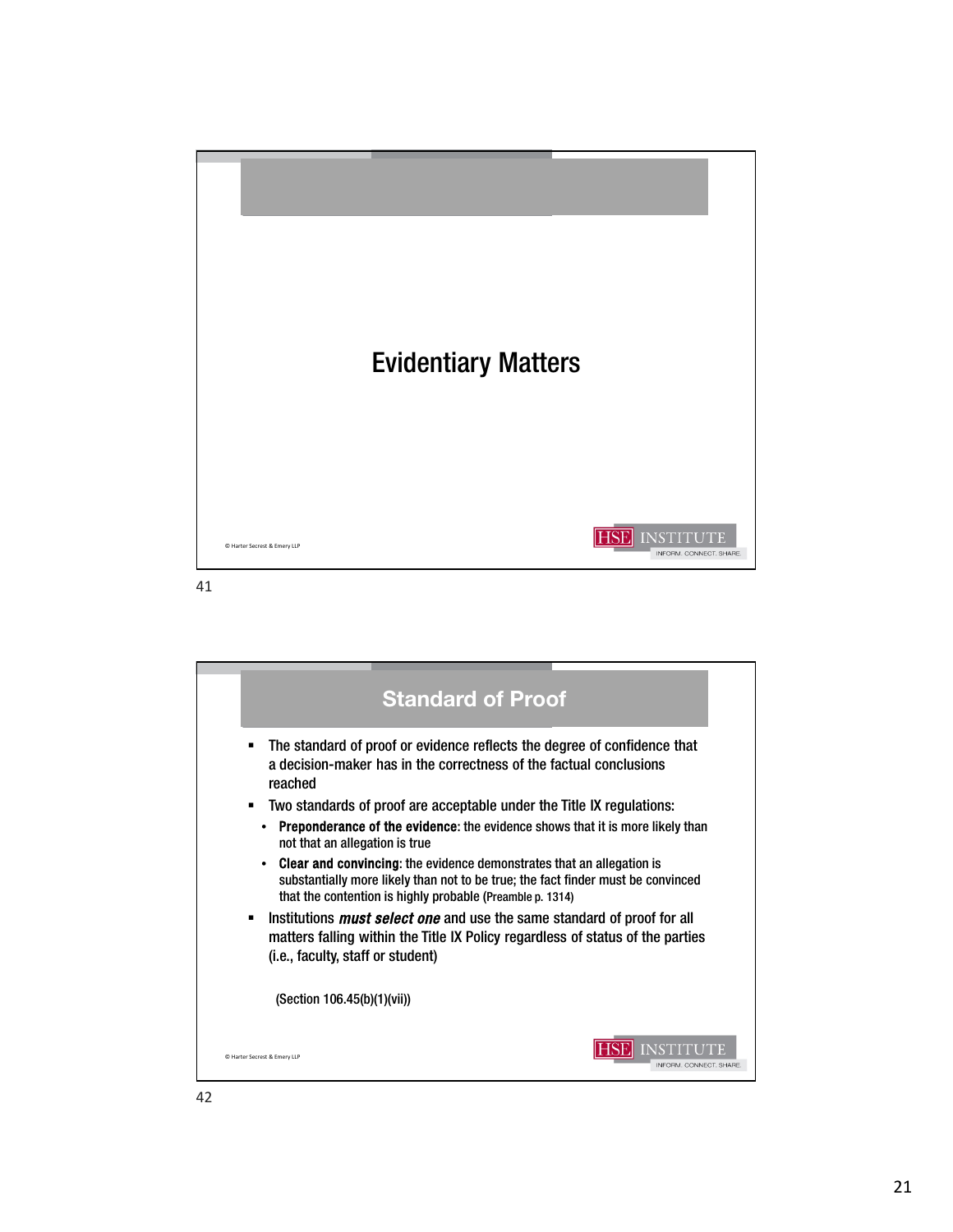

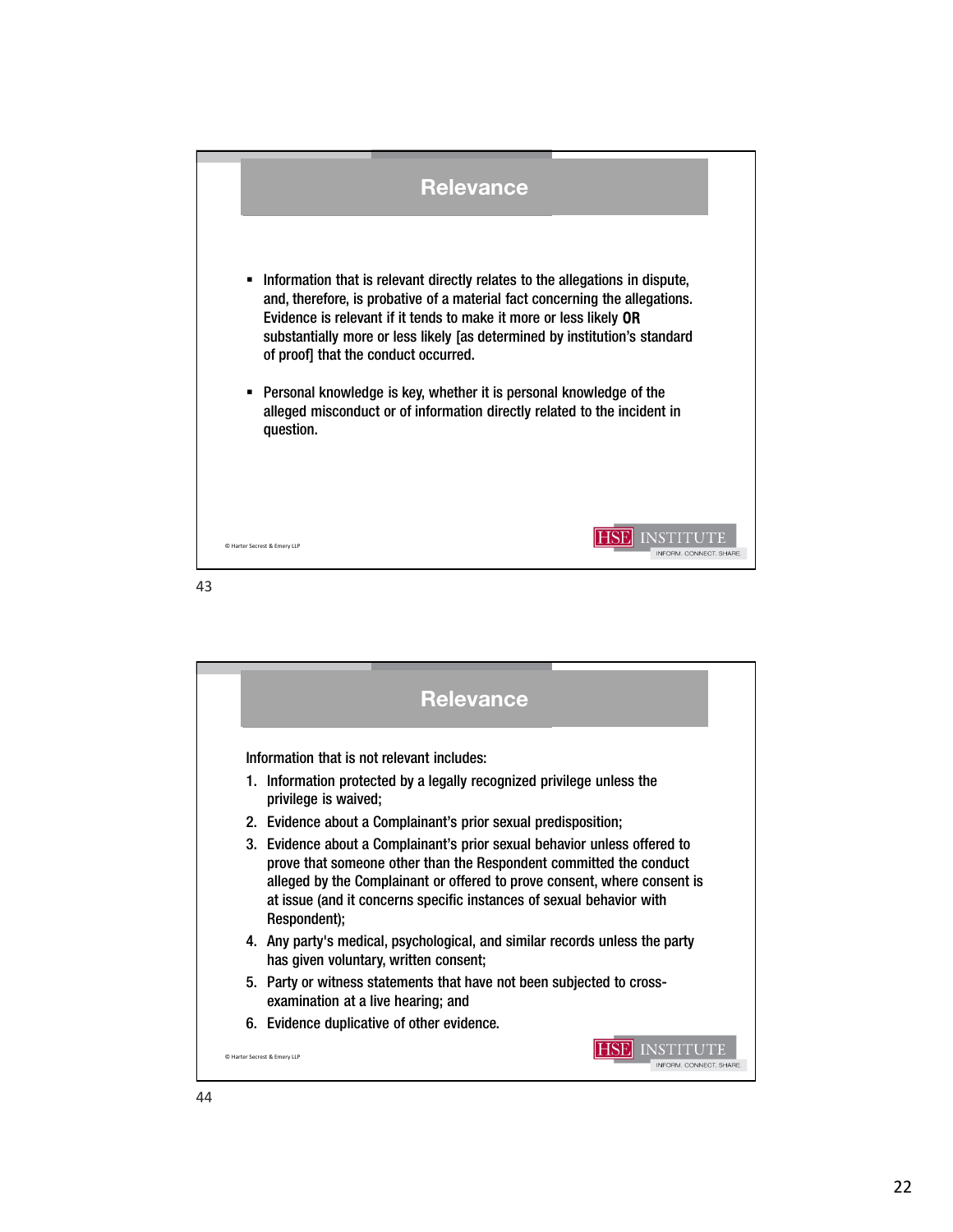

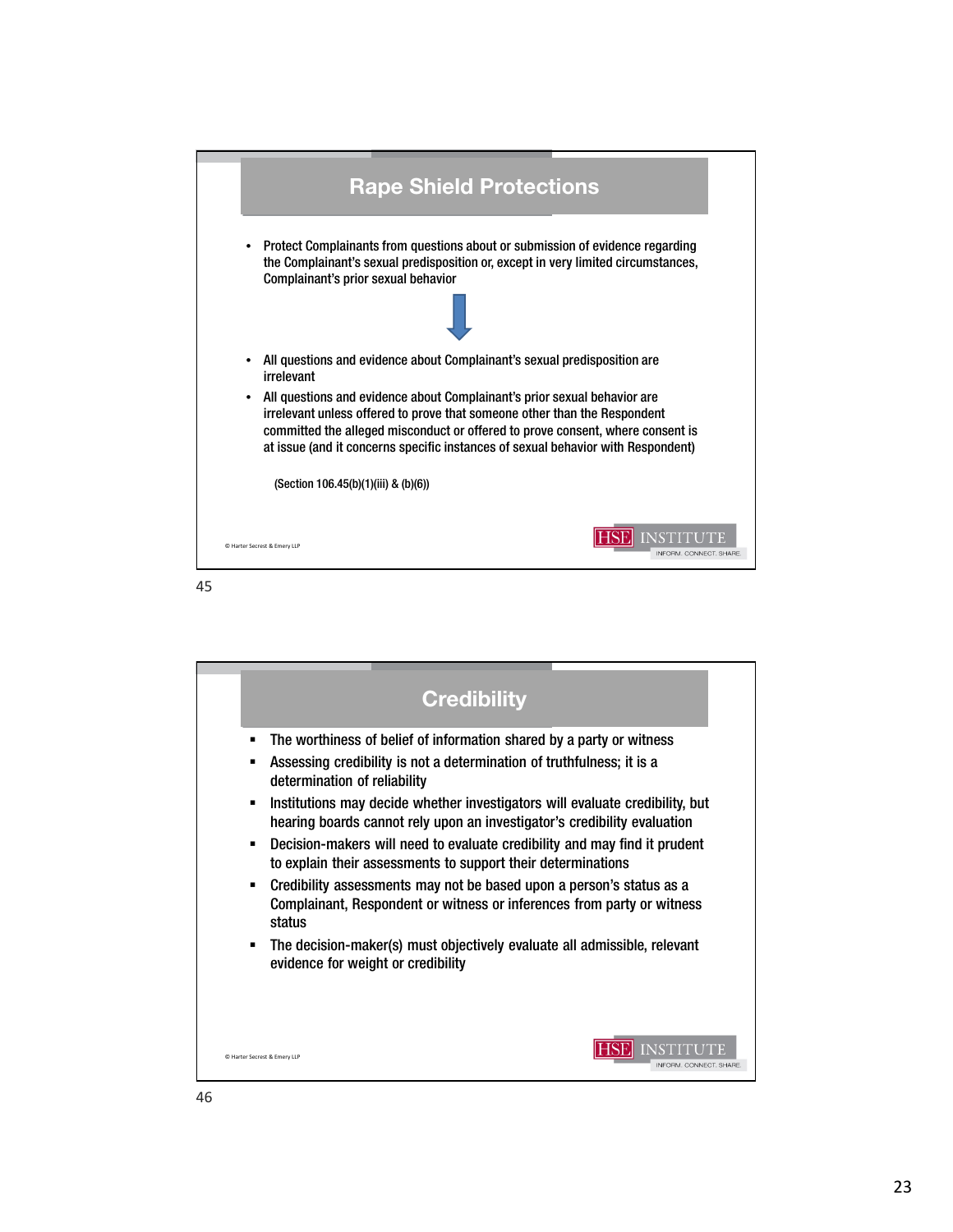| <b>Credibility</b>                                                                                                                                                                                                                                                                                                                                                                                                                                                                                                                     |
|----------------------------------------------------------------------------------------------------------------------------------------------------------------------------------------------------------------------------------------------------------------------------------------------------------------------------------------------------------------------------------------------------------------------------------------------------------------------------------------------------------------------------------------|
| Credibility determinations are based on a number of factors, including demeanor (but<br>٠<br>never only demeanor); opportunity and capacity to observe the event; contradiction or<br>consistency with other evidence; availability of corroboration (where it should logically<br>exist, noting that corroborating evidence is not required); level of detail in statement or<br>testimony; motive to be untruthful; and inherent plausibility or implausibility.*                                                                    |
| "A party's answers to cross-examination questions will be evaluated by the Hearing<br>п<br>Board in context, taking into account that a party may experience stress while<br>answering cross-examination questions. Parties will not be unfairly judged if they<br>experience stress while answering cross-examination questions or are unable to<br>recount every specific detail in sequence, whether such inability is due to trauma, the<br>effects of drugs or alcohol or simple fallibility of human memory." (Preamble p. 1089) |
| All of these factors will be considered as part of a credibility assessment.<br>п                                                                                                                                                                                                                                                                                                                                                                                                                                                      |
| * See also U.S. Equal Employment Opportunity Commission: Enforcement Guidance on Vicarious Employer Liability for Unlawful Harassment by<br>Supervisors (June 18, 1999) < https://www.eeoc.gov/laws/guidance/enforcement-guidance-vicarious-liability-unlawful-harassment-supervisors<br>≥                                                                                                                                                                                                                                             |
| C Harter Secrest & Emery LLP<br>INFORM, CONNECT, SHARE                                                                                                                                                                                                                                                                                                                                                                                                                                                                                 |

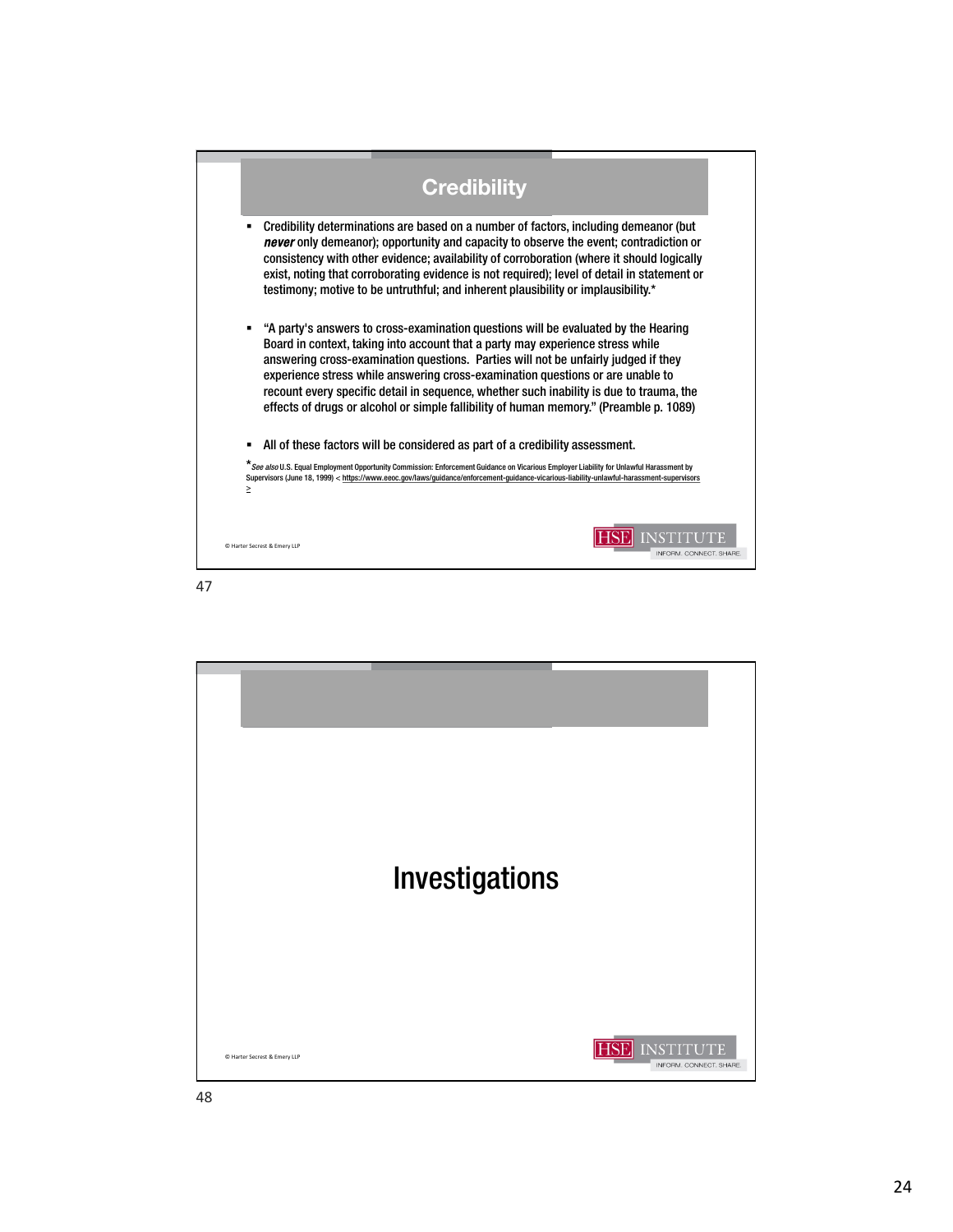

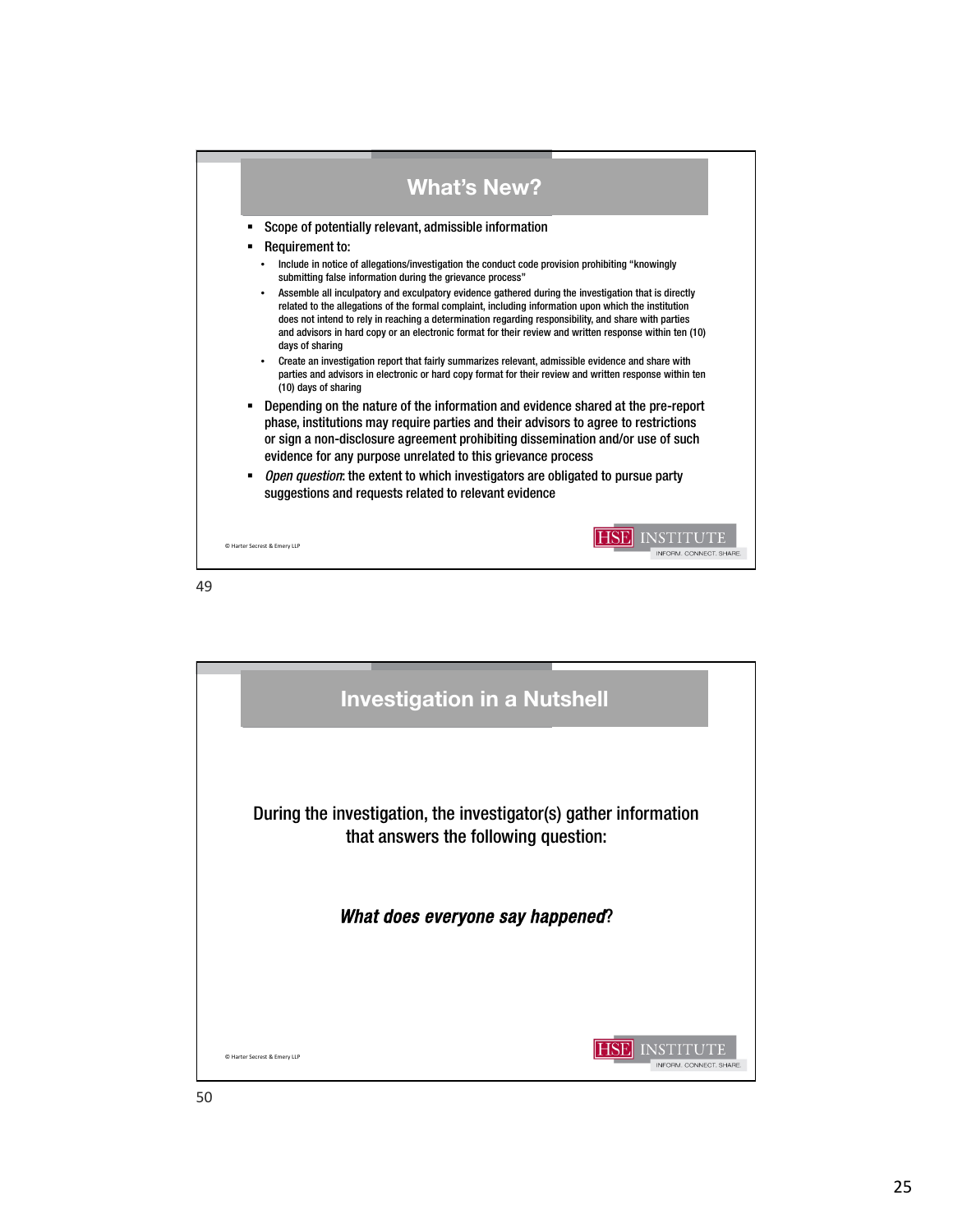

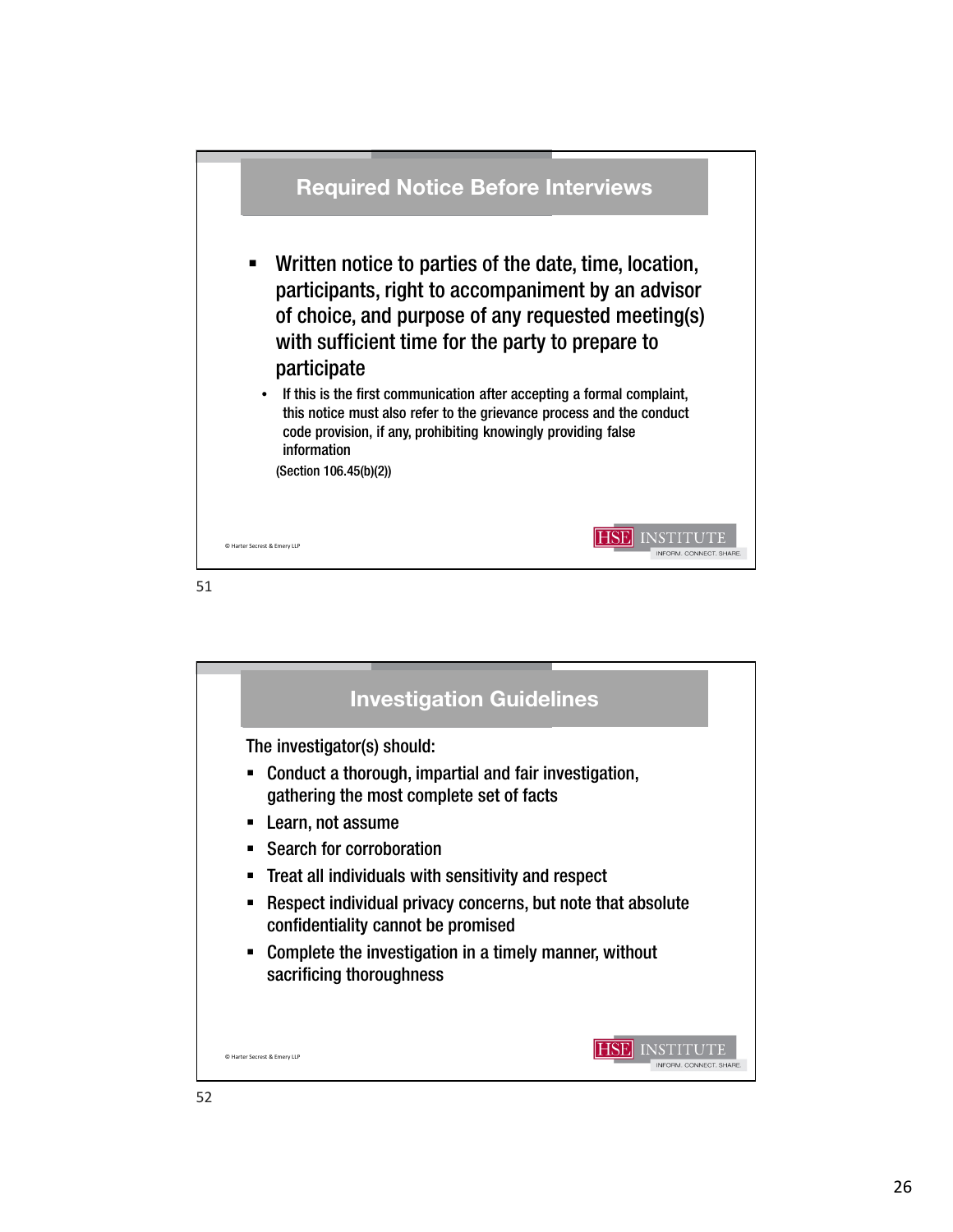

| <b>Interview Preparation</b>                                                                                                     |
|----------------------------------------------------------------------------------------------------------------------------------|
| Prepare for an interview by listing all questions and/or subject matters to<br>▪<br>be covered, but always be sure to listen     |
| Maintain flexibility to identify and explore what you may not have known<br>٠<br>or appreciated was relevant until the interview |
| If working with a co-investigator, meet to discuss areas of interest and<br>٠<br>inquiry                                         |
| If working as a team, consider assigning responsibility for questioning<br>$\blacksquare$<br>By topic<br>By witness              |
| In advance of the interview, determine the method for recording<br>٠<br>information                                              |
| If taking notes and working in a team, determine who will take notes in each<br>interview                                        |
| Select a method that will result in a detailed record<br>$\bullet$                                                               |
| C Harter Secrest & Emery LLP<br><b>INFORM, CONNECT, SHARE</b>                                                                    |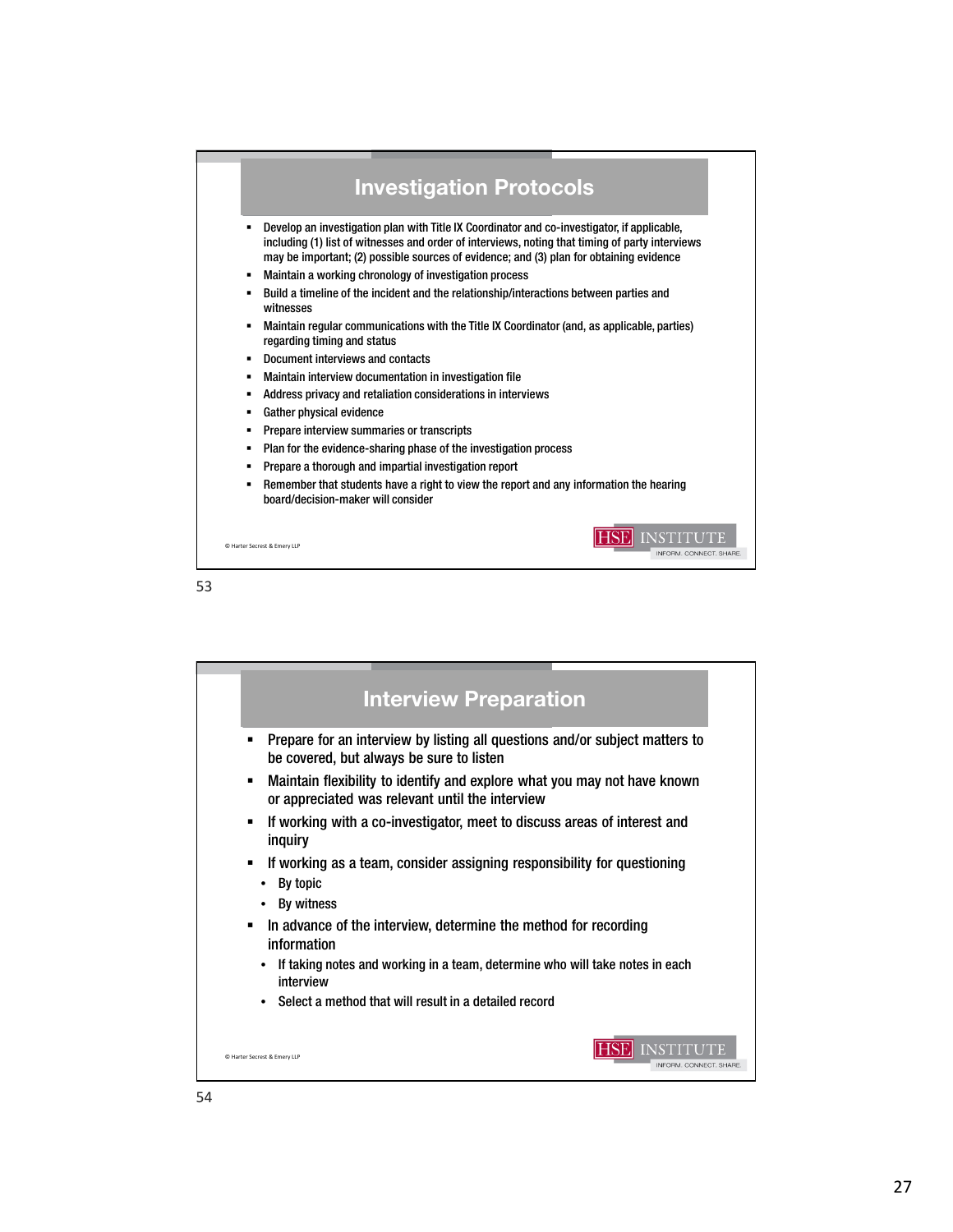



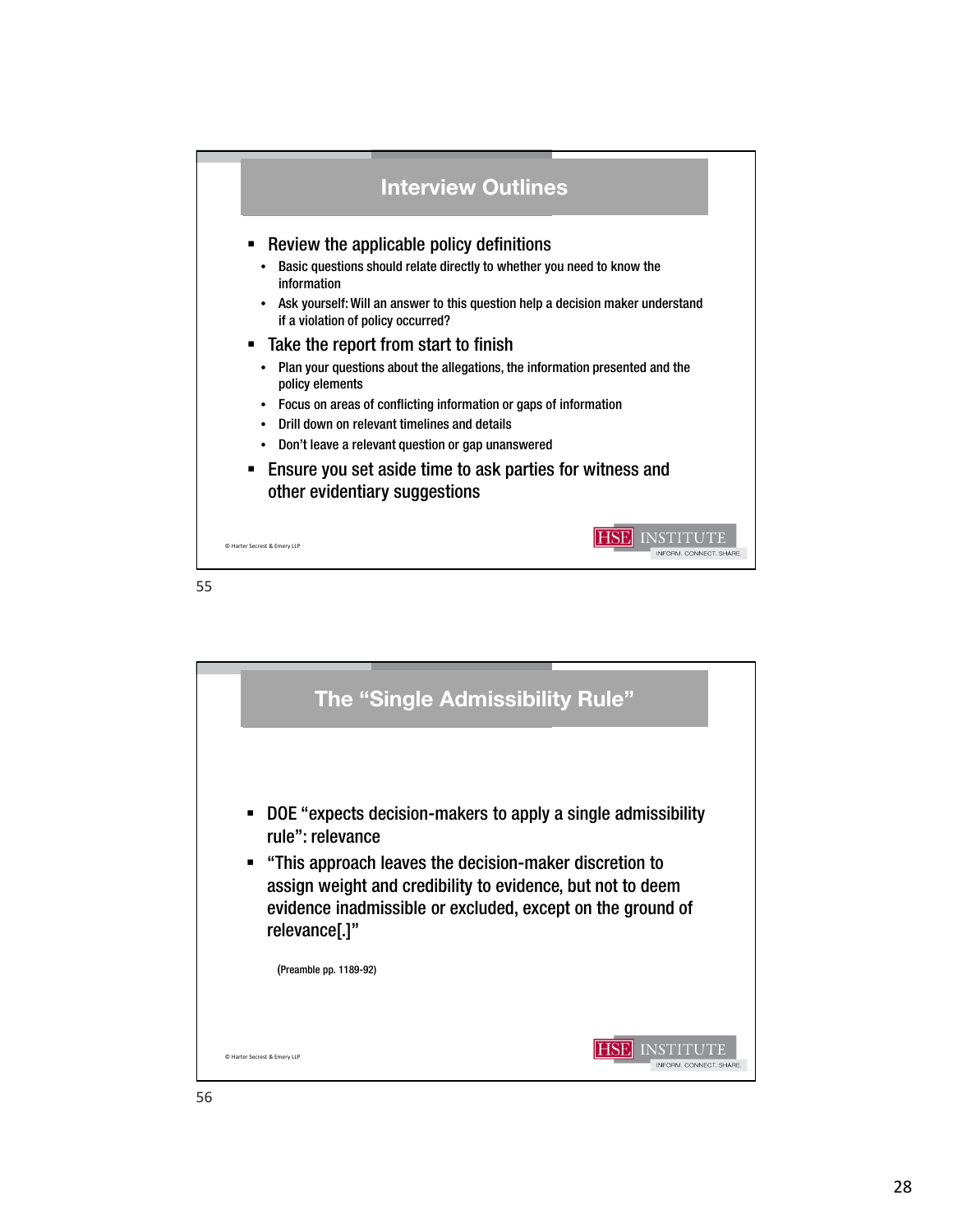

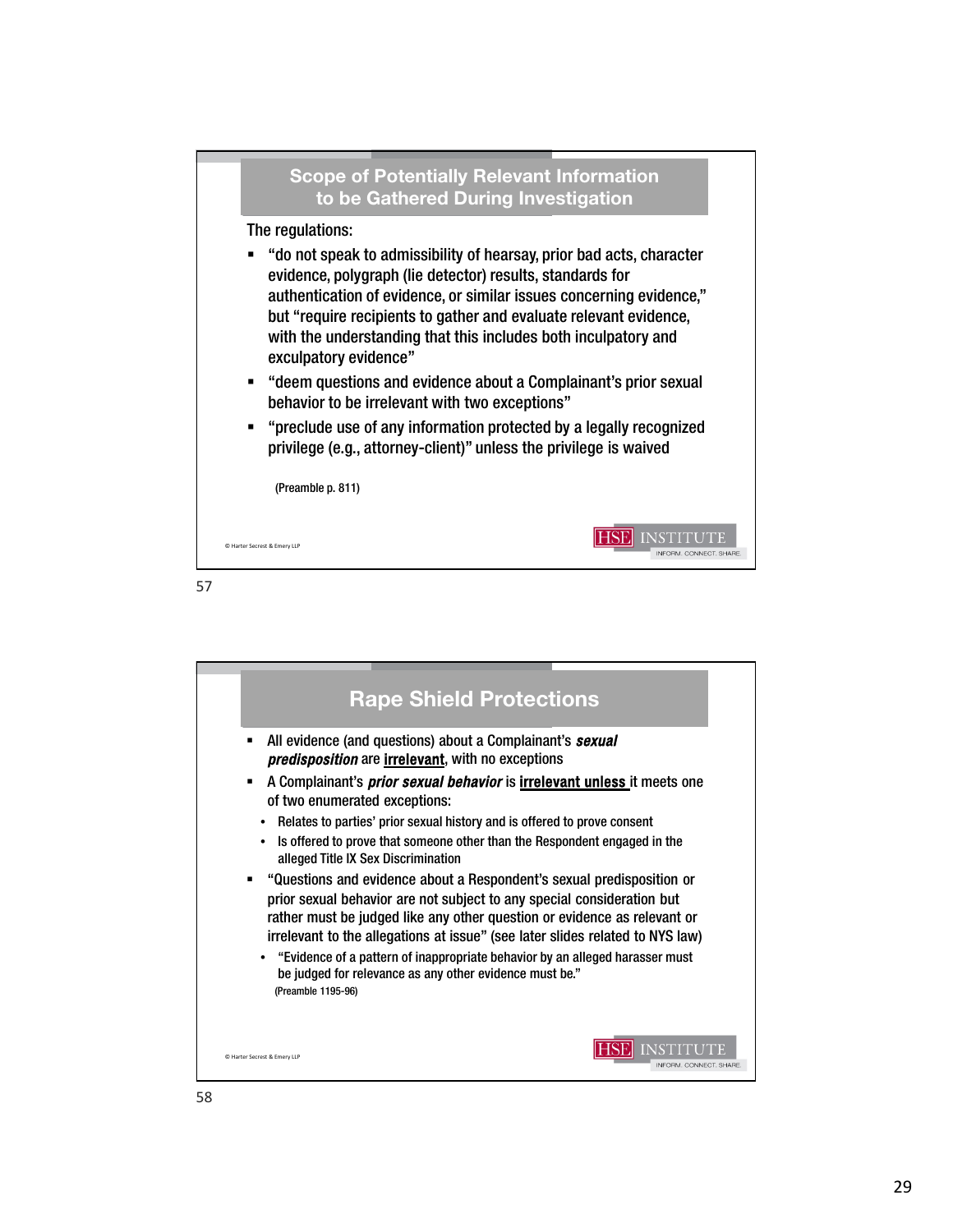

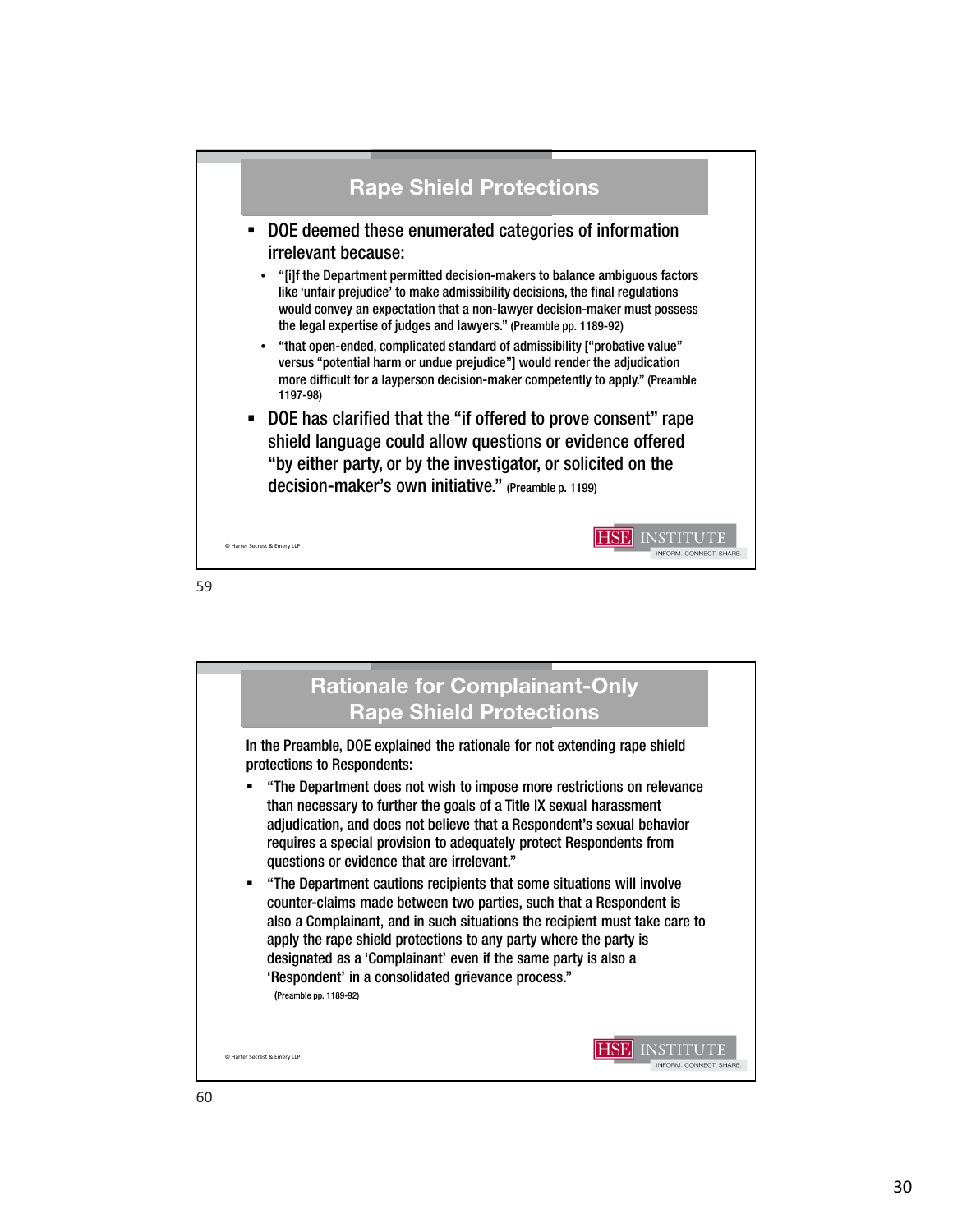

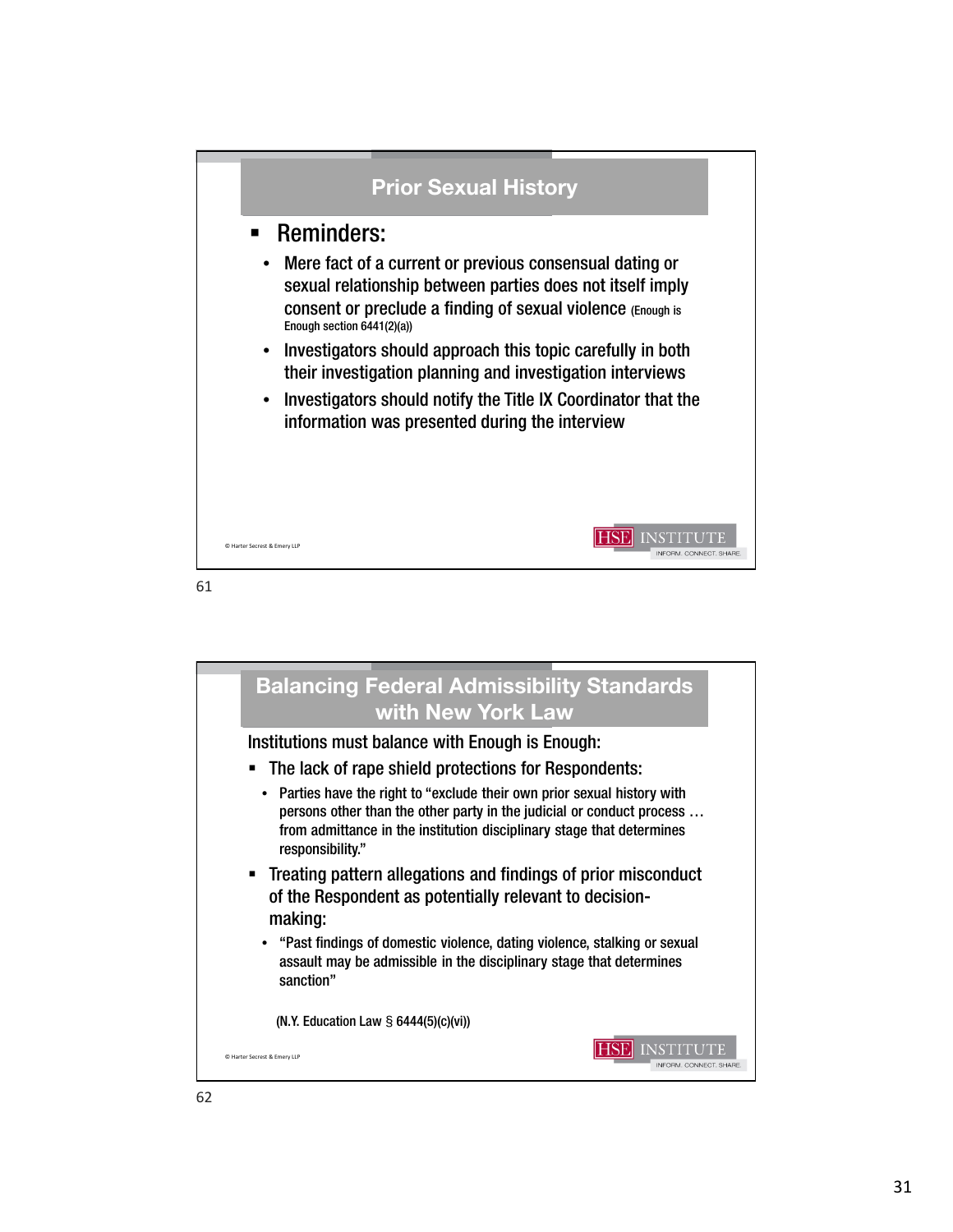

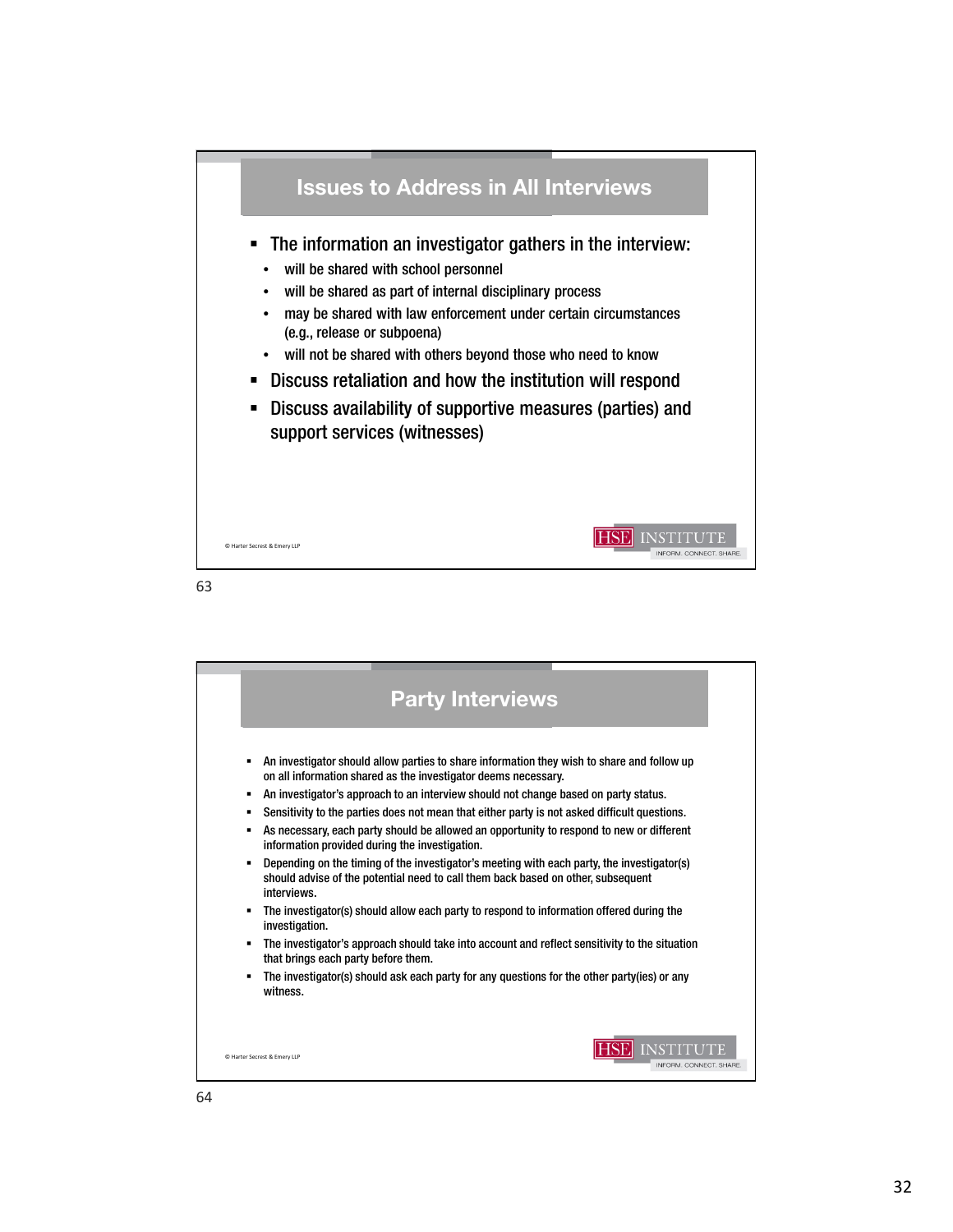

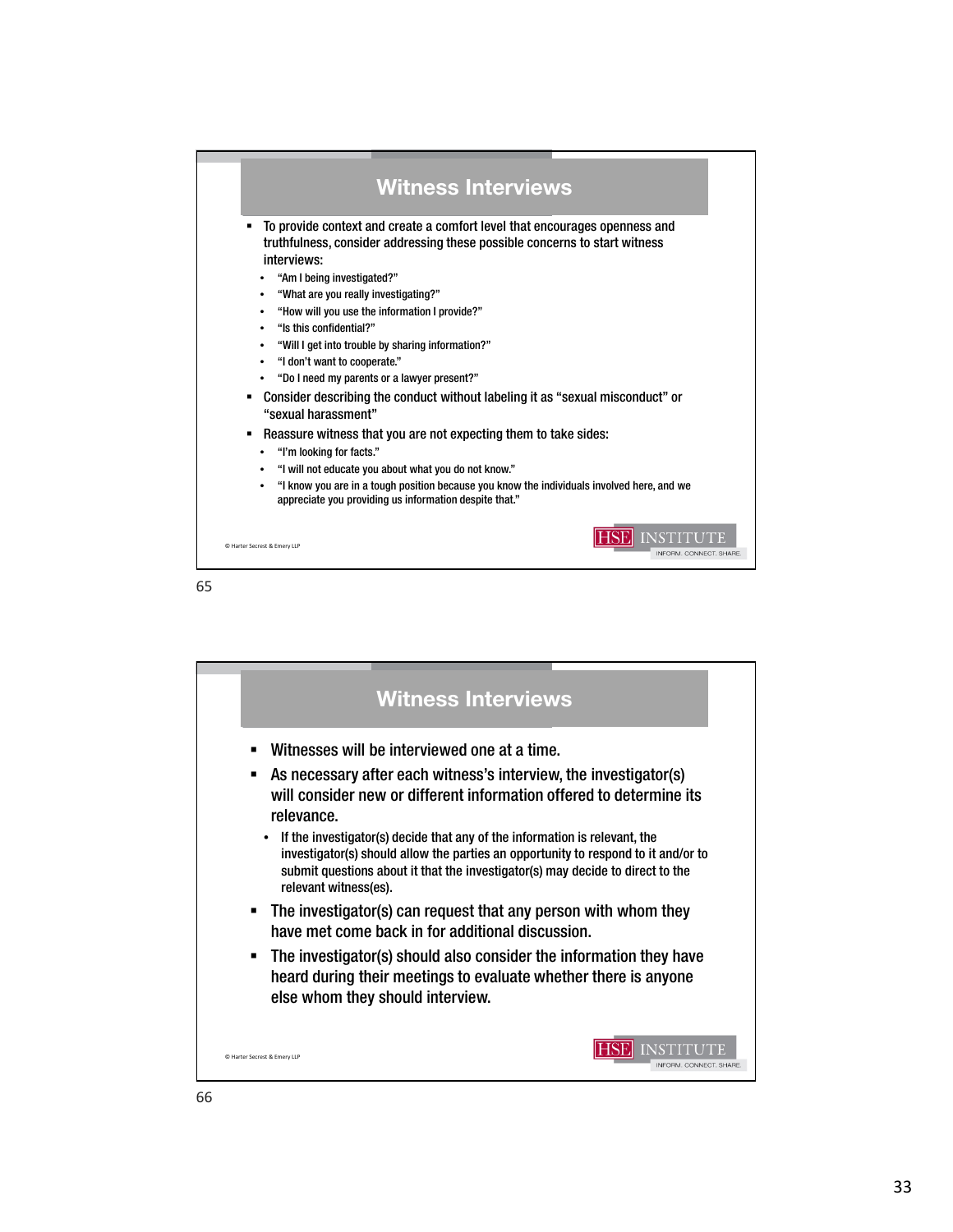



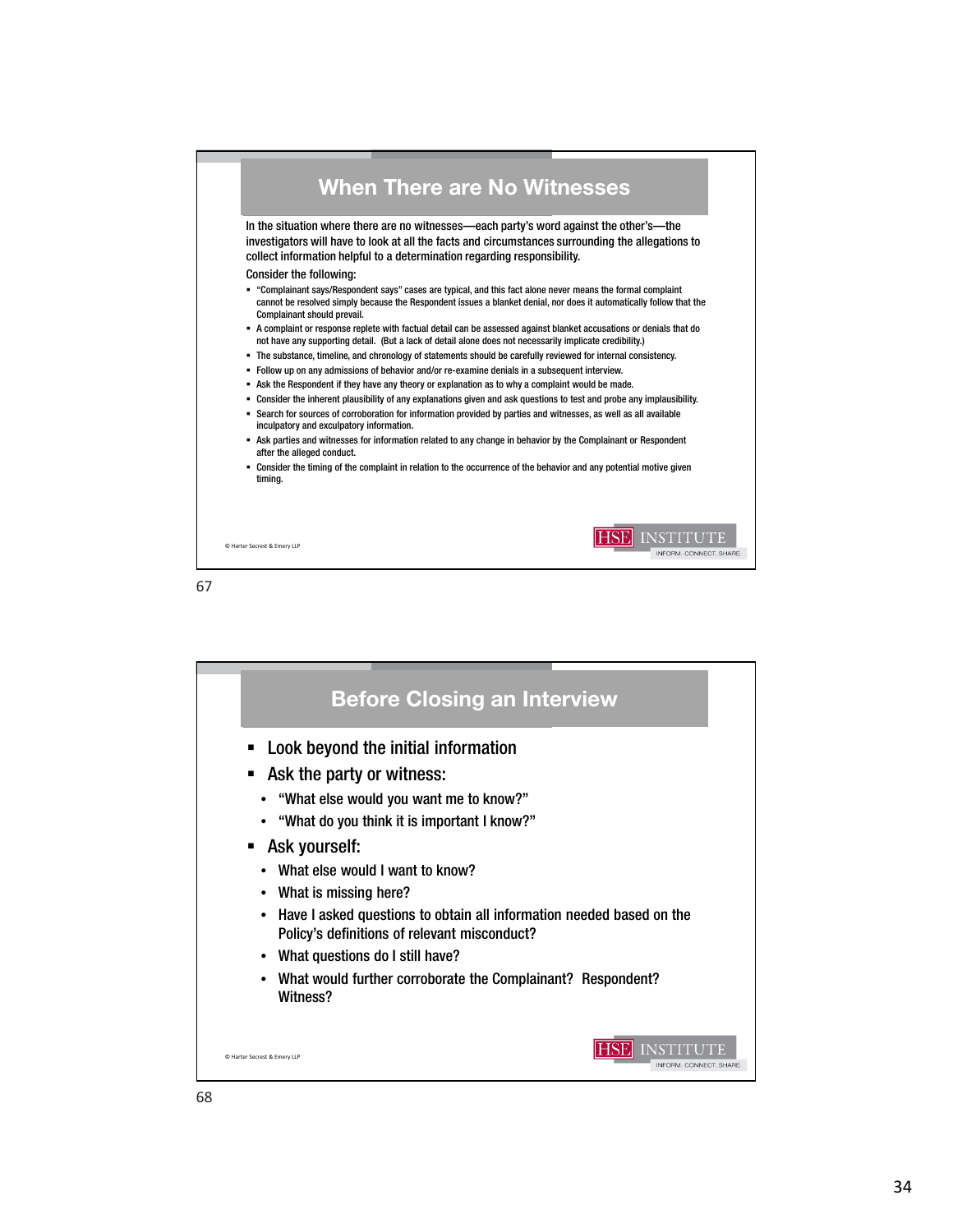

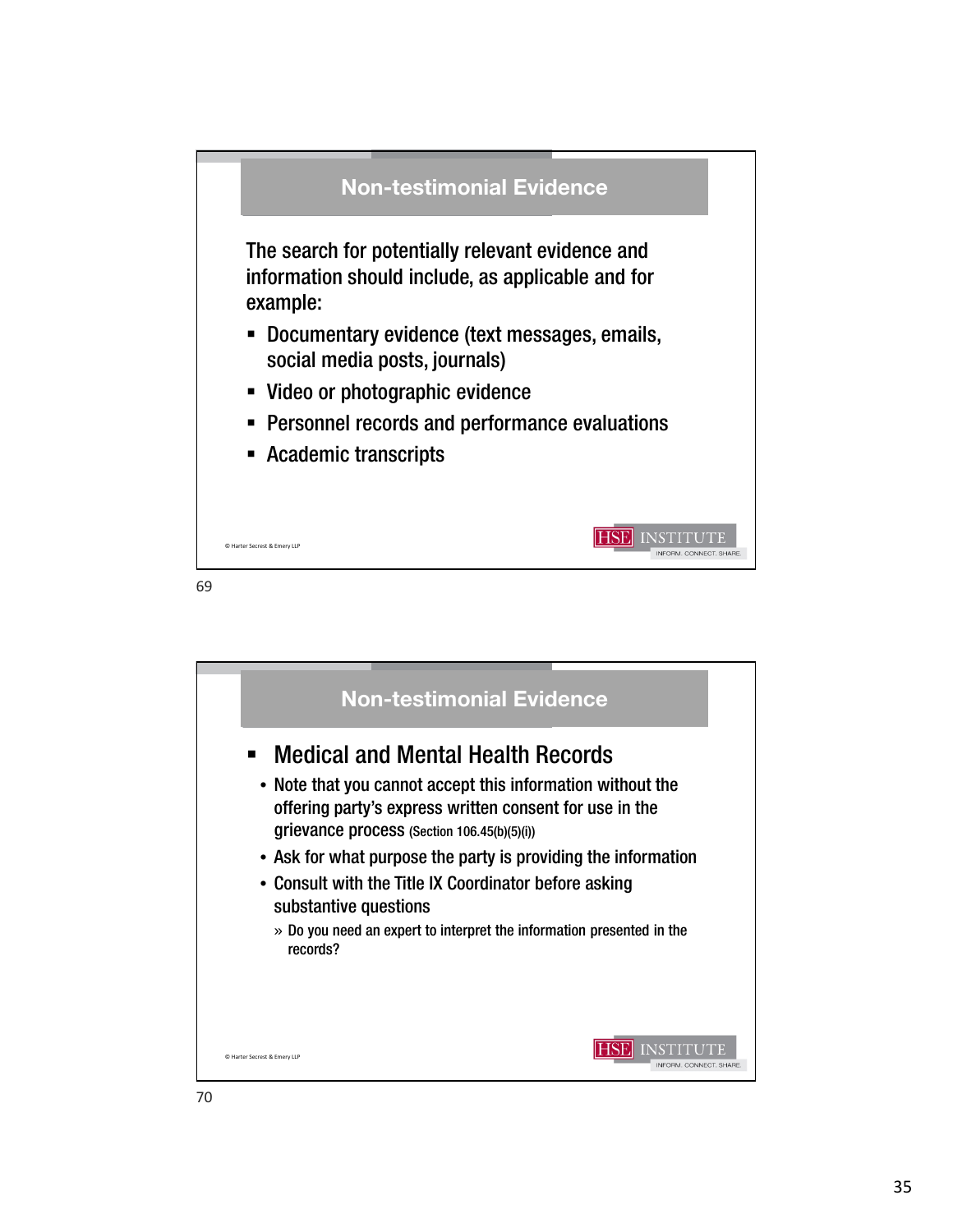

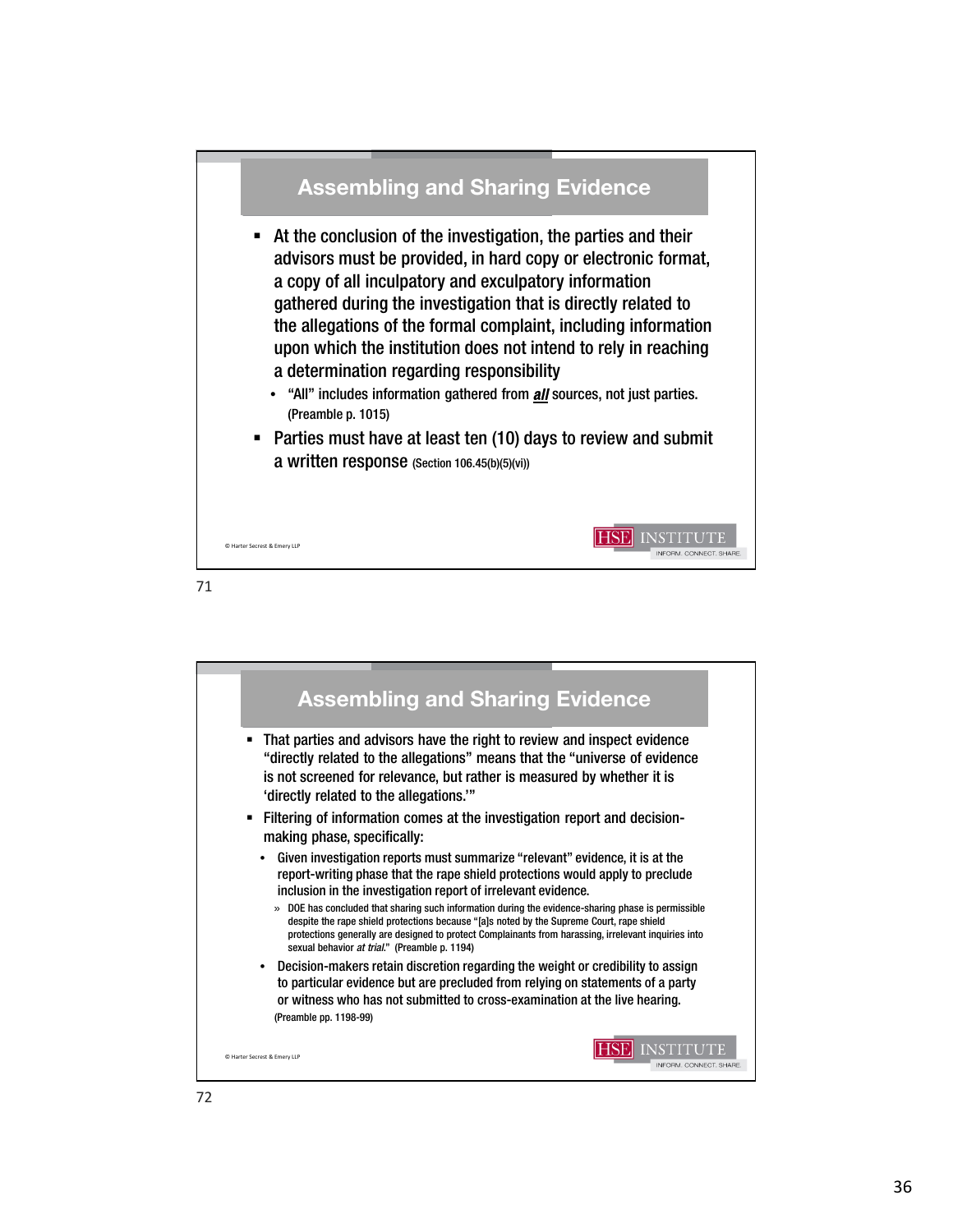

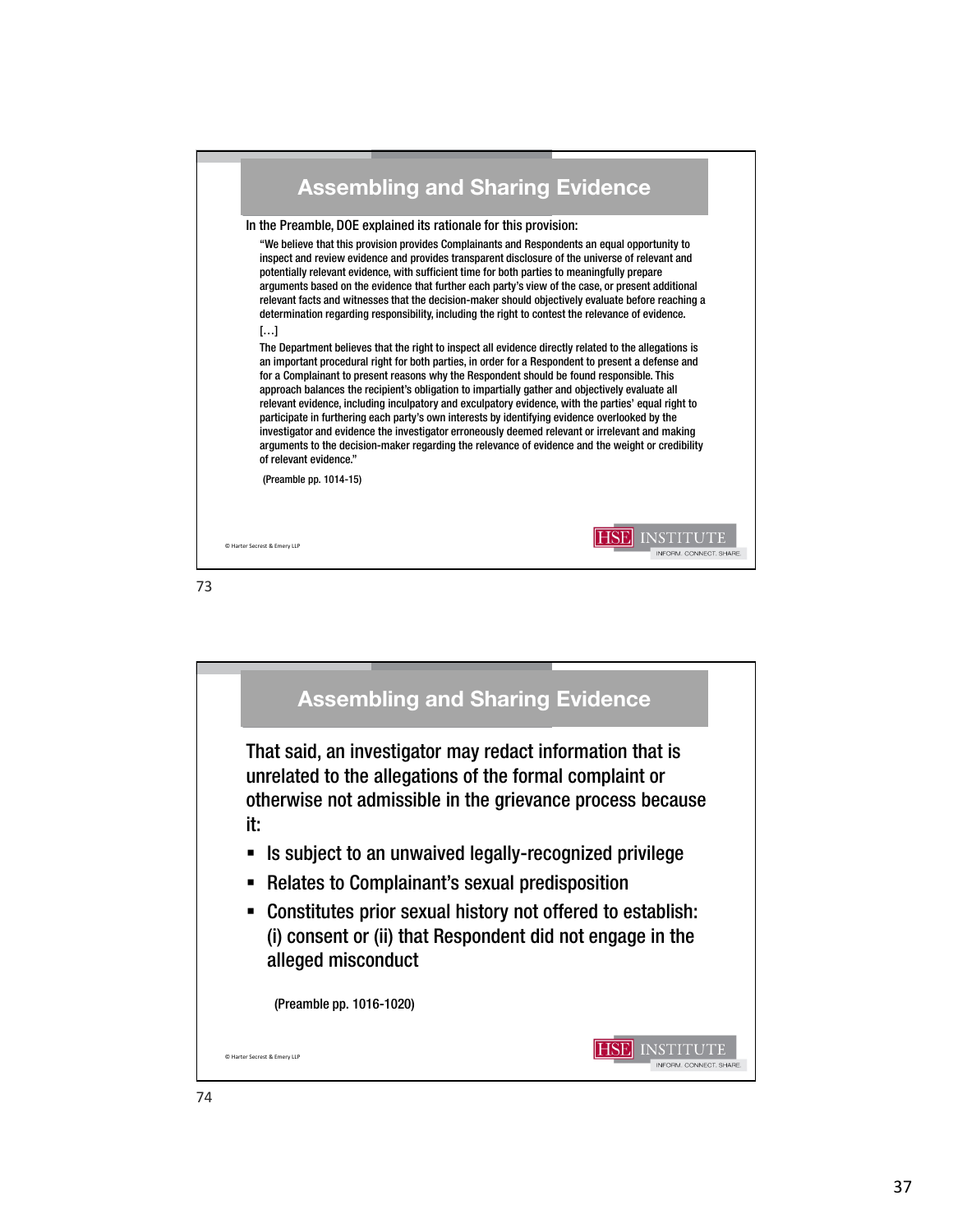

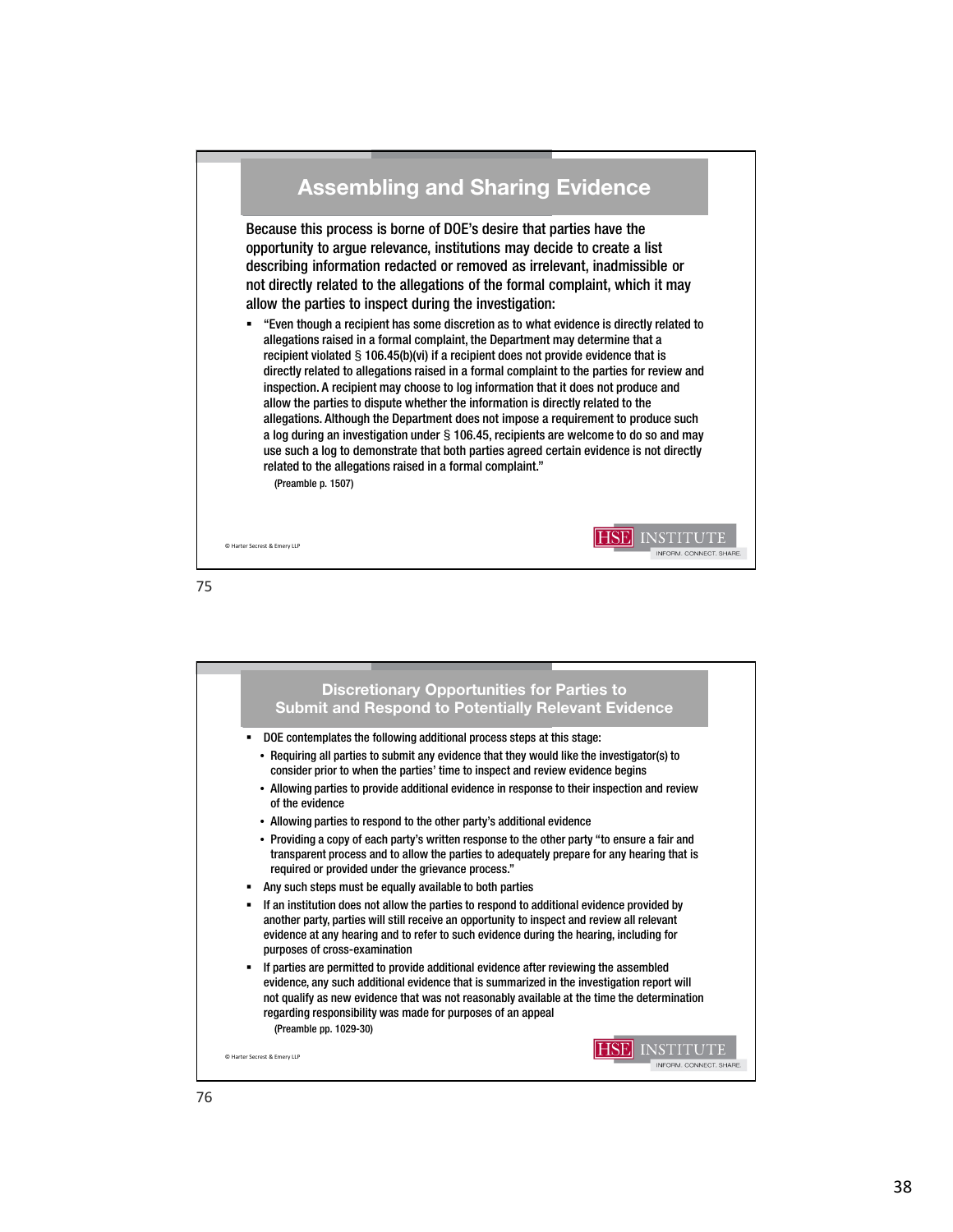



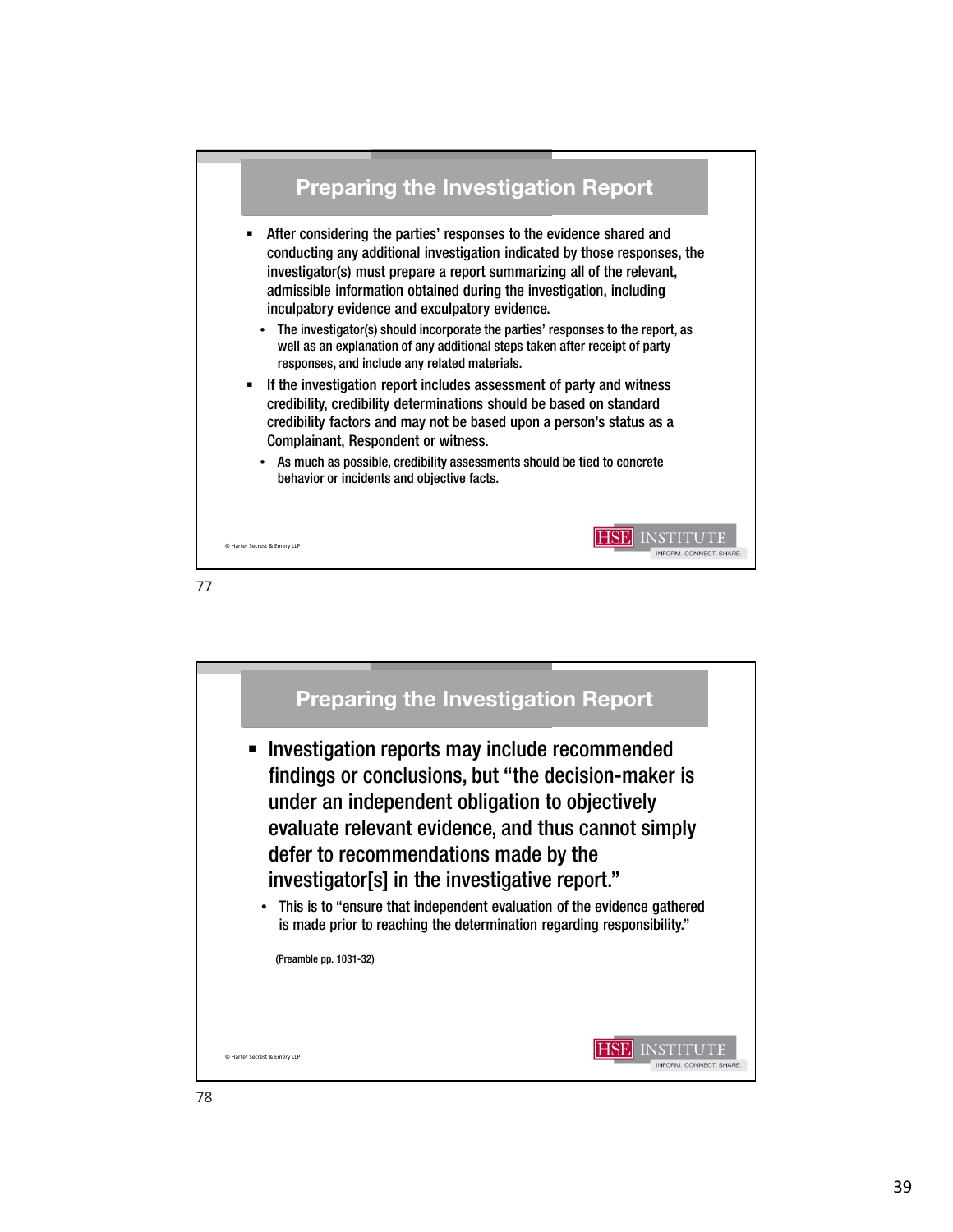

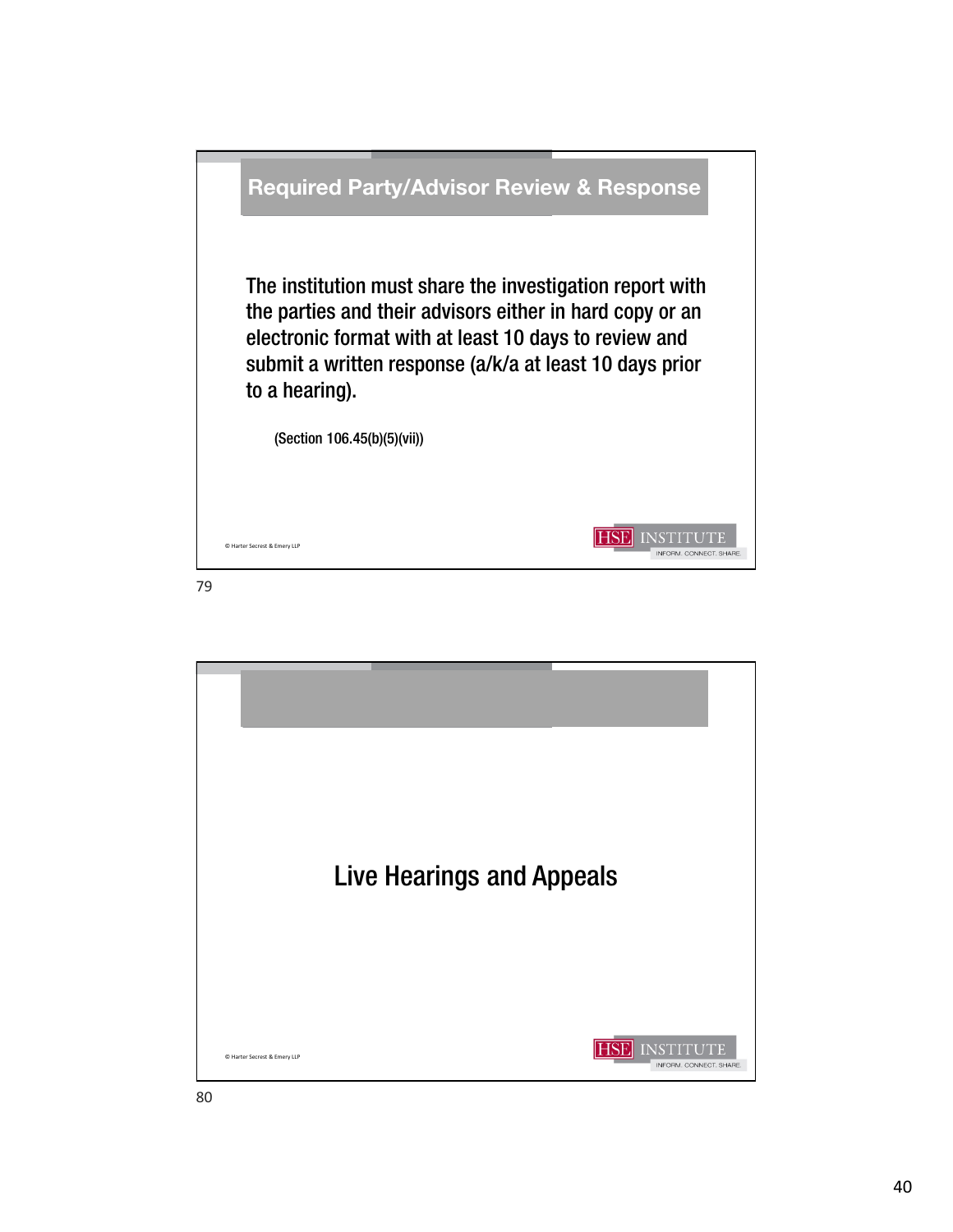

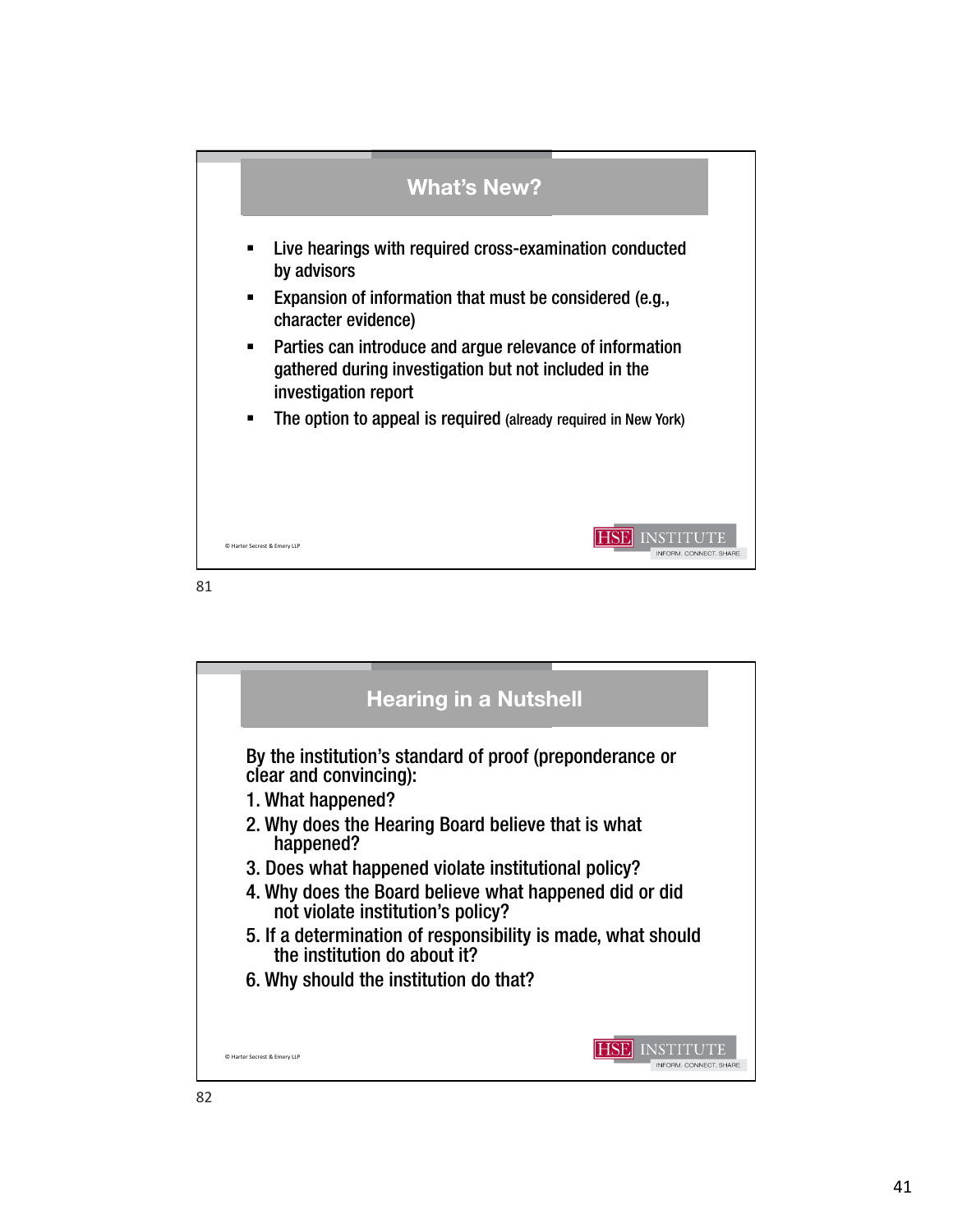

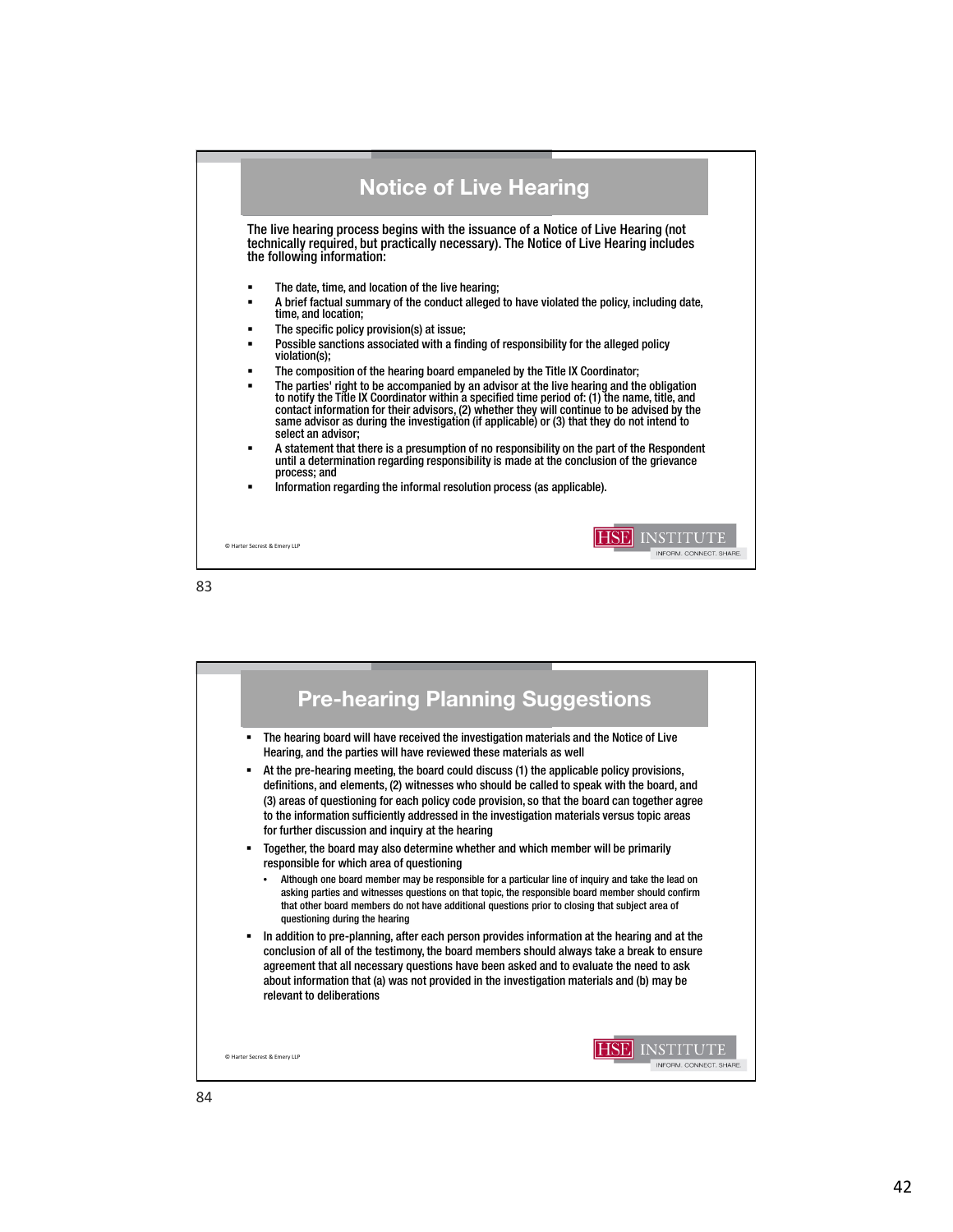

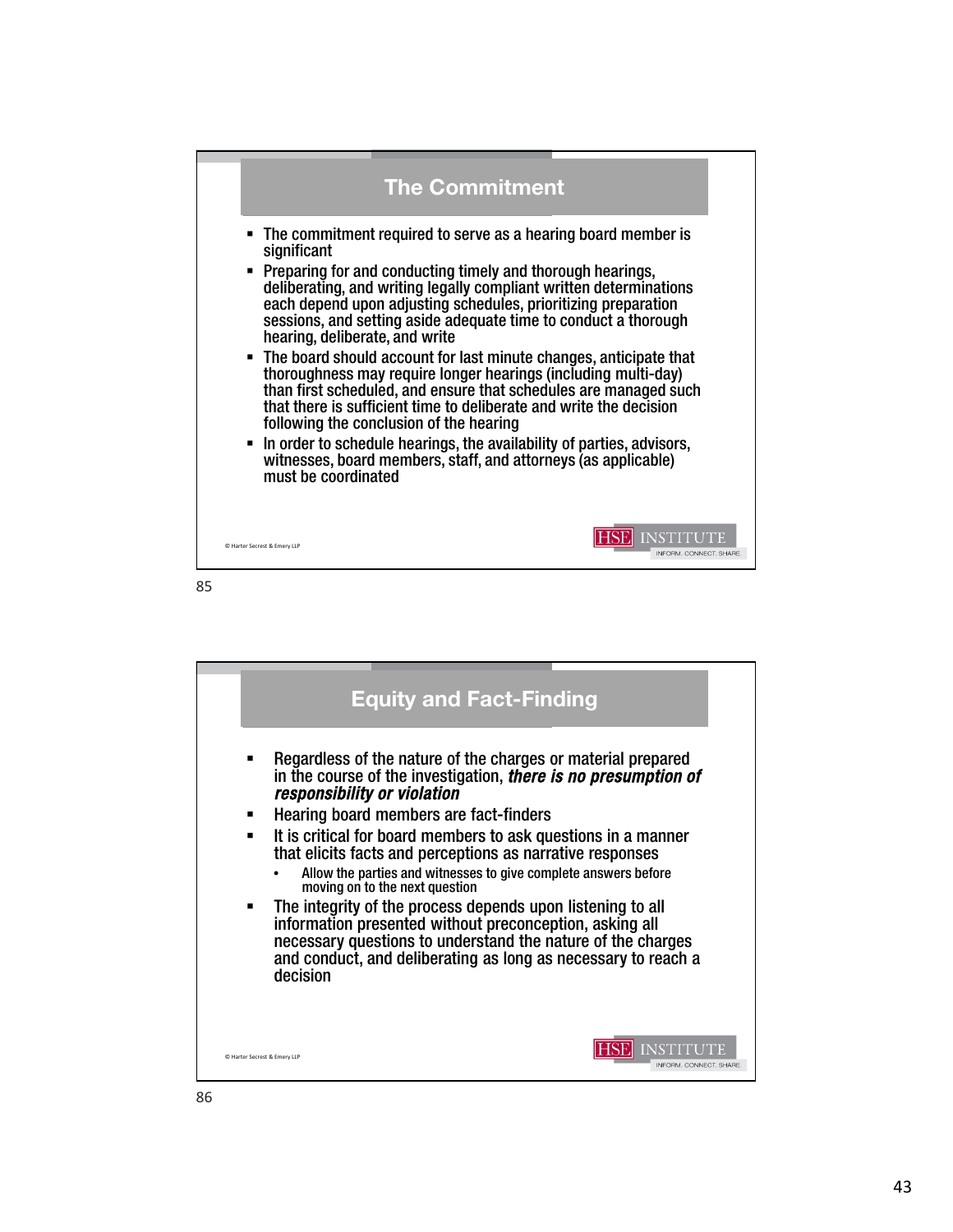

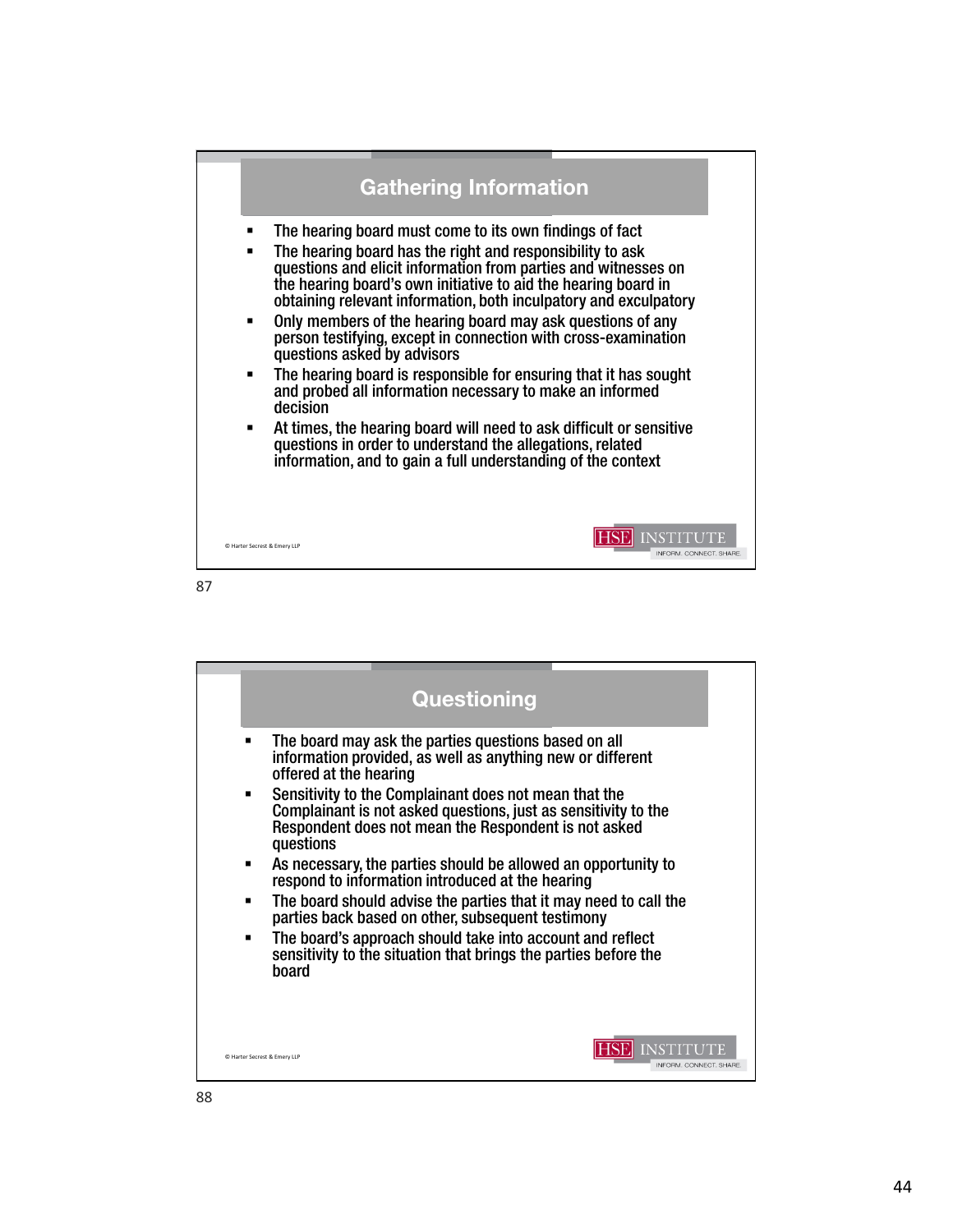

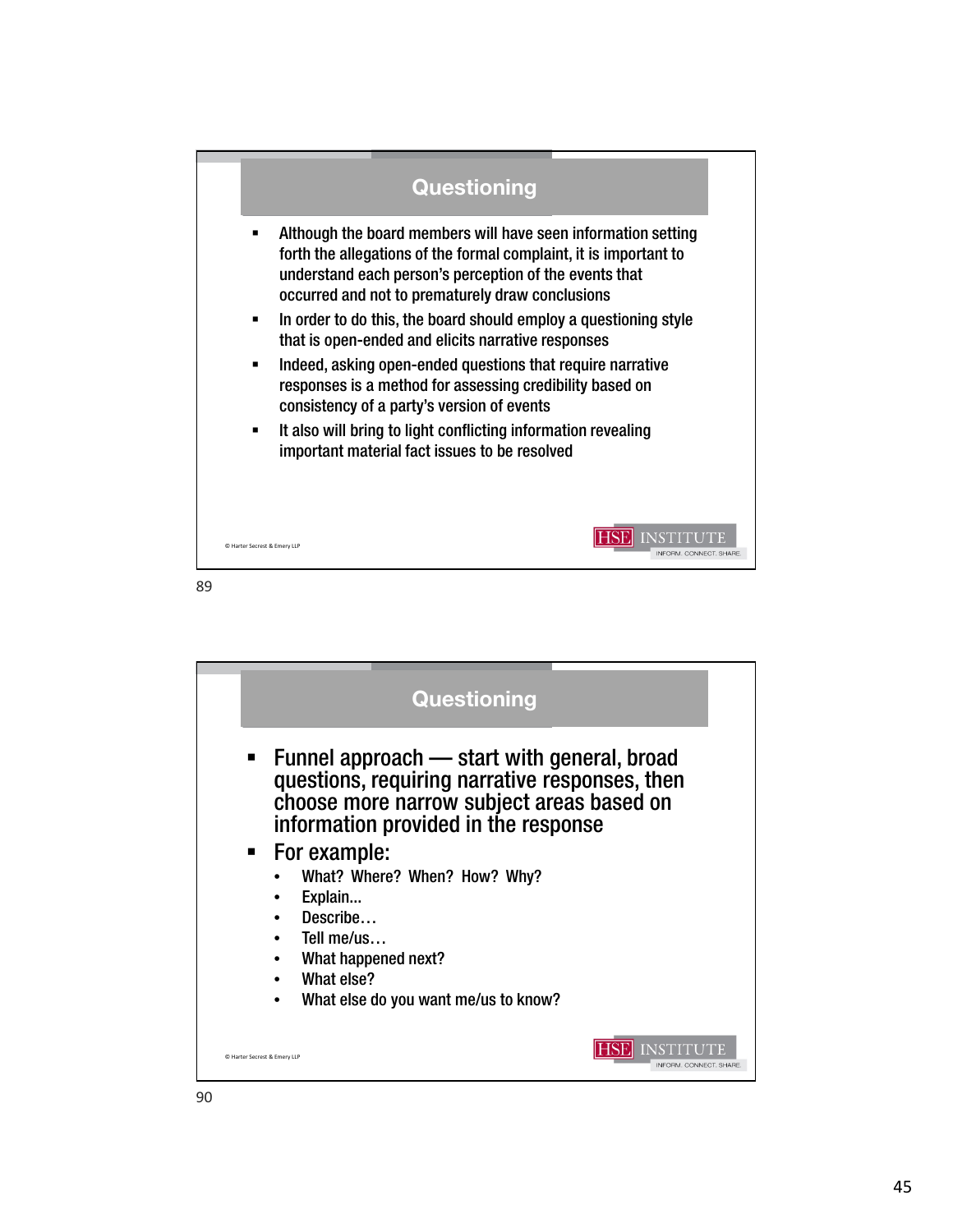

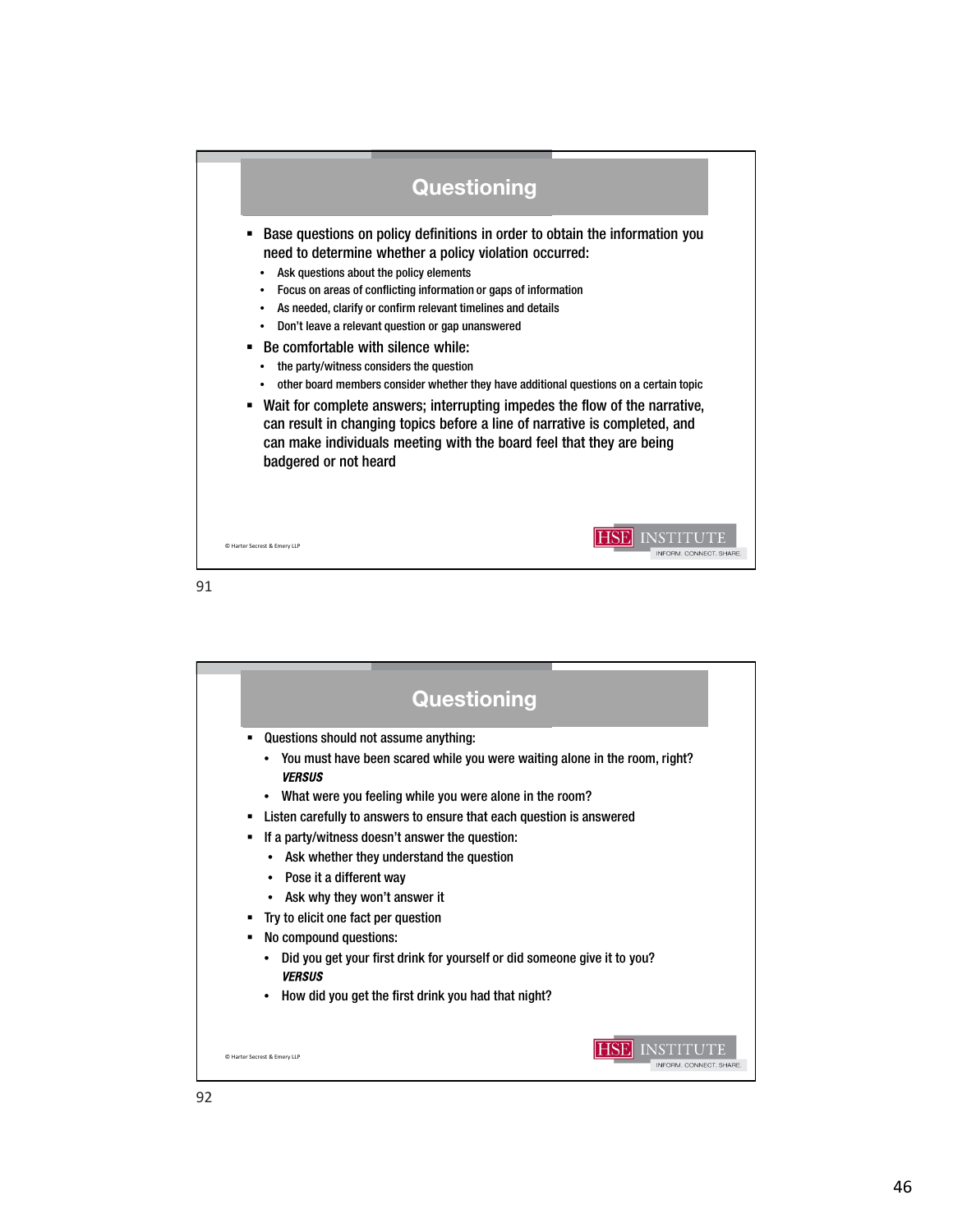

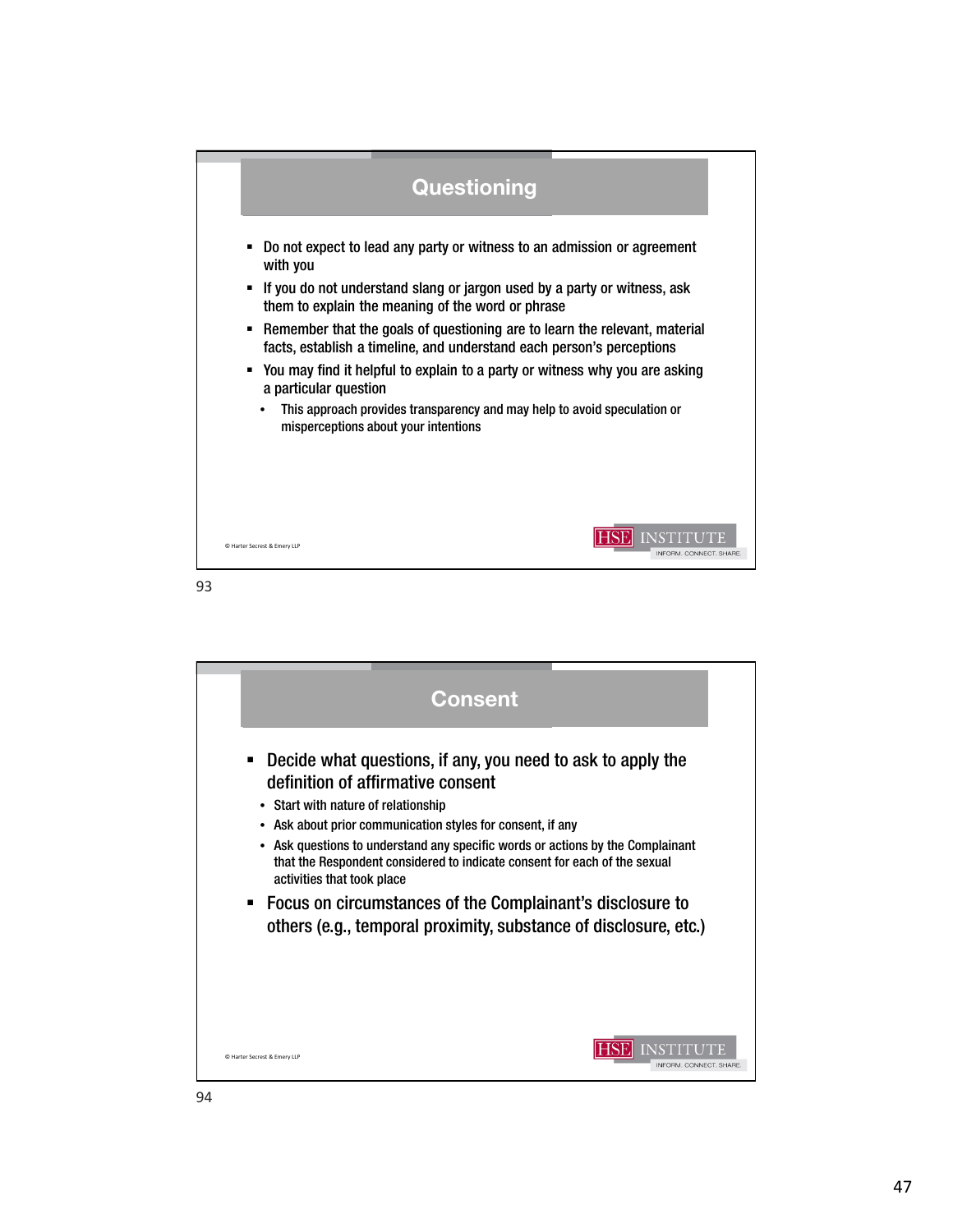

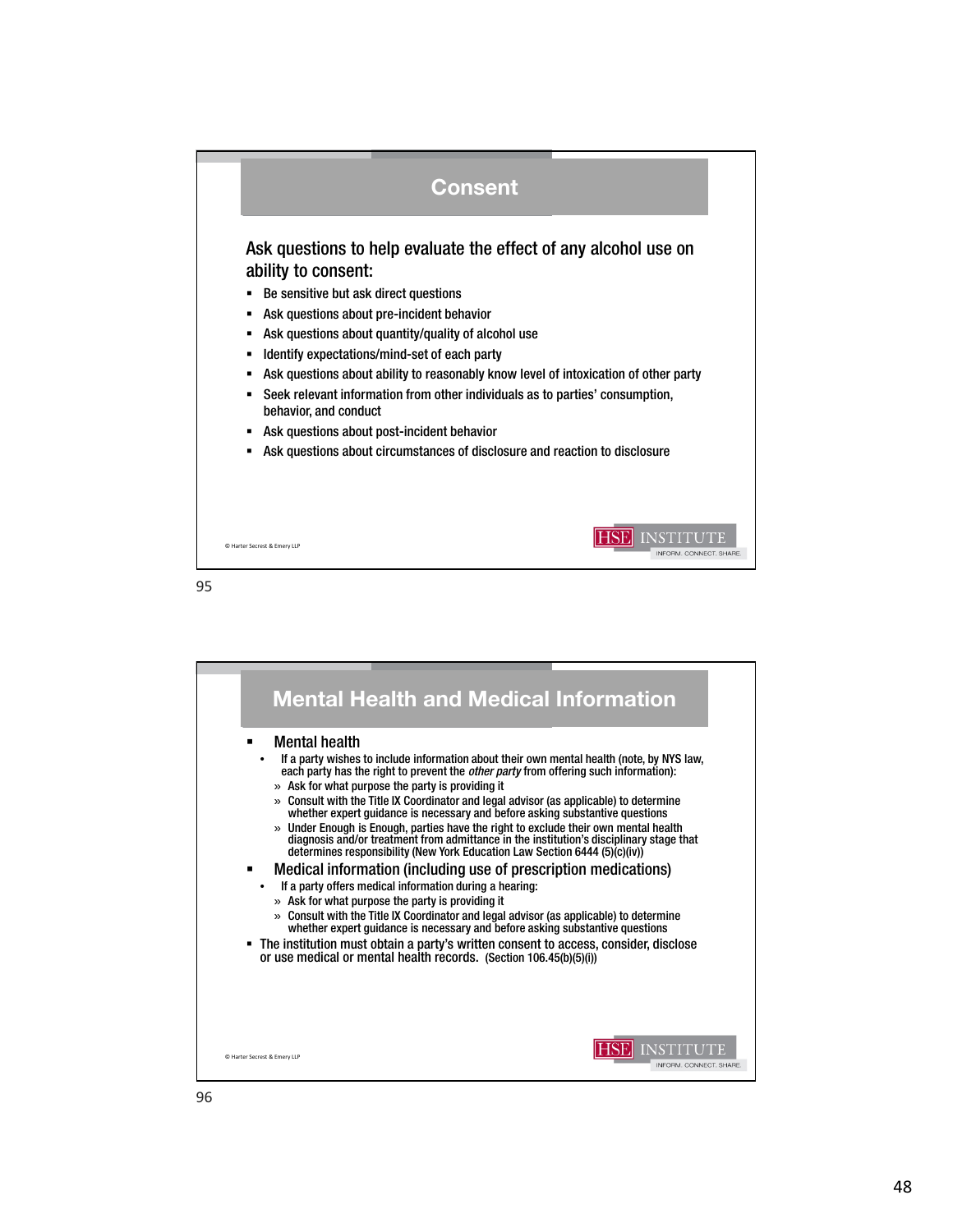

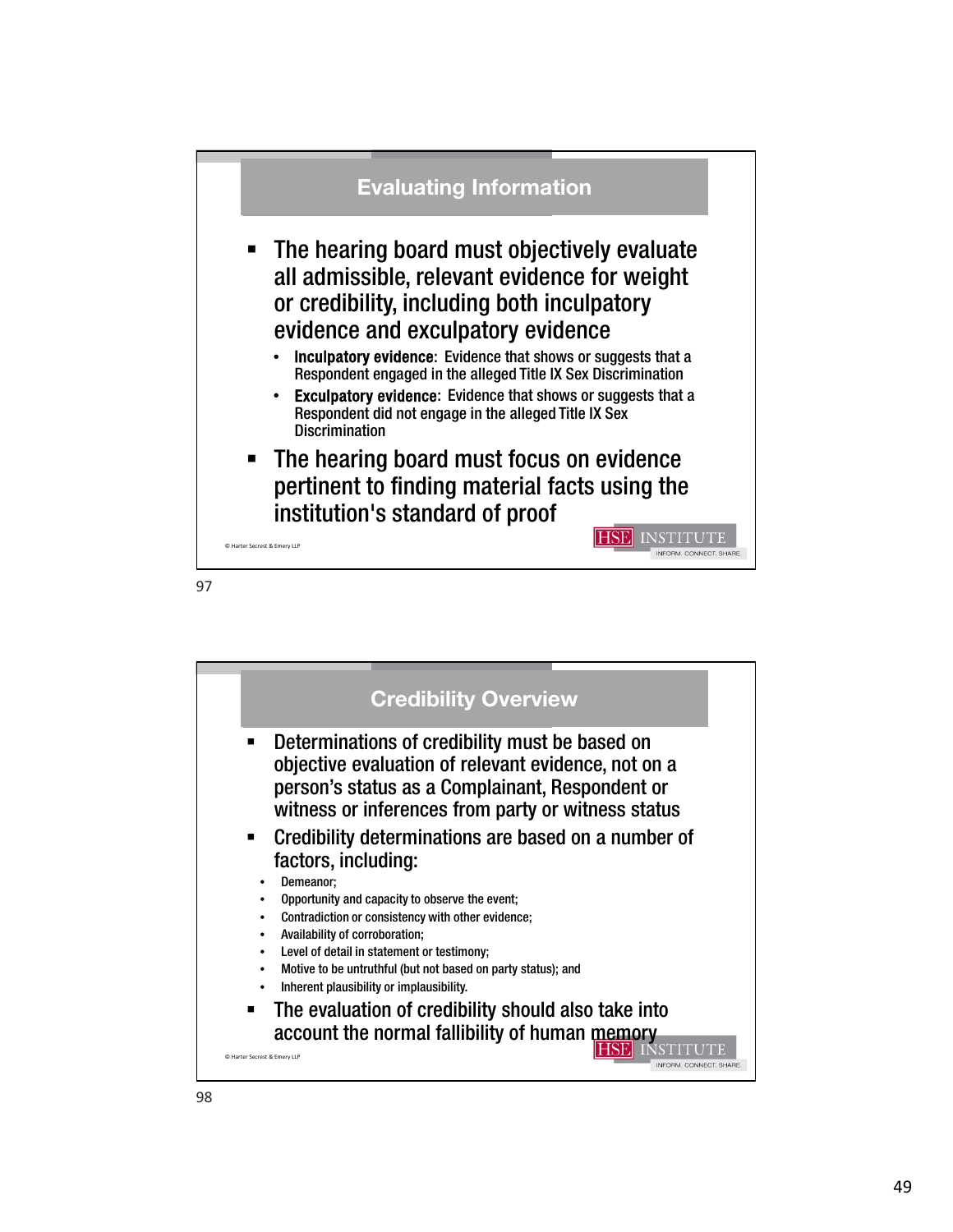

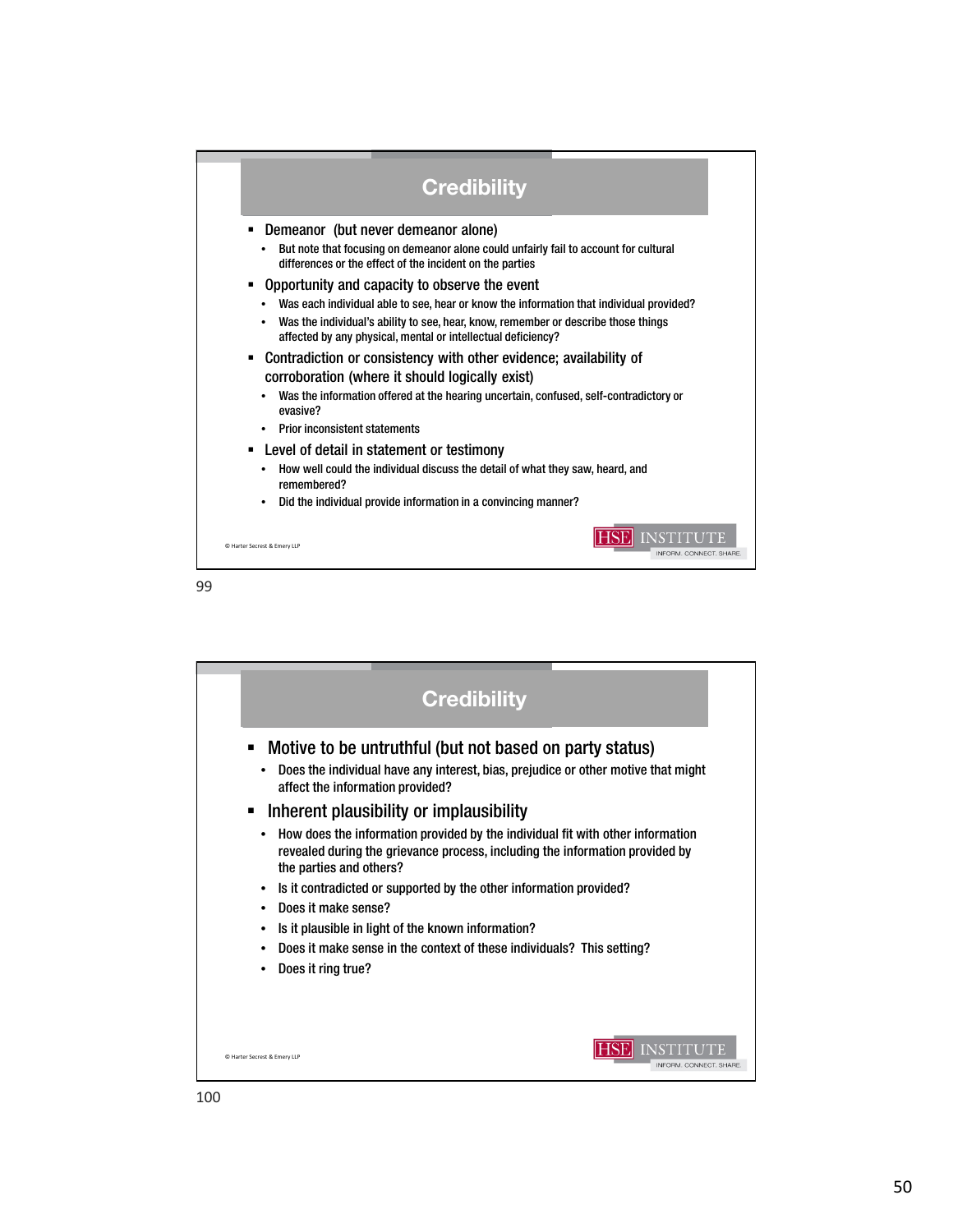

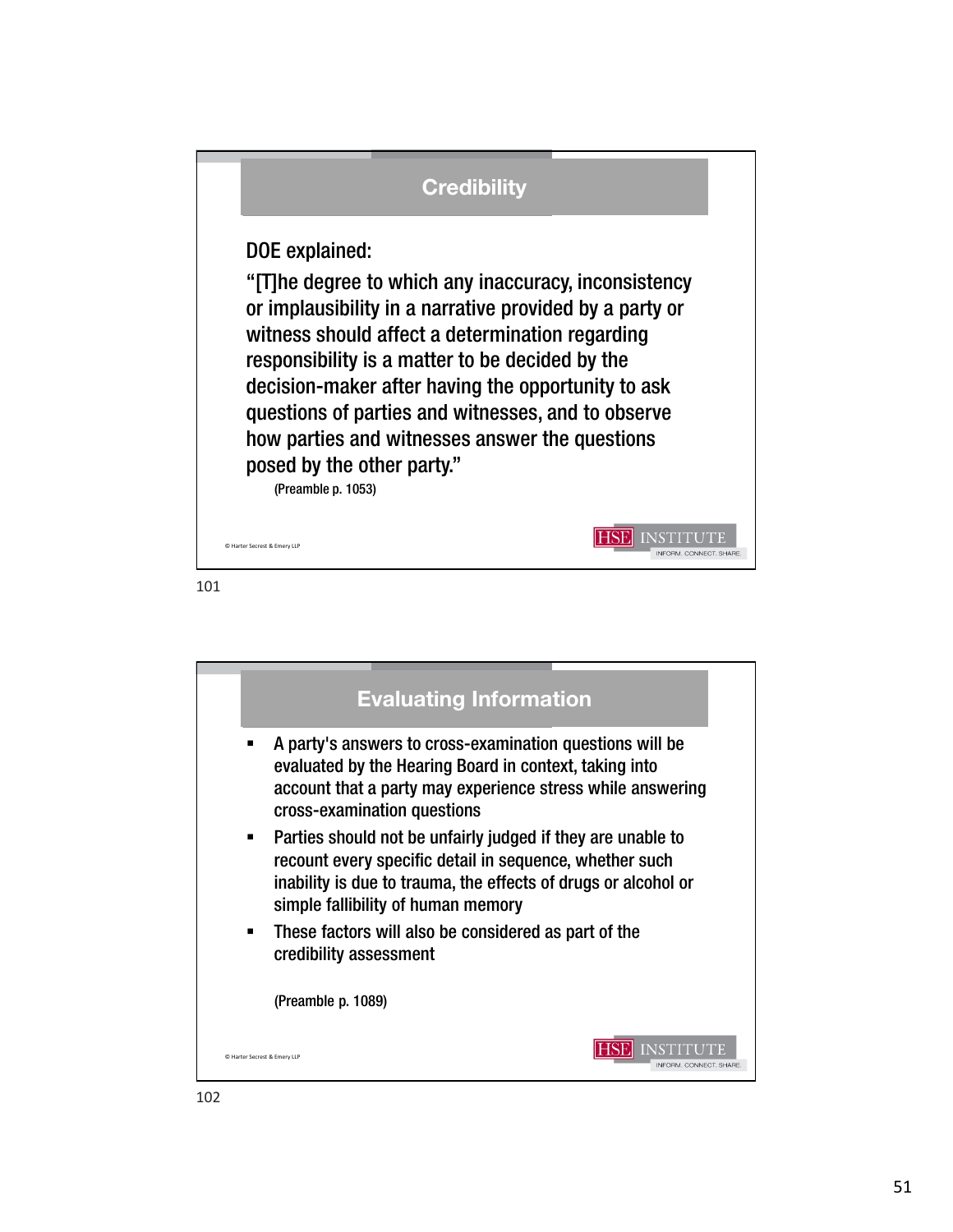

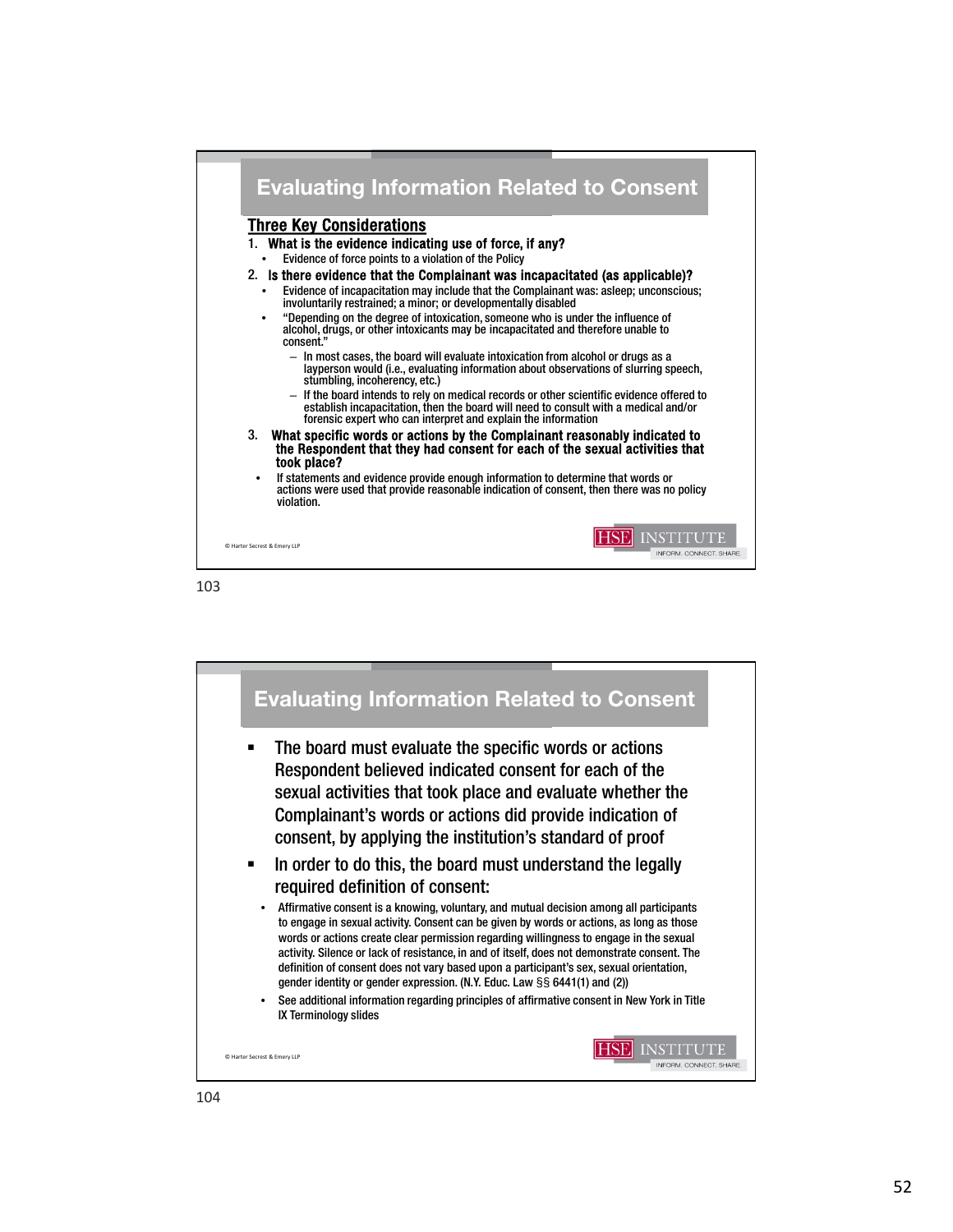

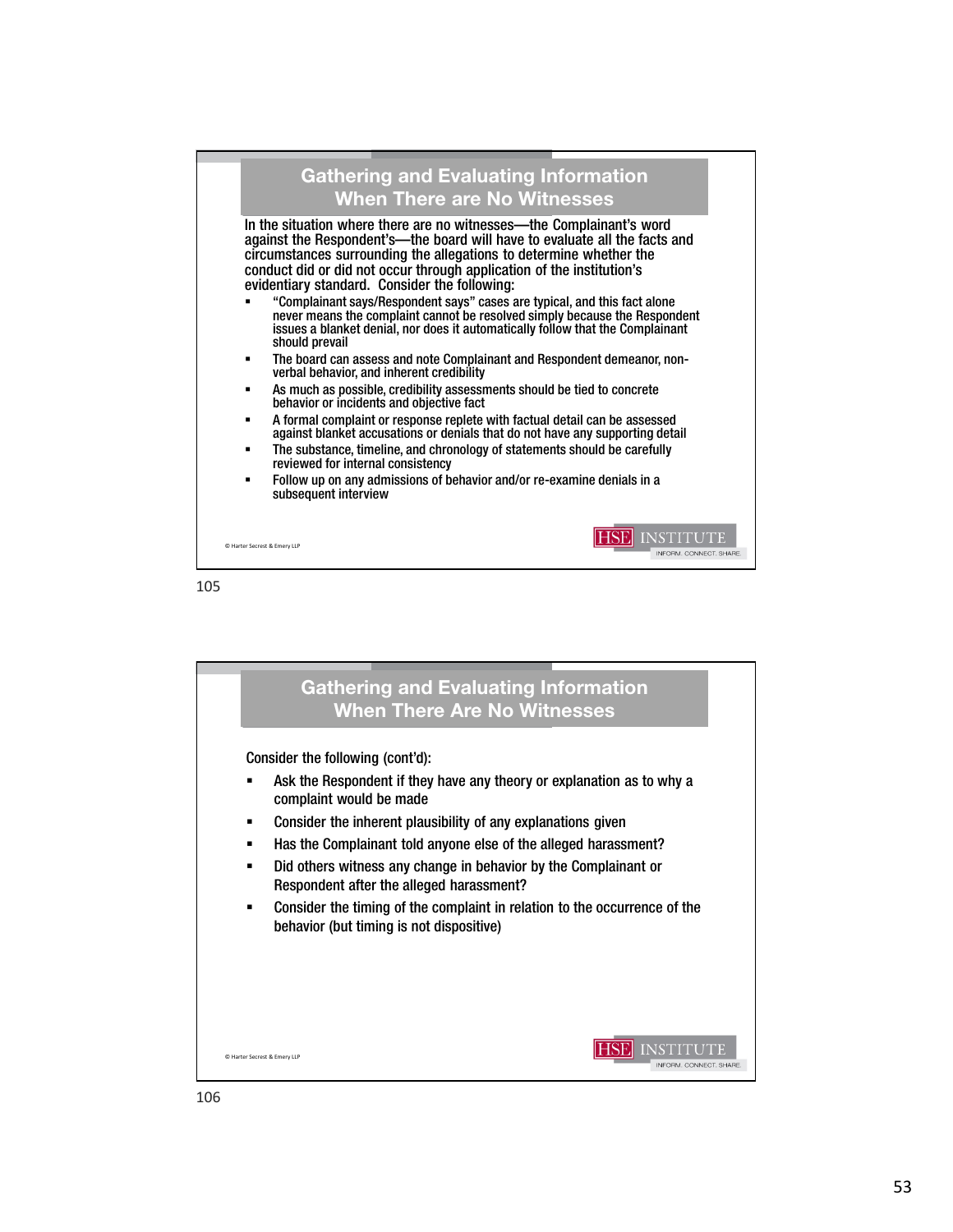

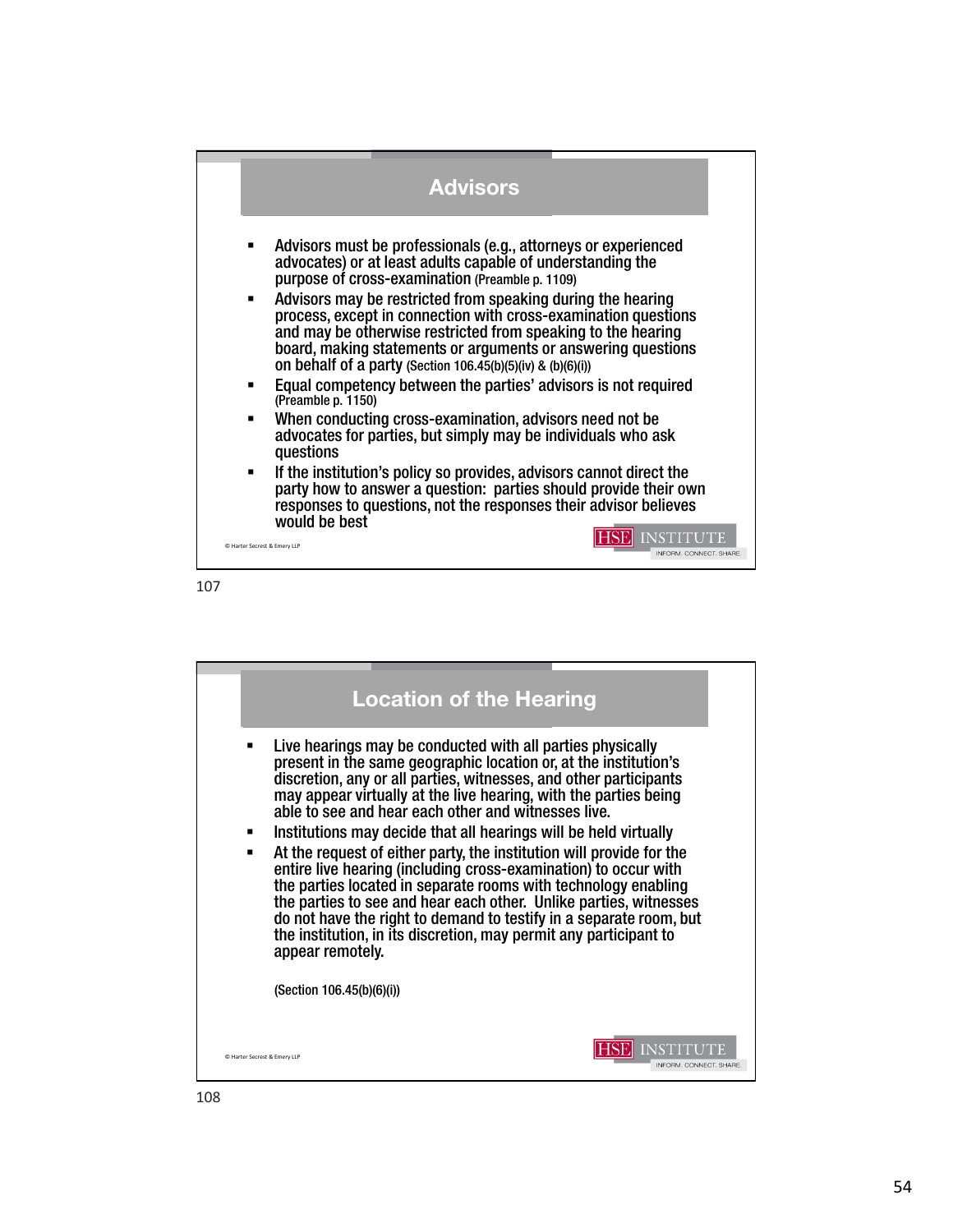

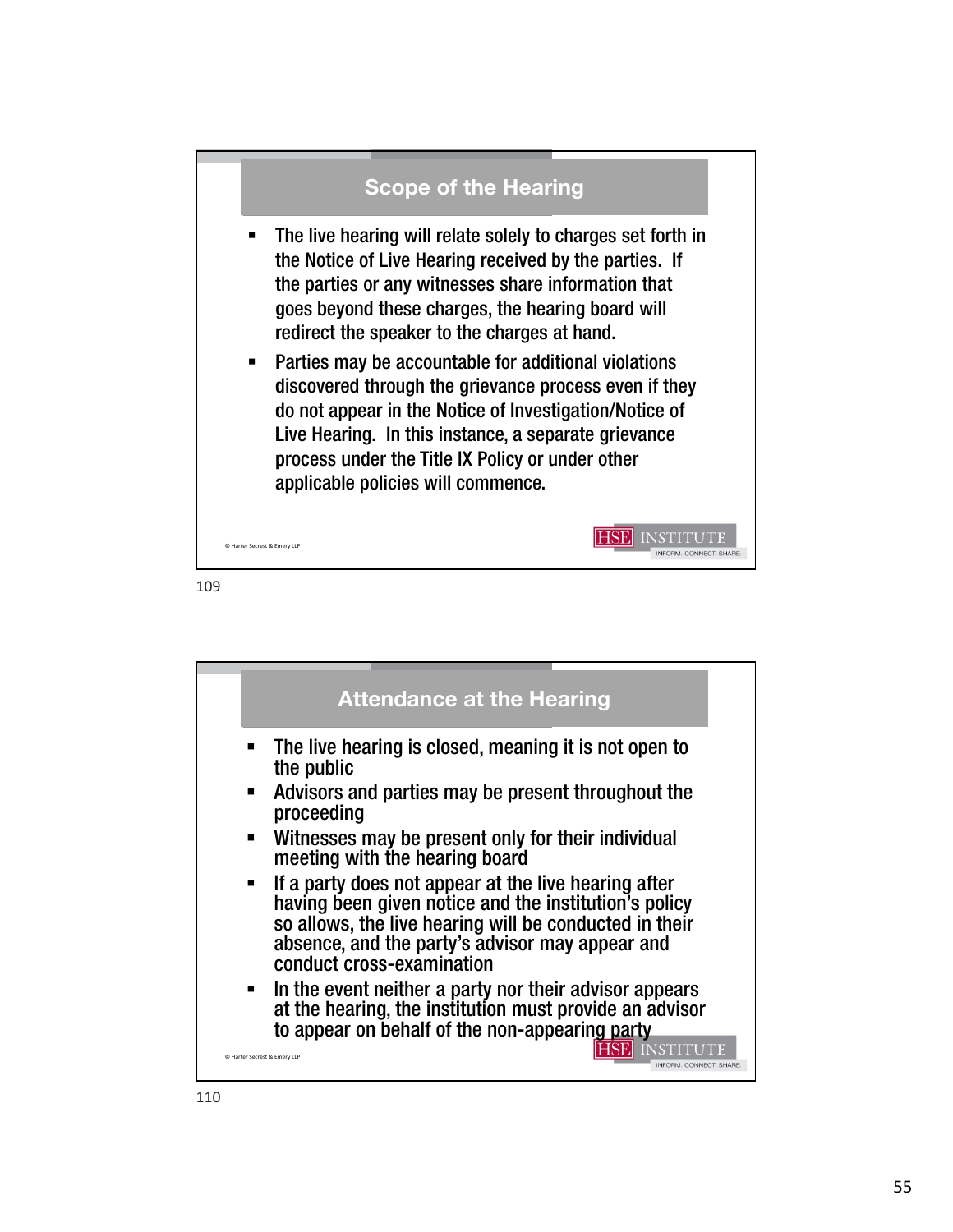

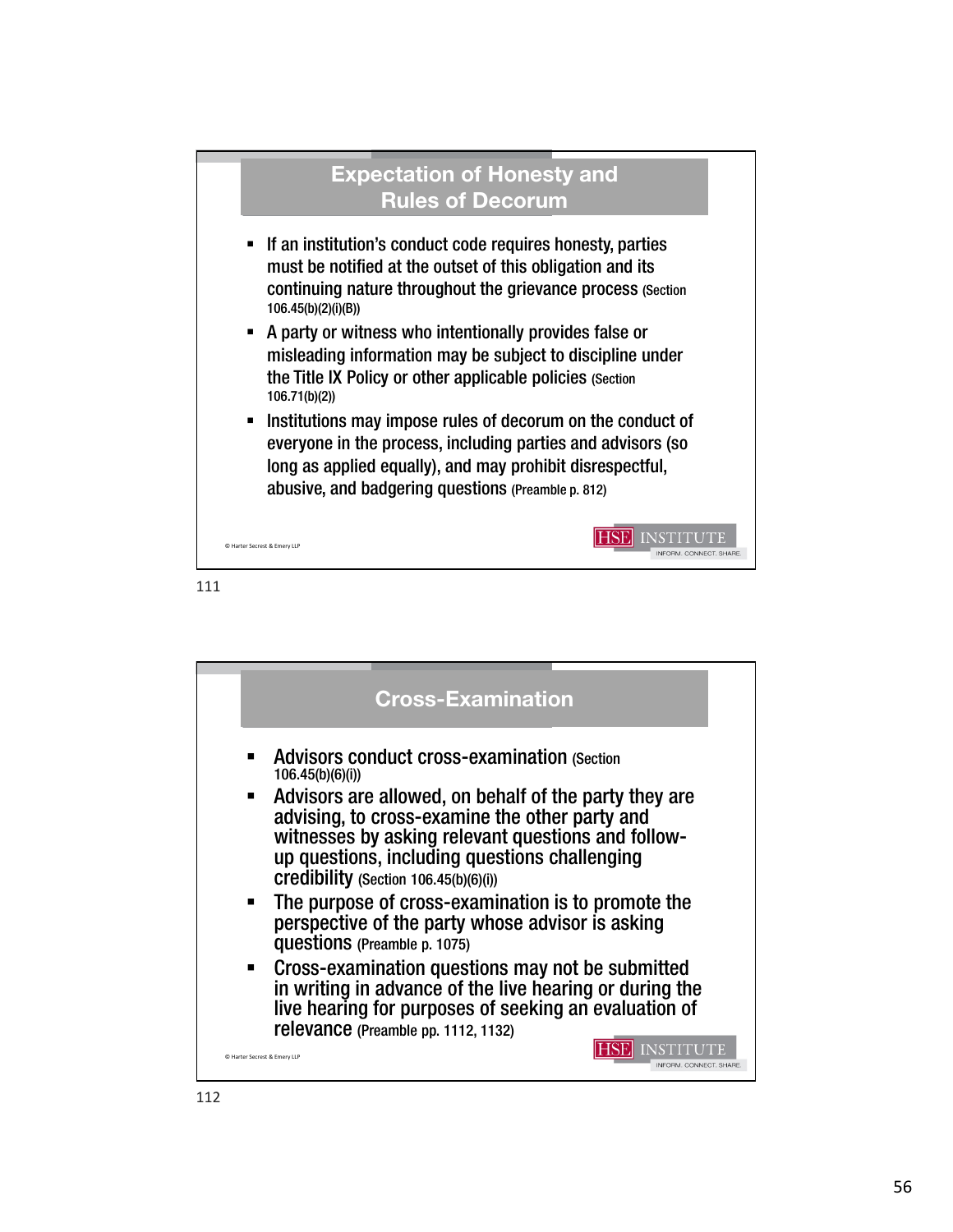

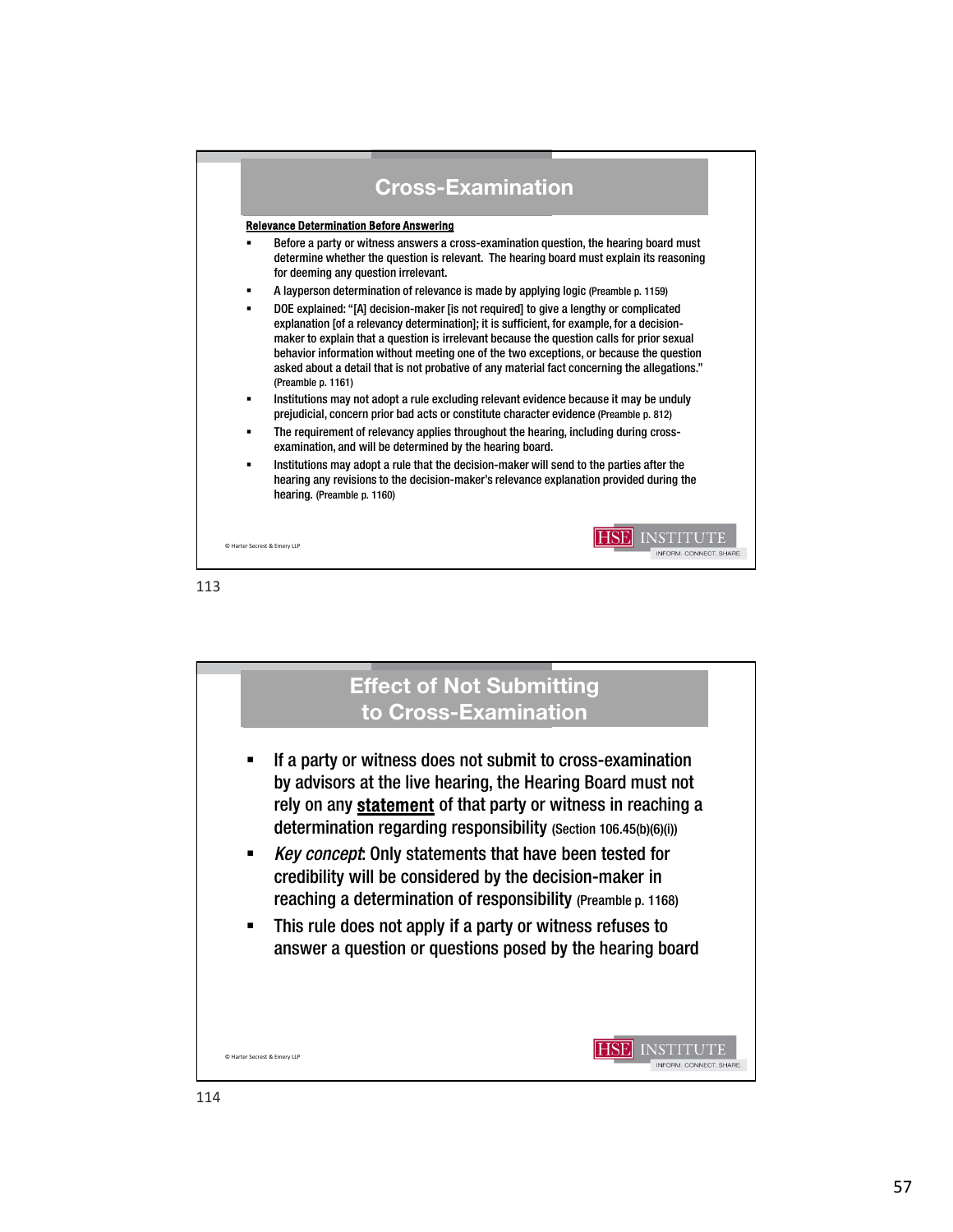

115

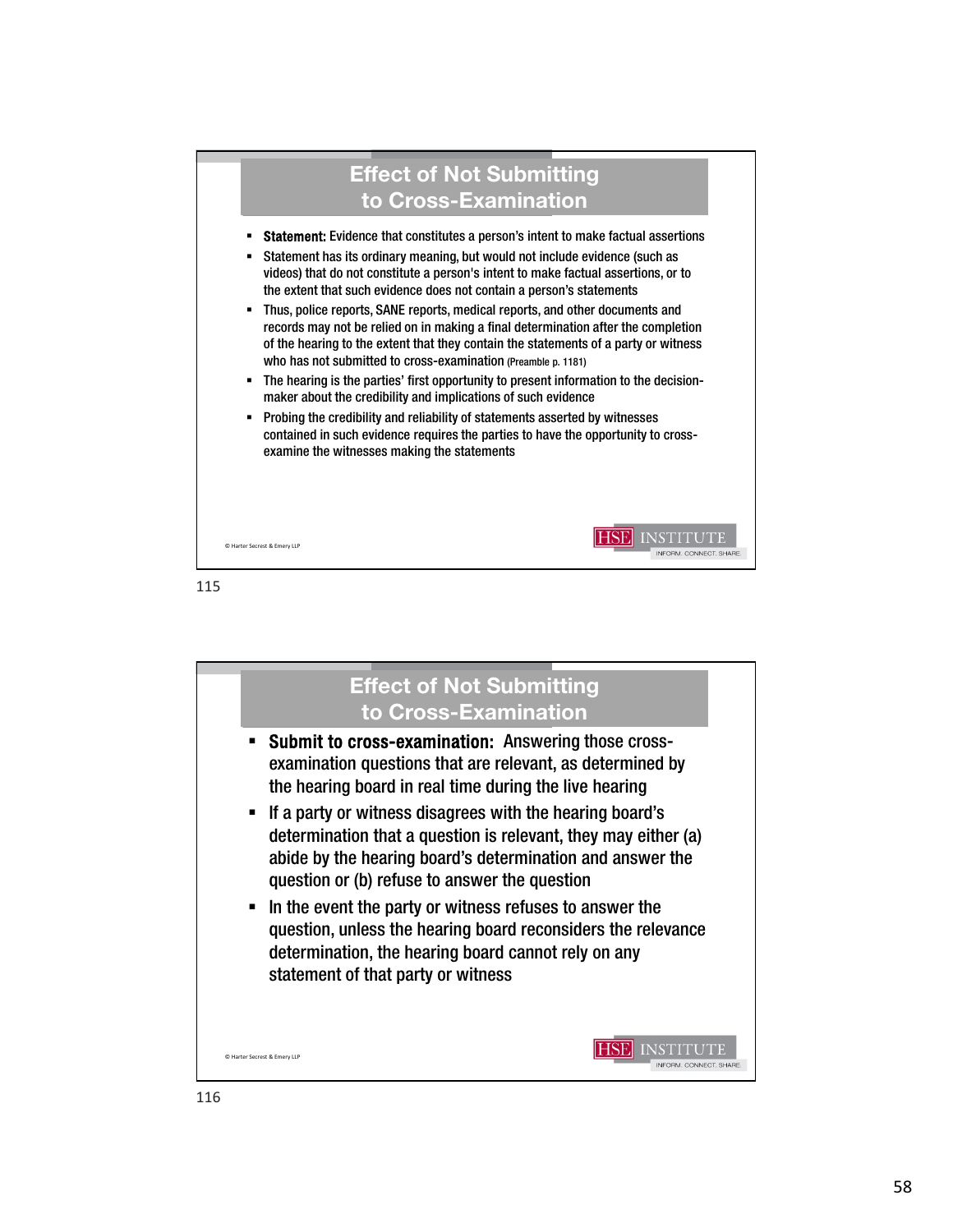

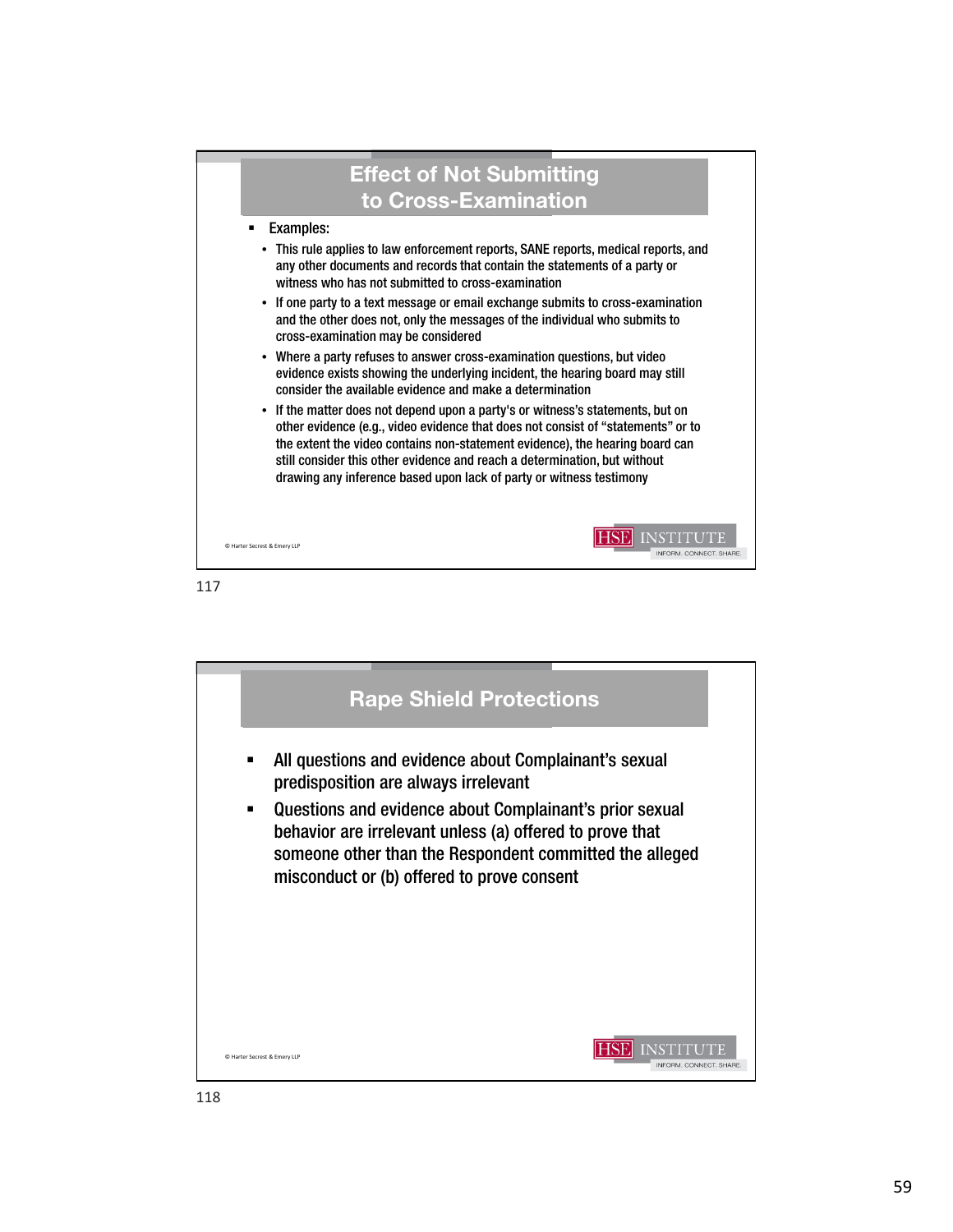

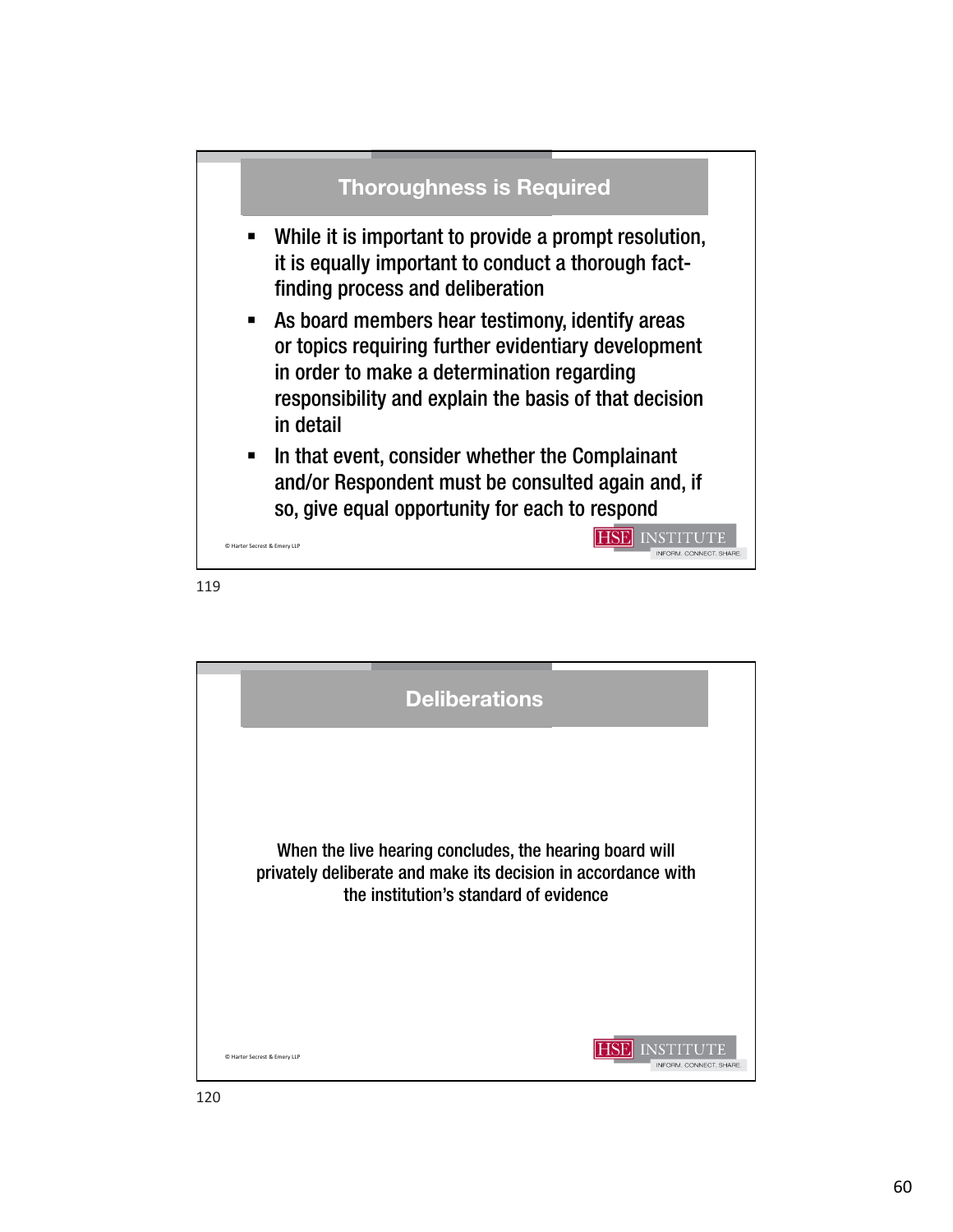

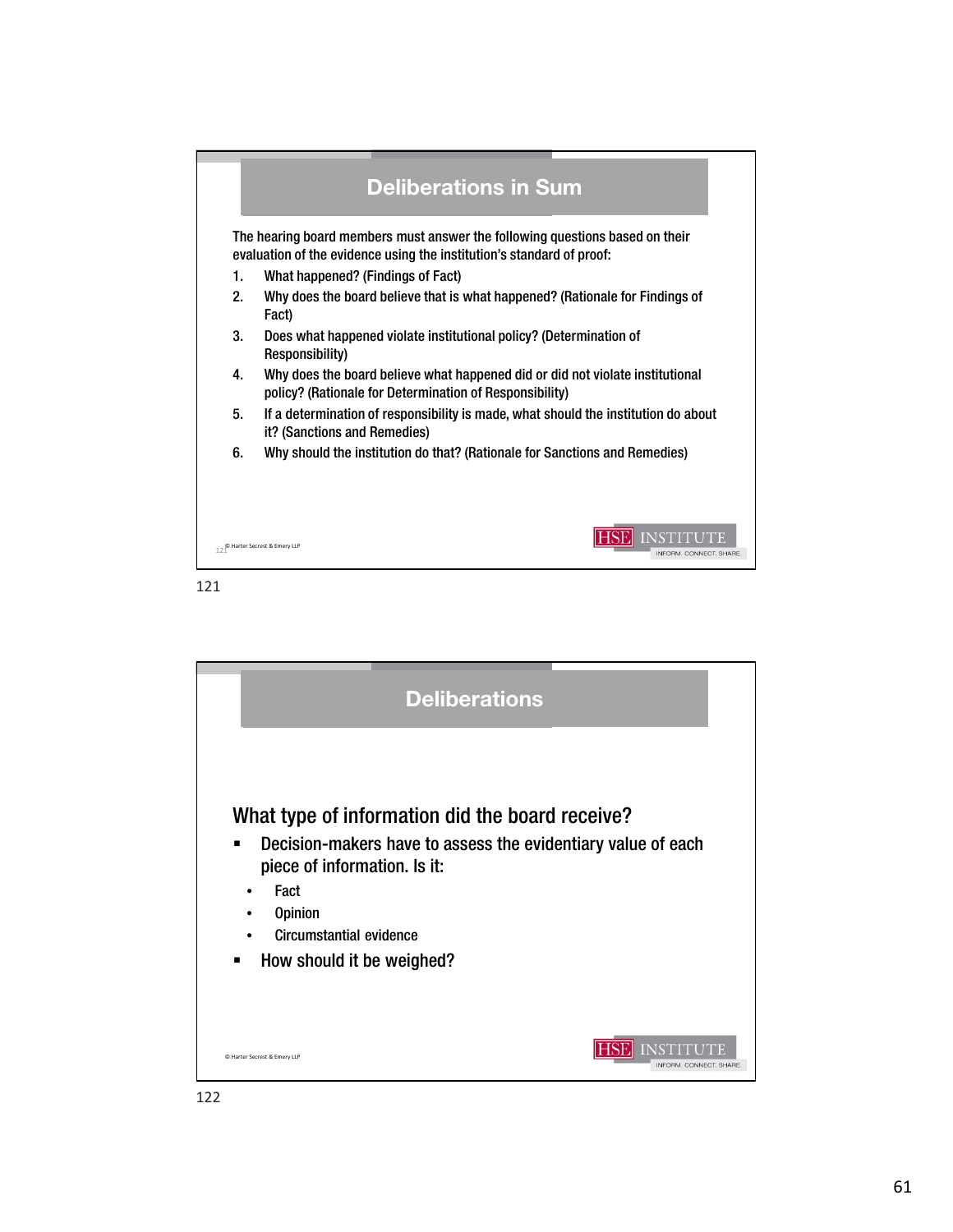

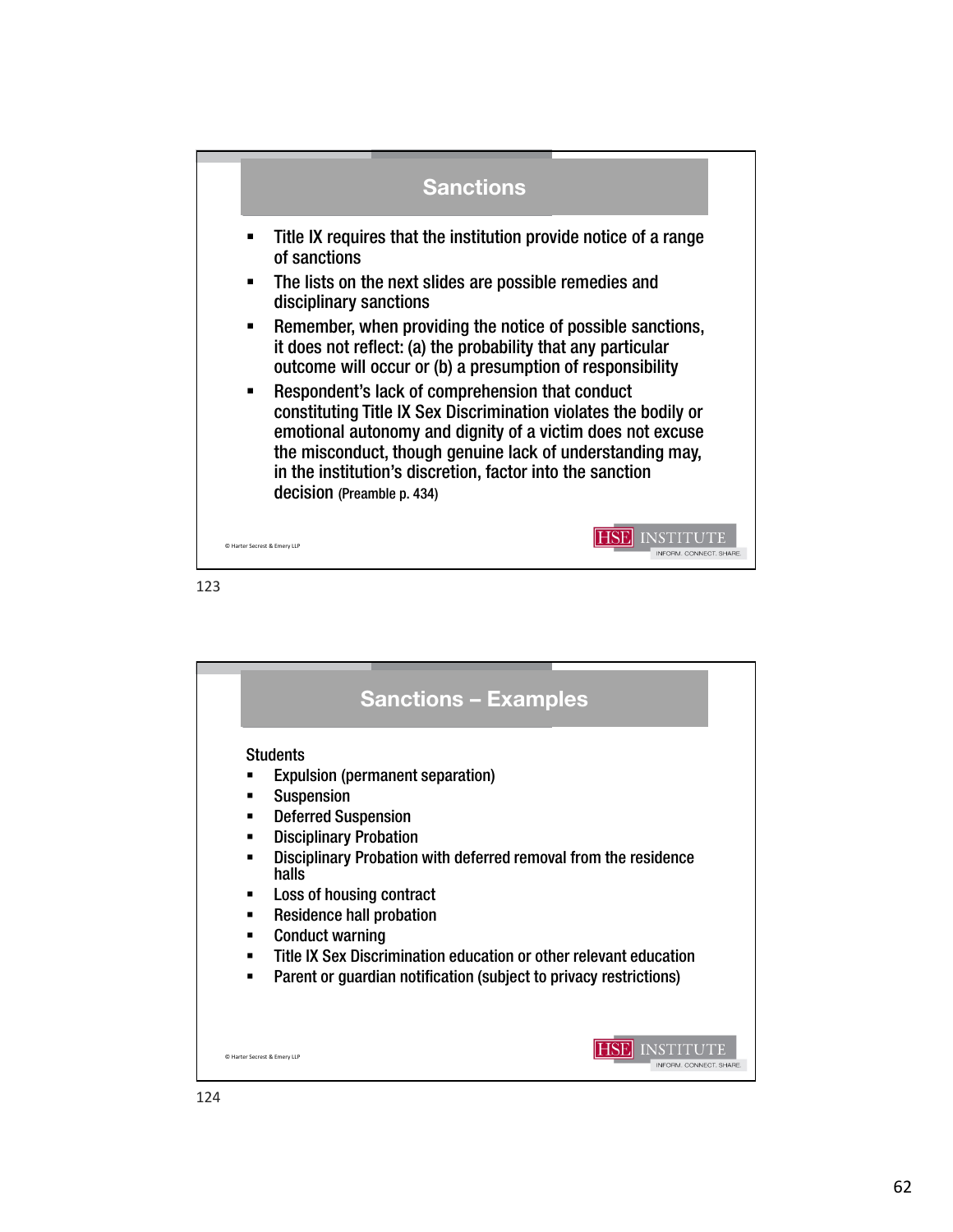

|             | <b>Sanctions - Examples</b>                                                                                                                                                                                                                                                                                                                                                                                                                                                                                          |
|-------------|----------------------------------------------------------------------------------------------------------------------------------------------------------------------------------------------------------------------------------------------------------------------------------------------------------------------------------------------------------------------------------------------------------------------------------------------------------------------------------------------------------------------|
| п<br>п<br>п | <b>Employees</b><br>Termination of employment<br>Revocation or denial of tenure (depending upon terms of policy)<br><b>Suspension</b><br><b>Demotion</b><br>Progressive discipline<br>Warning<br>Loss of pay or other pay adjustments<br>Job transfer<br>Change or restrictions in work location and/or job responsibilities<br><b>Title IX Sex Discrimination education</b><br>Restrictions on the employee's communications<br>Limitations on the employee's movement in or on campus, programs,<br>and activities |
|             | C Harter Secrest & Emery LLP<br>INFORM. CONNECT. SHARE                                                                                                                                                                                                                                                                                                                                                                                                                                                               |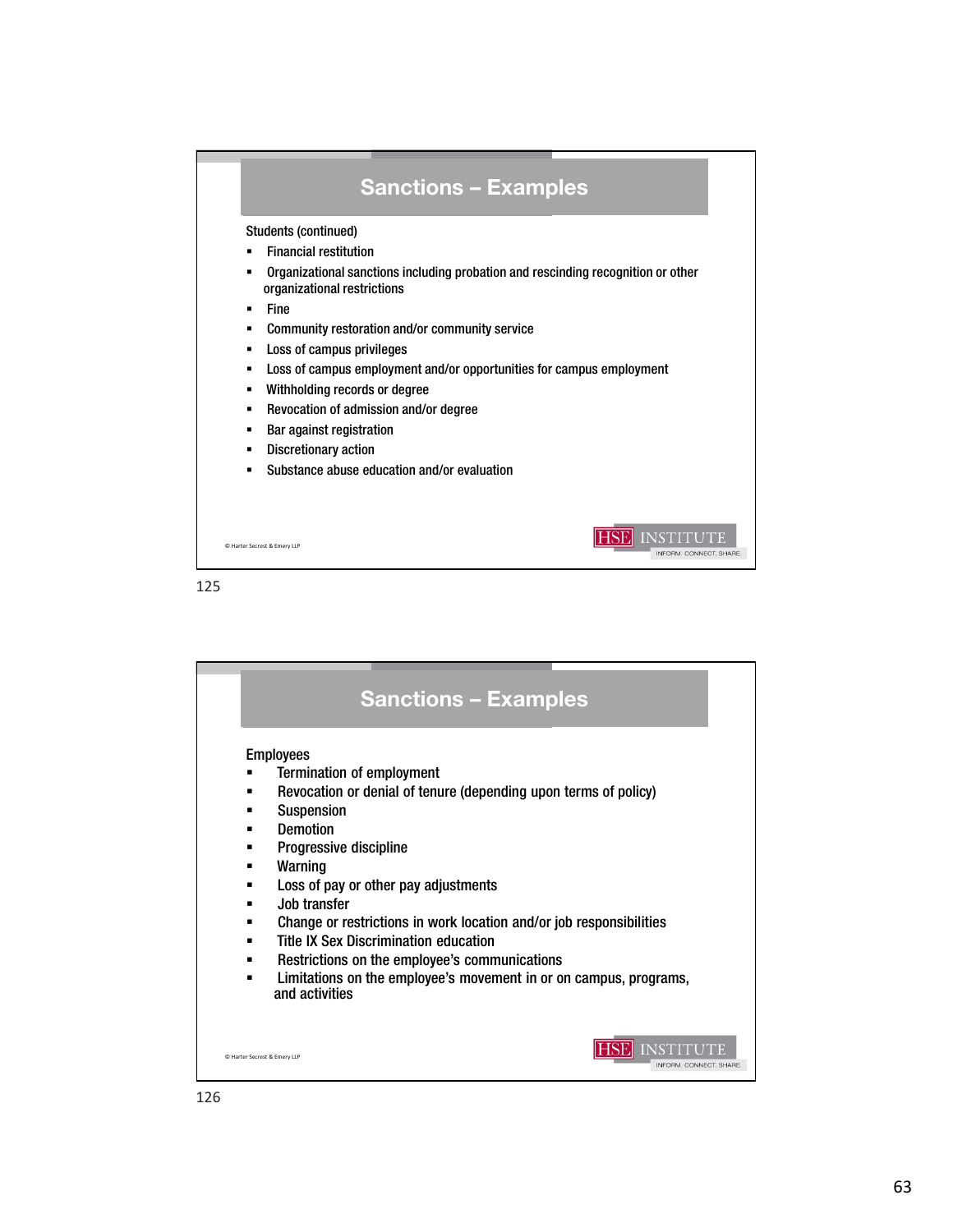## Remedies

- The hearing board may consider remedial actions that may be taken to address and resolve any incident of Title IX Sex Discrimination and to prevent its recurrence, including: strategies to protect the Complainant and any witnesses from retaliation; providing counseling for the Complainant; steps to address any impact on the Complainant, any witnesses, and the broader campus community; and any other necessary steps reasonably calculated to prevent future occurrences of harassment
- **The Title IX Coordinator must implement remedies (Section** 106.45(b)(7)(iv))

**HSE** INSTITUTE

INFORM, CONNECT, SHARE

© Harter Secrest & Emery LLP

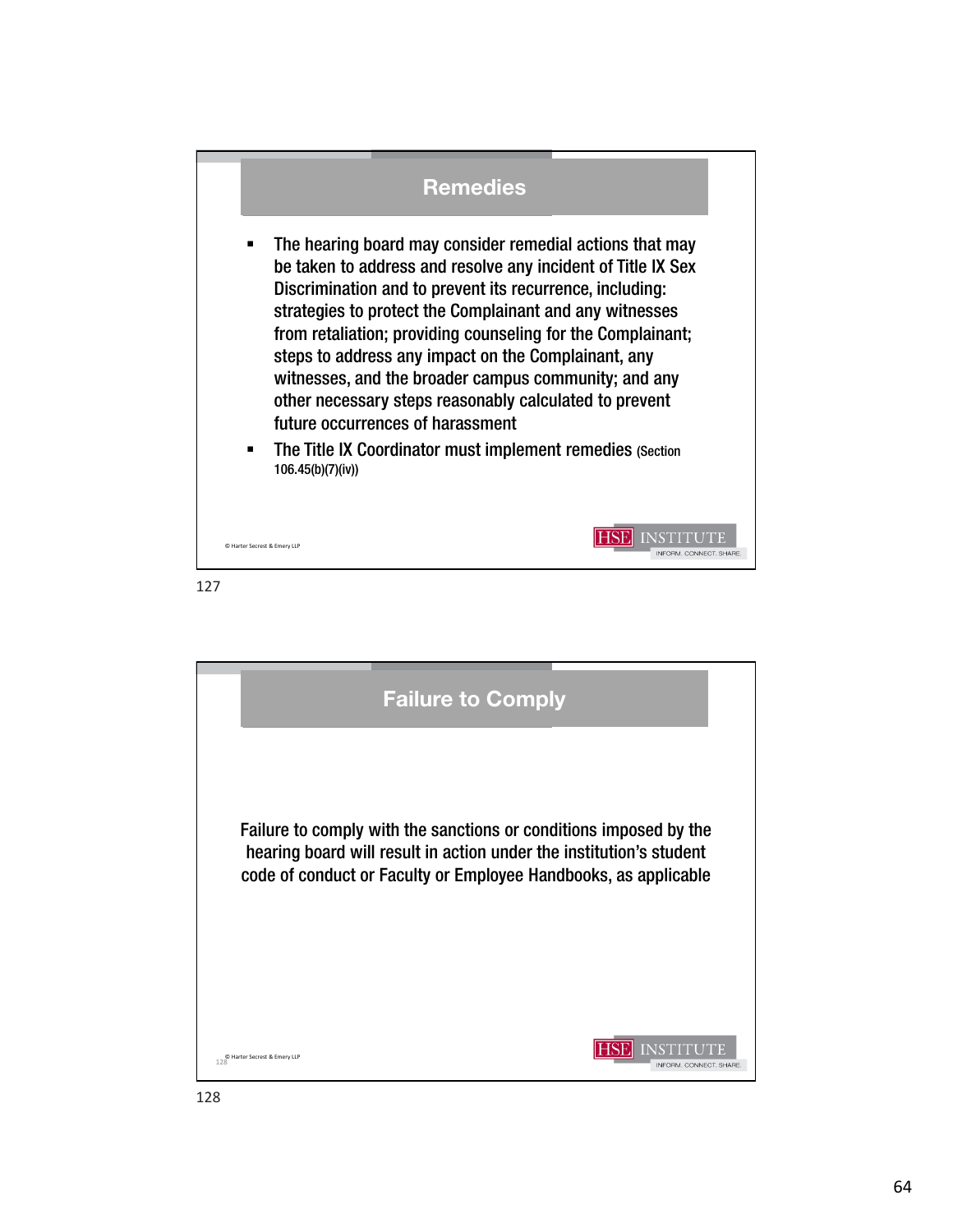

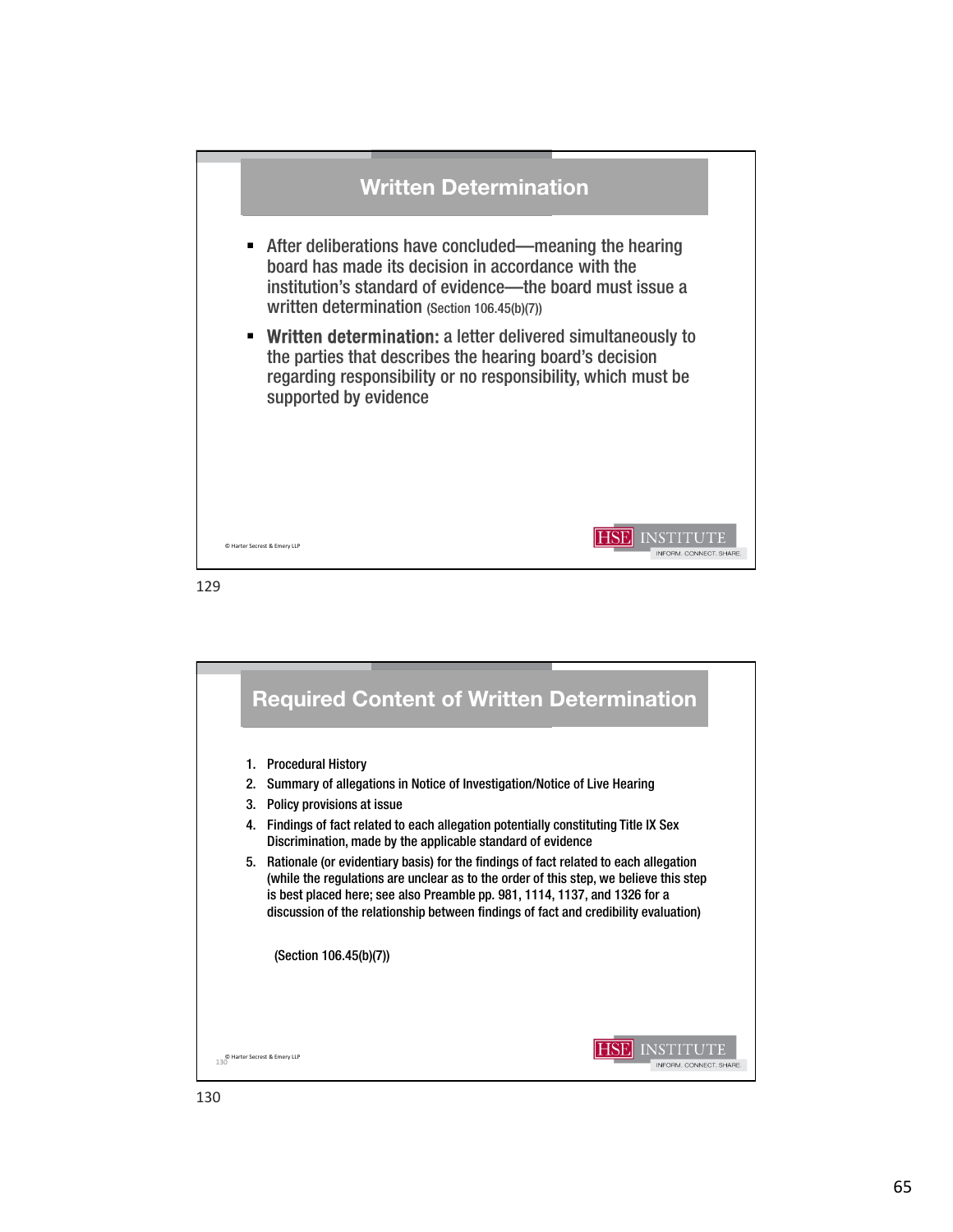

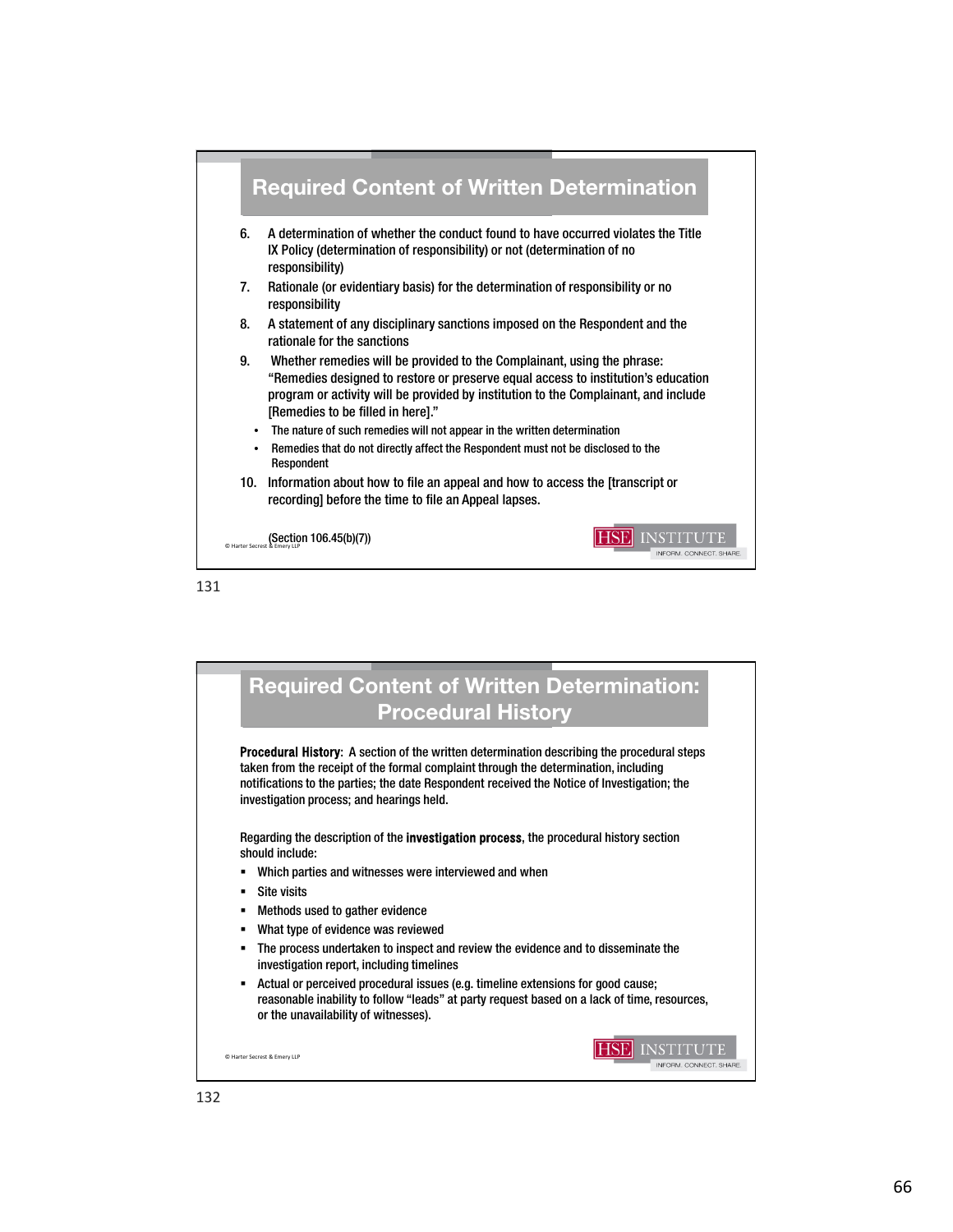

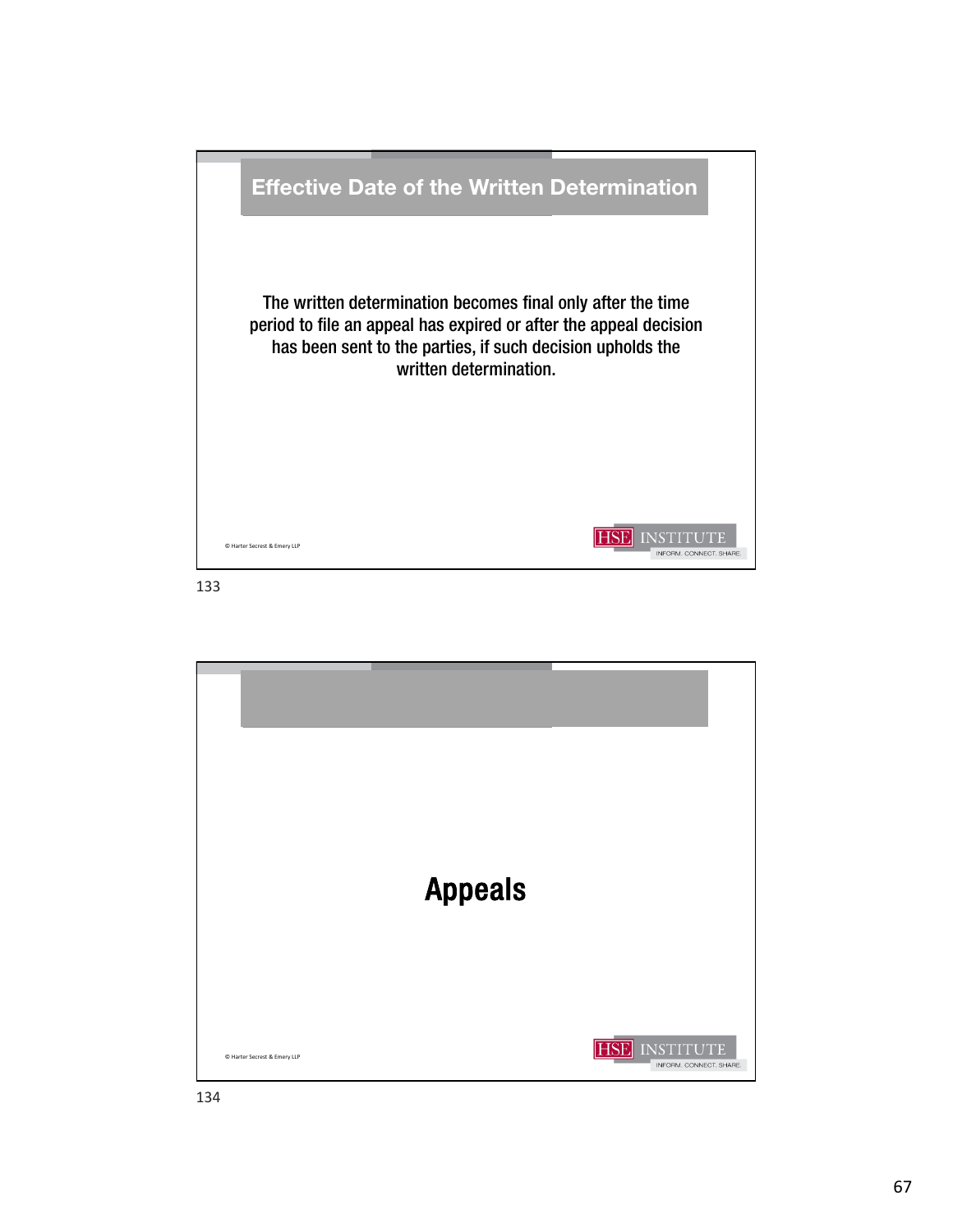

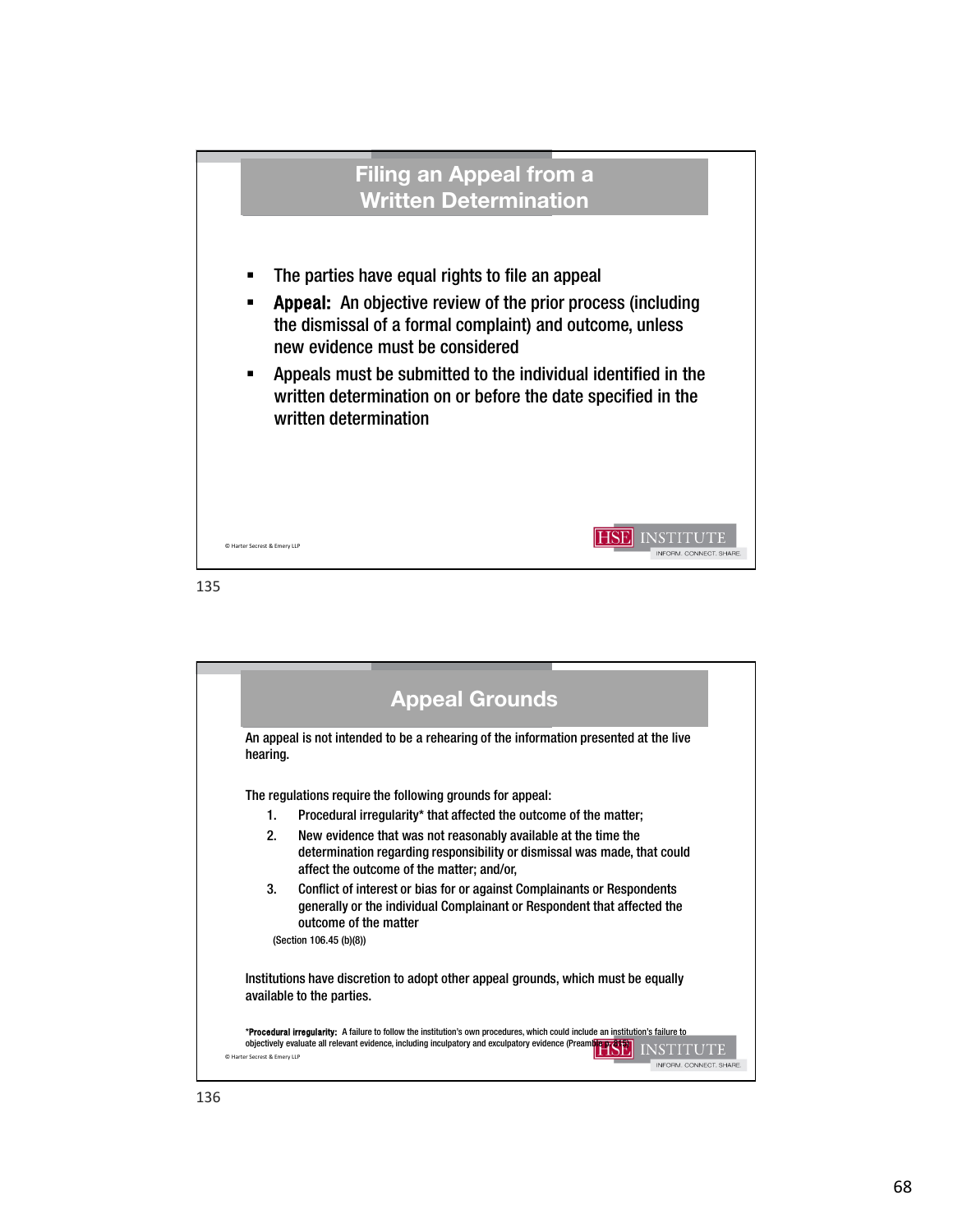

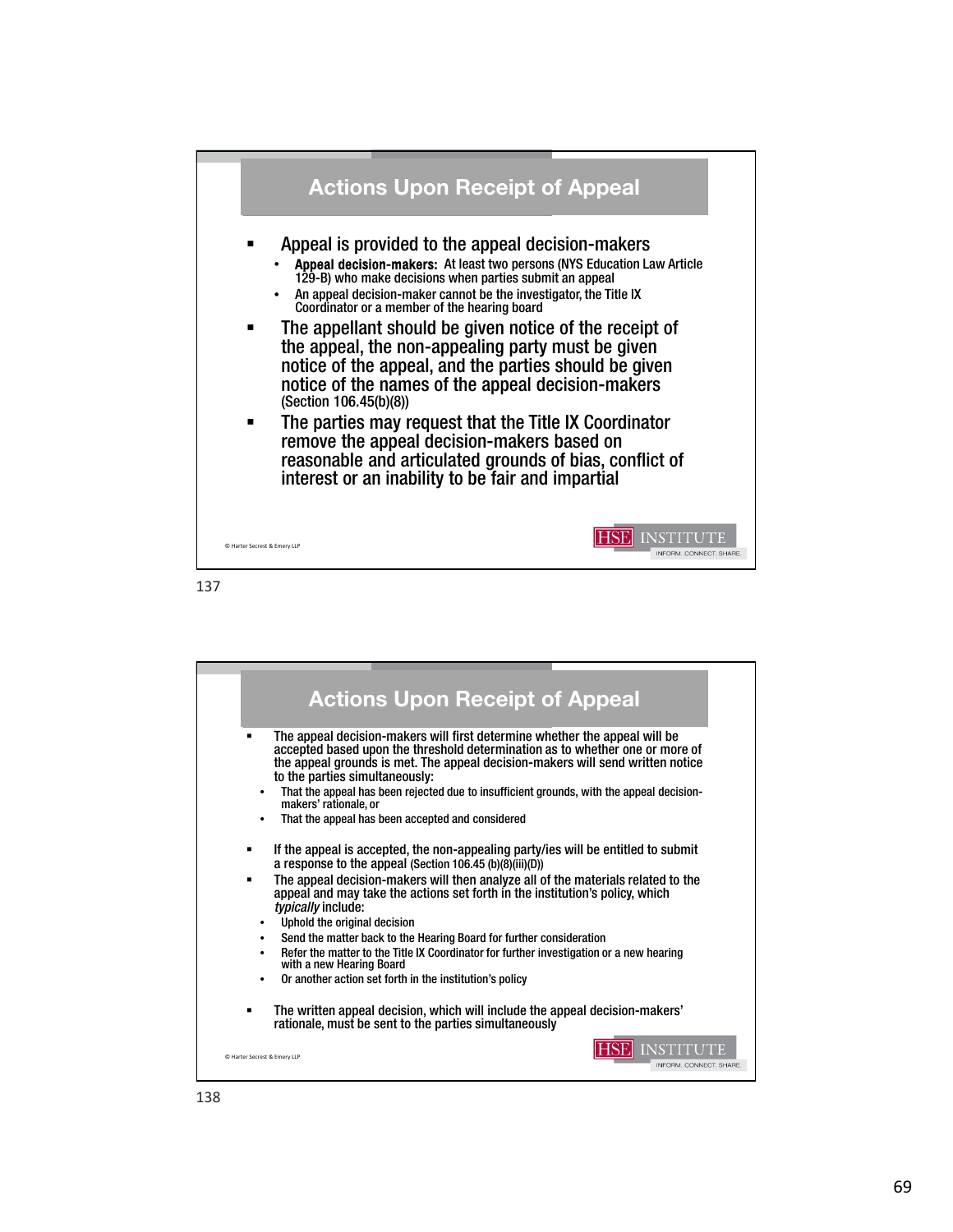

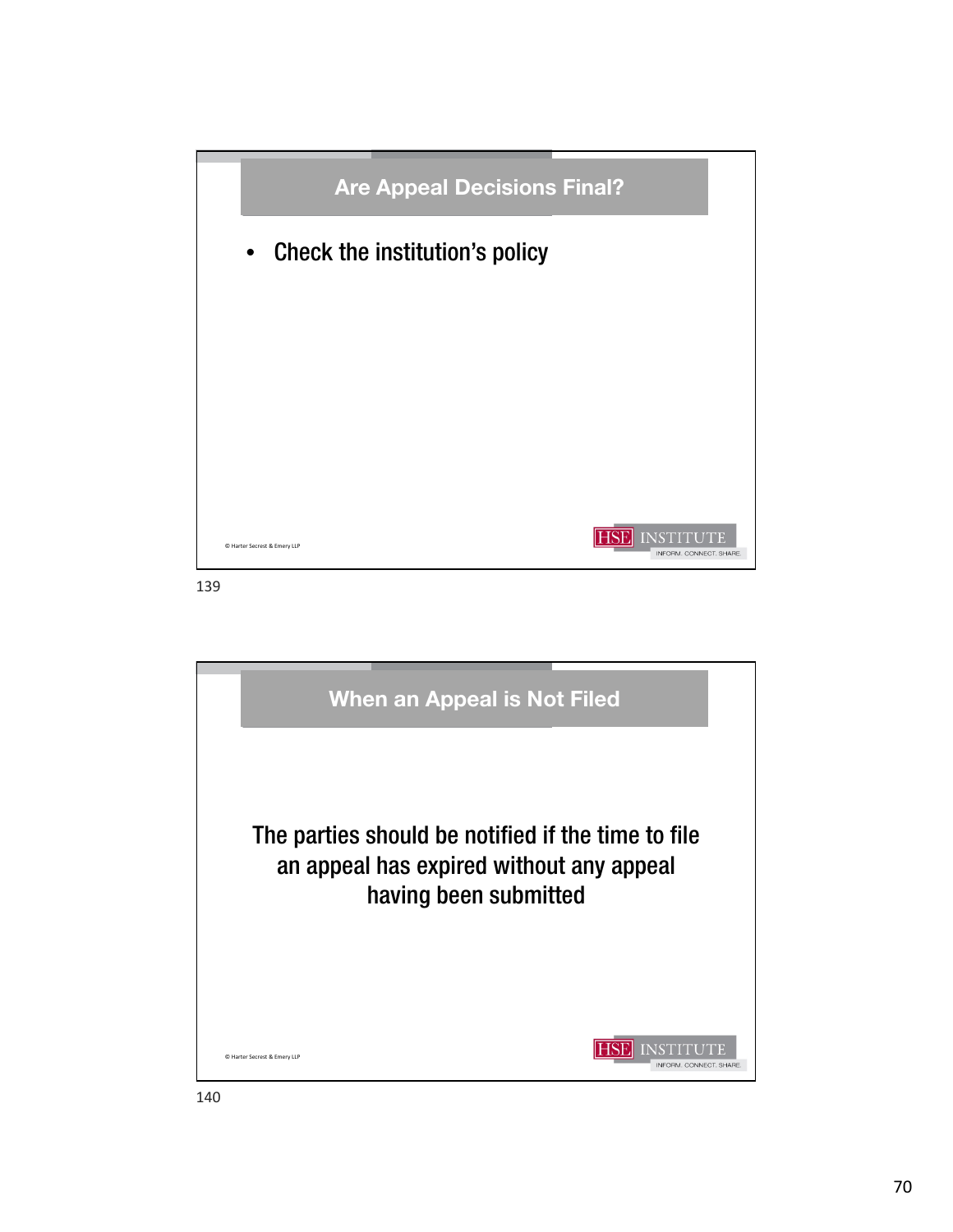

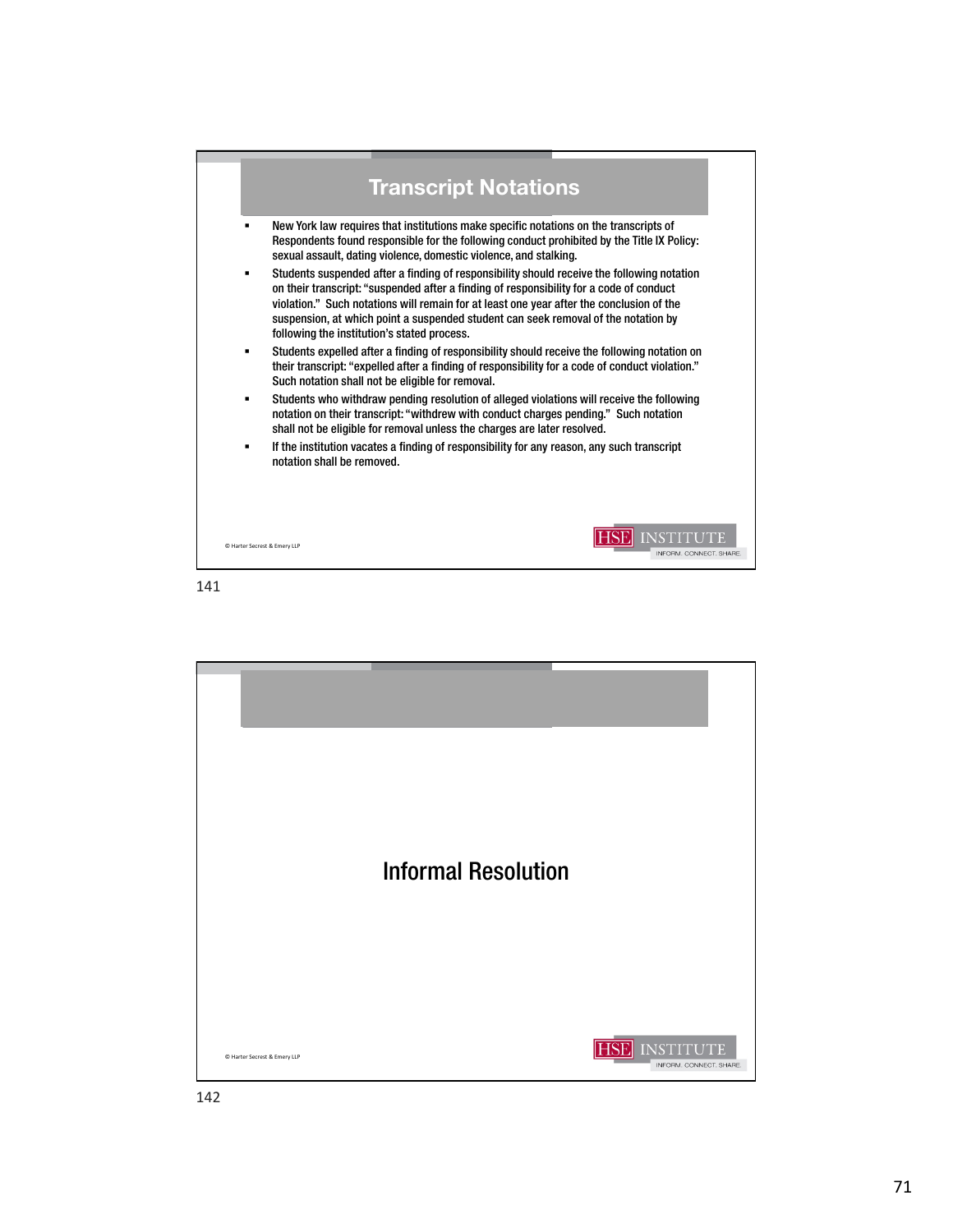

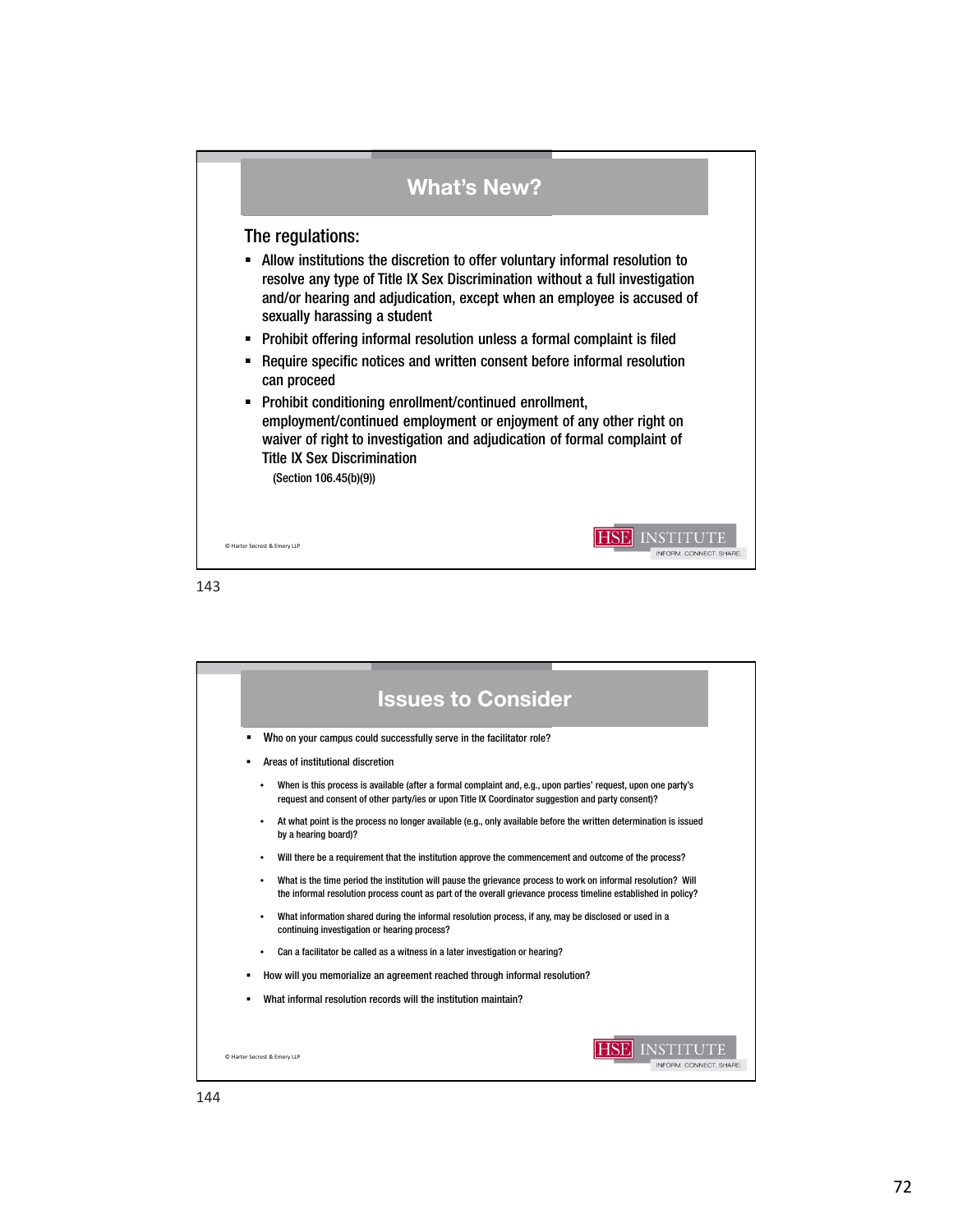| <b>Required Notice</b>                                                                                                                                                                    |  |
|-------------------------------------------------------------------------------------------------------------------------------------------------------------------------------------------|--|
| Prior to beginning the informal resolution process, the                                                                                                                                   |  |
| institution must give the parties notice of:                                                                                                                                              |  |
| The allegations of the formal complaint<br>٠                                                                                                                                              |  |
| The requirements of the process including circumstances that preclude<br>$\blacksquare$<br>resumption of the grievance process of a formal complaint arising from the same<br>allegations |  |
| The right to withdraw from the informal resolution process and resume grievance<br>$\blacksquare$<br>process with respect to the initiating formal complaint                              |  |
| Any consequences from participating in the informal resolution process, including<br>$\blacksquare$<br>records that will be maintained or could be shared                                 |  |
| <i>Advised:</i> identity of facilitator(s)<br>٠                                                                                                                                           |  |
| Discretionary: the requirement that each party sign a written consent before the<br>٠<br>informal resolution process can begin                                                            |  |
| (Section 106.45(b)(9))                                                                                                                                                                    |  |
| <b>INSTITUTE</b><br>C Harter Secrest & Emery LLP<br>INFORM. CONNECT. SHARE                                                                                                                |  |

145

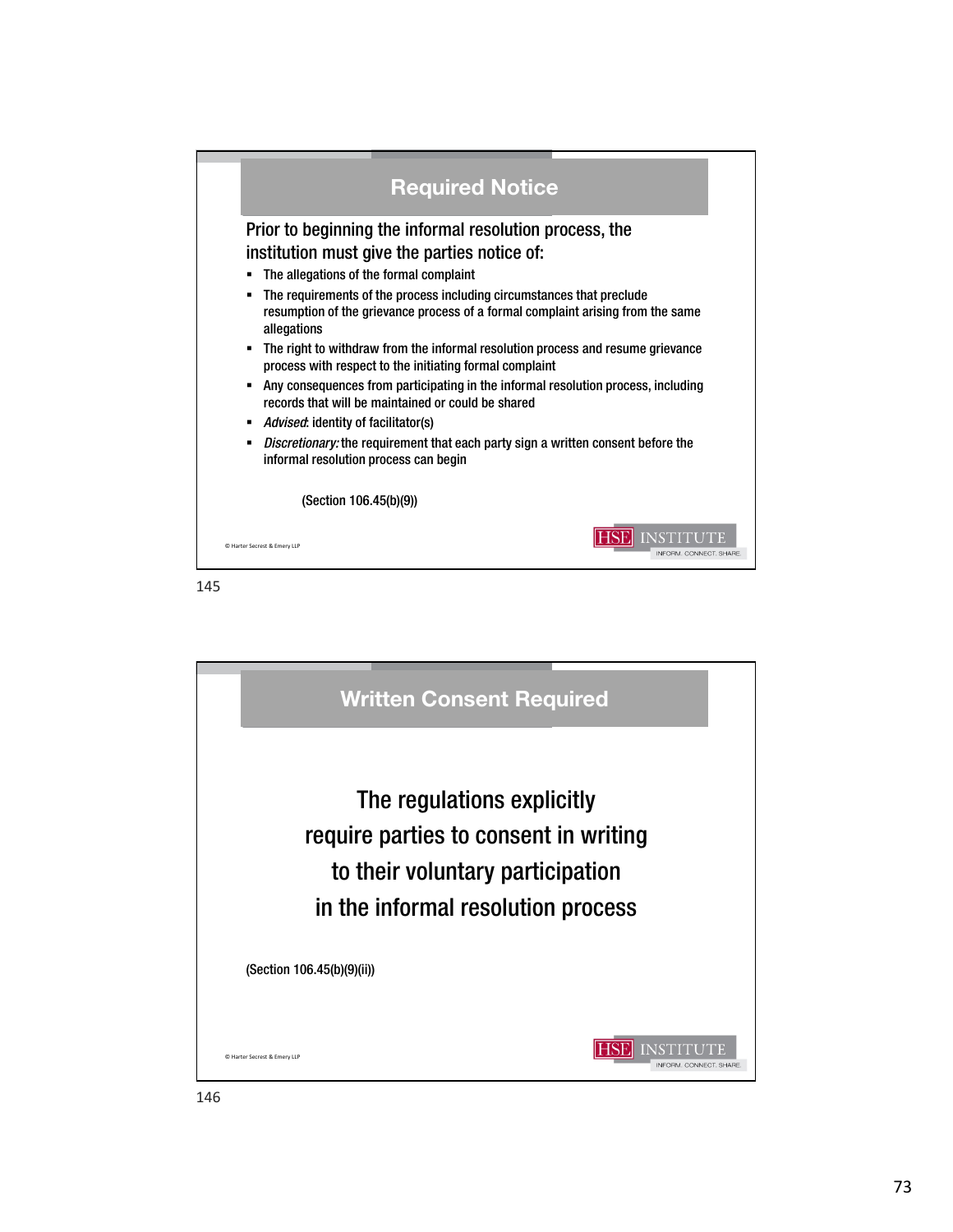

147